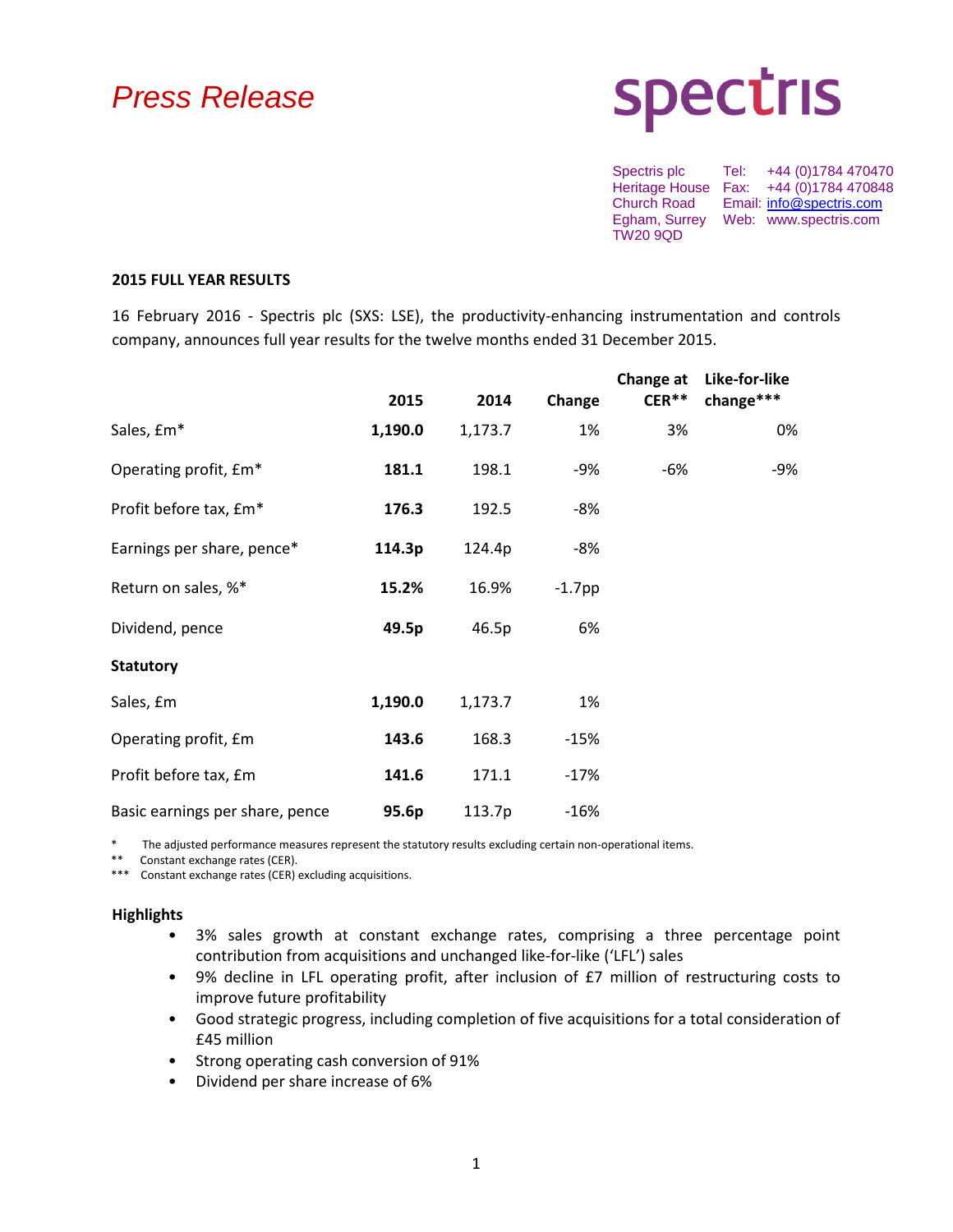**Commenting, John O'Higgins, Chief Executive, said:** *"*2015 was characterised by mixed trading conditions, with growth in Europe and Asia offset by a challenging environment in North America and the Rest of the World. We are on track with the restructuring measures announced last July. The benefits of these, together with our focus on operational excellence initiatives, will enable us to better align cost growth with sales growth in 2016 whilst continuing to invest in our core R&D programmes. New product launches and acquisitions are expected to continue to play an important role in the Group's development and these investments, together with our broad end-market exposures and strong financial position, provide the Board of Spectris with confidence that the Company is well positioned for 2016 and beyond.*"*

#### **Contacts:**

#### Spectris plc

| John O'Higgins, Chief Executive       | +44 1784 470470  |
|---------------------------------------|------------------|
| Clive Watson, Group Finance Director  | +44 1784 470470  |
| Matt Jones, Head of Corporate Affairs | +44 1784 470470  |
| <b>FTI Consulting</b>                 |                  |
| Richard Mountain / Susanne Yule       | +44 203 727 1374 |

A meeting with analysts will be held at 8:30 am GMT today. This will be available as a live webcast on the company's website at *[www.spectris.com](http://www.spectris.com/)*, commencing at 8.30 am GMT, and a recording will be posted on the website shortly after the meeting.

Copies of this press release are available to the public from the registered office at Heritage House, Church Road, Egham, Surrey TW20 9QD, and on the company's website at *[www.spectris.com](http://www.spectris.com/)*.

#### **About Spectris**

Spectris plc is a leading supplier of productivity-enhancing instrumentation and controls. The Company's products, technologies and services enable customers to improve product quality and performance, improve core manufacturing processes, reduce downtime and wastage and reduce time to market. Its global customer base spans a diverse range of end user markets. Spectris operates across four business segments which reflect the applications and industries it serves: Materials Analysis, Test and Measurement, In-line Instrumentation and Industrial Controls. Headquartered in Egham, Surrey, England, the Company employs around 8,300 people, with offices in more than 30 countries. For more information, visit *[www.spectris.com](http://www.spectris.com/)*.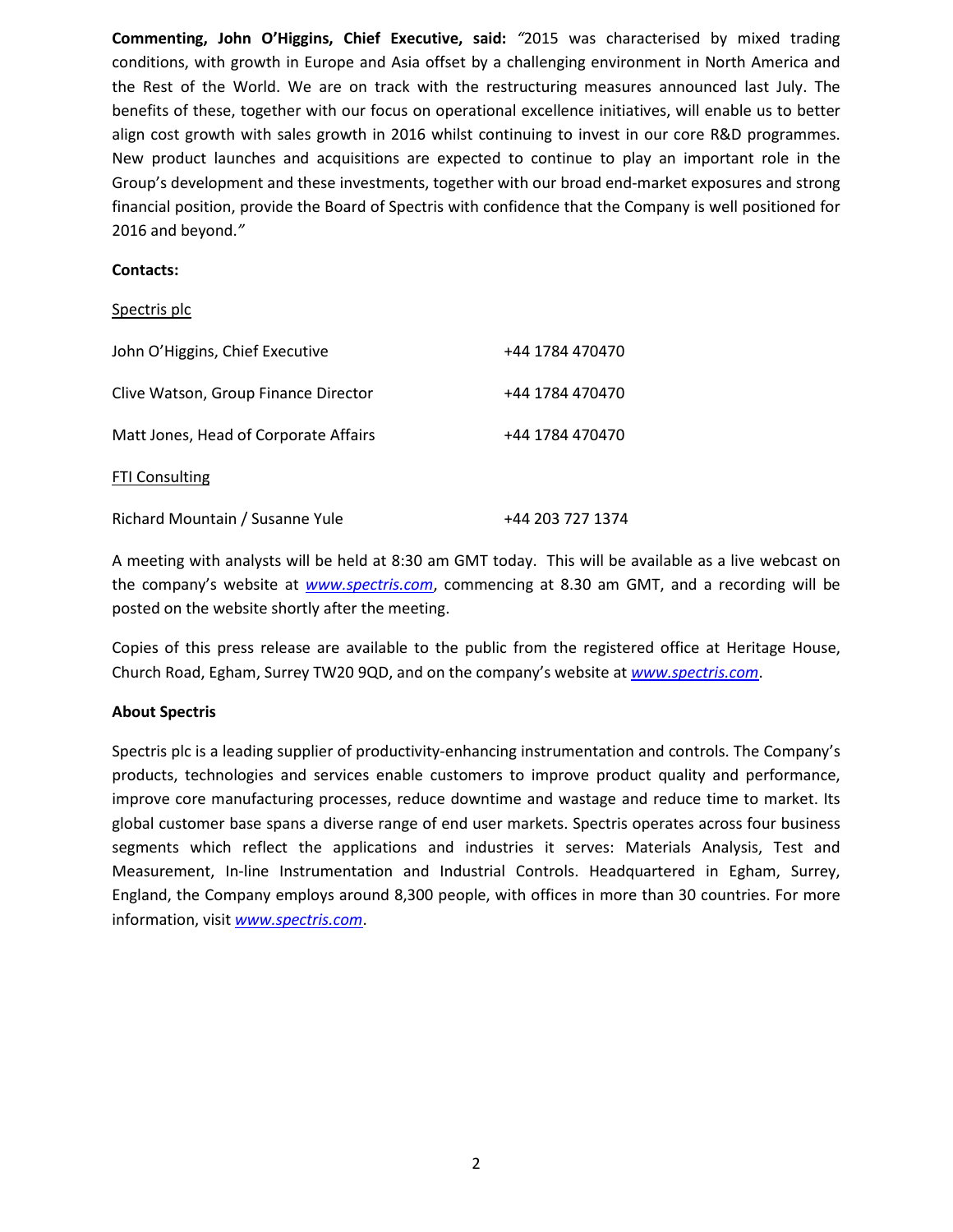#### **CHAIRMAN'S STATEMENT**

#### **Results overview**

Reported sales increased 1% in 2015 to £1,190.0 million, with a three percentage point contribution from acquisitions offset by an adverse impact from foreign currency exchange movements. On a constant currency organic (like-for-like, 'LFL') basis<sup>(1)</sup> sales were unchanged.

Regionally, there was good growth in Europe, where sales increased 3%, and sales to Asia increased slightly. Sales to North America declined 2% and sales to the Rest of the World declined 9%, principally driven by weakness in Russia.

Sales grew 3% in the Materials Analysis segment, whilst sales across the Test and Measurement and Inline Instrumentation segments were unchanged. Sales declined 7% in the Industrial Controls segment, impacted by the broad-based deterioration in trading in the North American manufacturing sector. More detail on the performance of the business segments can be found in the Operating Review.

On a reported basis, adjusted operating profit<sup>(2)</sup> declined 9% to £181.1 million, with the sales performance being insufficient to offset the combined effect of increased investment in research and development ('R&D') programmes and overhead cost inflation. Given the trading conditions, we initiated a number of cost reduction measures during 2015, including selective restructuring in certain businesses. The combined effect of a reduction in restructuring charges and incremental benefits arising from that restructuring activity is anticipated to result in a net increase in adjusted operating profit of approximately £10 million in 2016 as compared with 2015.

#### **Financial position and dividend**

Operating cash flow was strong, with 91% of our operating profit being converted into cash. Combined with normal dividend and tax outflows and the consideration paid for the five acquisitions made during the year, this resulted in net debt decreasing by £27.0 million compared with the end of 2014. At year end, net debt stood at £98.6 million, around 0.5 times the full year EBITDA of £205.5 million.

The Board is proposing to pay a final dividend of 32.2 pence per share which, combined with the interim dividend of 17.3 pence per share, gives a total of 49.5 pence per share for the year, an increase of 6%. The dividend is covered 2.3 times. This is consistent with our policy of making progressive dividend payments based upon affordability and sustainability. The dividend will be paid on 24 June 2016 to shareholders on the register at the close of business on 27 May 2016.

#### **Strategy, governance and values**

During 2015, the Group announced its refined strategy to give an increased focus on selected growth opportunities. The main refinement to the strategy is a shift in emphasis from the supply of products towards the provision of complete solutions to our customers.

The Board has continued to emphasise the strong relationship that exists between governance and ethics. Our ethics and values are central to Spectris, guiding our decision-making and ensuring that we always comply with the highest standards, wherever we are in the world. We want to be a company which our people are proud to work for, where they feel valued, motivated and capable of reaching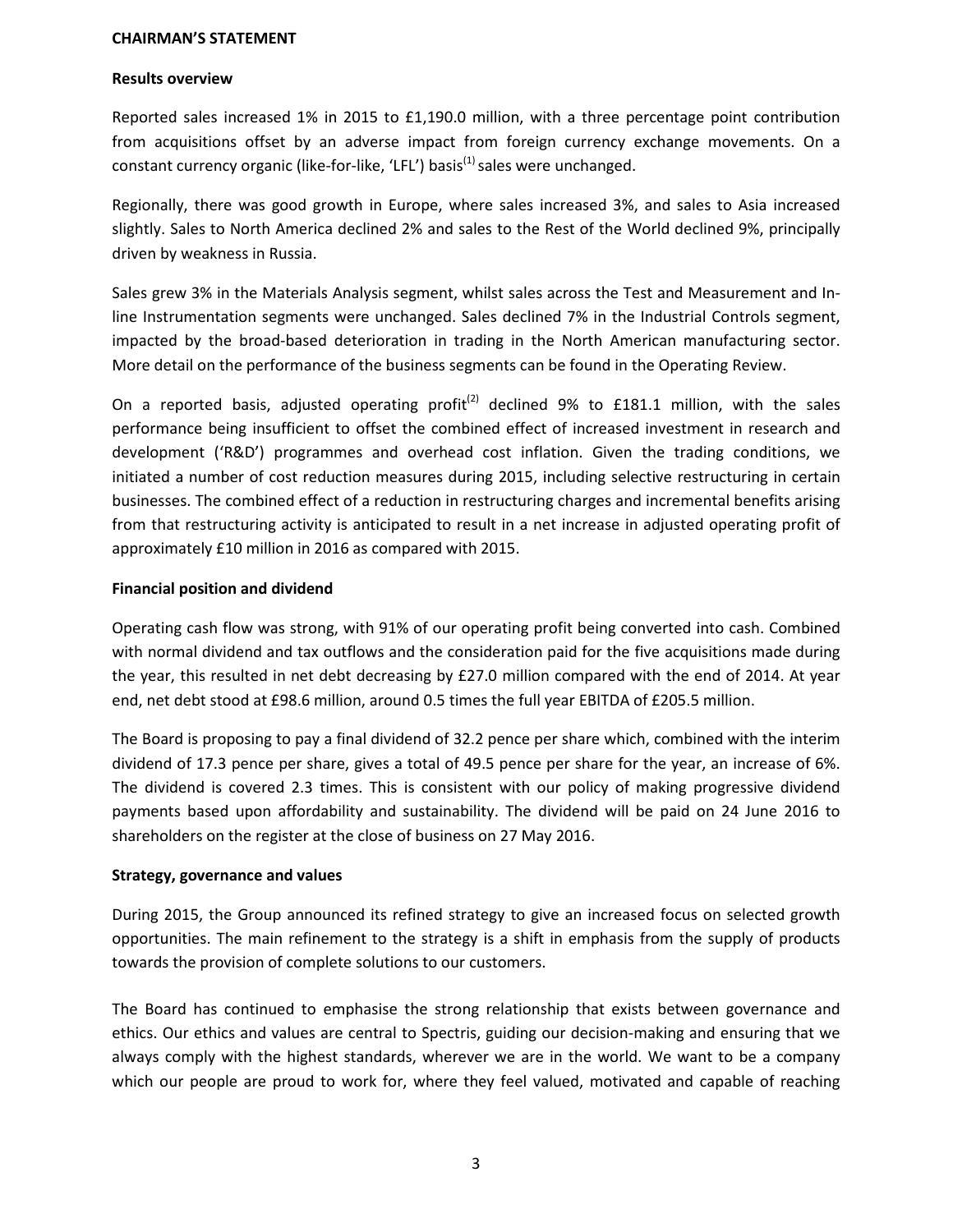their full potential. To emphasise our strong ethical culture we have launched the Spectris Integrity Award to recognise and reward outstanding ethical behaviour by our employees.

#### **Board composition**

Lisa Davis will retire as a Non-executive Director of Spectris plc immediately following the Annual General Meeting on 20 May 2016. Following her promotion to the Siemens AG managing board last year Lisa no longer feels able to give sufficient commitment to Spectris. We would like to thank Lisa for the significant contribution she has made to the Spectris Board during the last two years.

#### **Summary and outlook**

2015 was characterised by mixed trading conditions, with growth in Europe and Asia offset by a challenging environment in North America and the Rest of the World. We are on track with the restructuring measures announced last July. The benefits of these, together with our focus on operational excellence initiatives, will enable us to better align cost growth with sales growth in 2016 whilst continuing to invest in our core R&D programmes. New product launches and acquisitions are expected to continue to play an important role in the Group's development and these investments, together with our broad end-market exposures and strong financial position, provide the Board of Spectris with confidence that the Company is well positioned for 2016 and beyond.

(1) Unless otherwise stated, references to sales increases/decreases going forward relate to the LFL sales increase/decrease rather than the reported sales increase/decrease.

(2) Unless otherwise stated, figures quoted for operating profit, net interest, profit before tax, tax, earnings per share and operating cash flow are adjusted measures - for an explanation of adjusted figures and reconciliation to the statutory reported figures see Note 2 to the Financial Statements.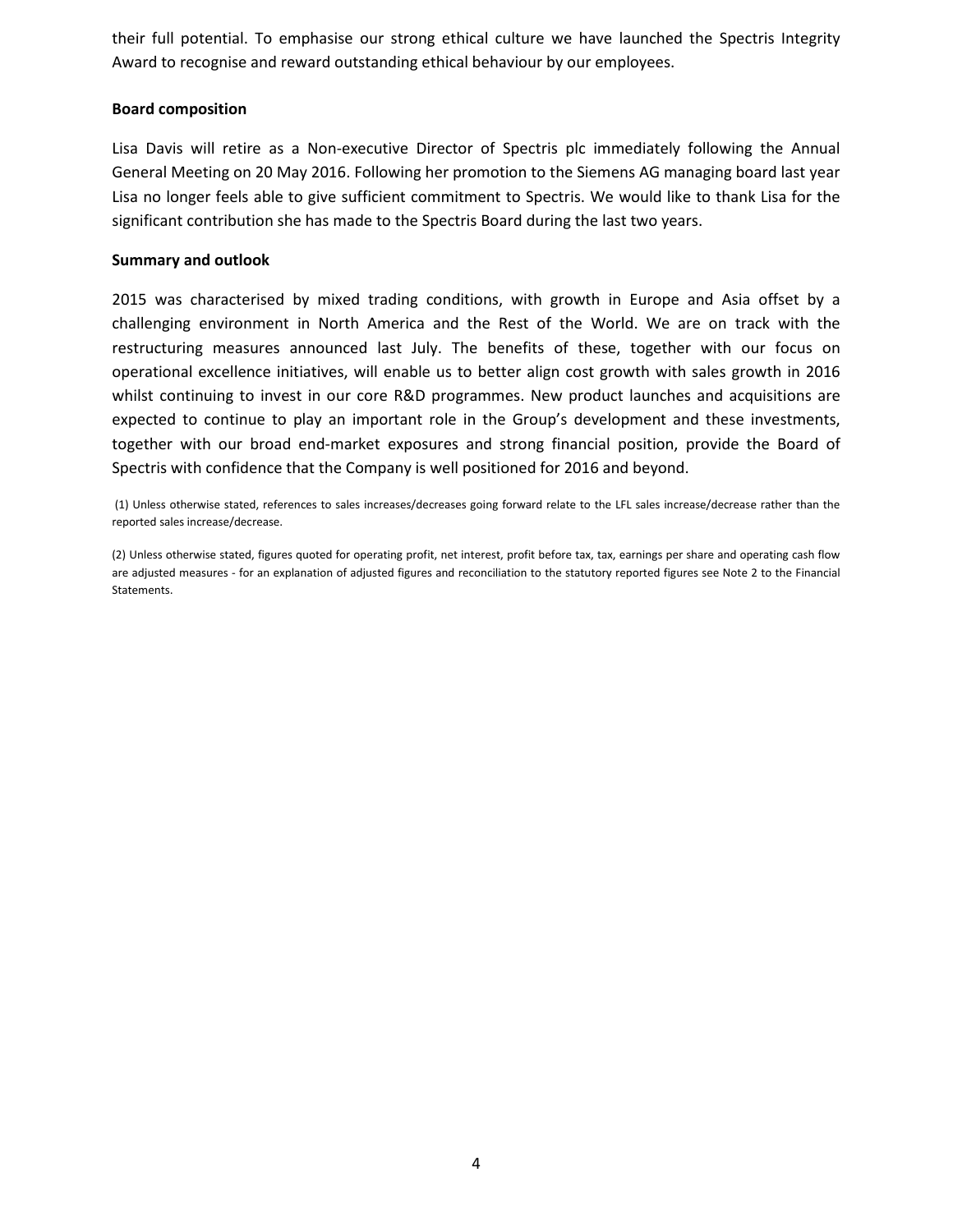#### **CHIEF EXECUTIVE'S REVIEW**

In 2015, we encountered challenging market conditions which resulted in a disappointing sales performance and a decline in profitability, although cash conversion was strong and the Group's financial position remains robust.

We took important steps forward in the development of the Group's strategy, with a renewed emphasis on achieving growth through the provision of innovative customer solutions.

#### **Q: What aspects of Spectris' performance in 2015 would you highlight?**

A: From a regional perspective, there was sales growth in both Europe and in Asia, where we achieved growth in Japan and South East Asia and a slight sales decline in China. After a strong 2014 performance, North America experienced a broad-based deterioration in industrial production, which particularly impacted sales growth in the Industrial Controls segment. This weakness accelerated as the year progressed and was especially pronounced in the oil and gas and related sectors. Sales to the Rest of the World also declined, primarily due to low demand in Russia, reflecting a weak economy and the imposition of certain technology sanctions in mid 2014. As a result of the above Group LFL sales were unchanged on 2014.

From an end-market perspective, there was good growth in our sales to the pharmaceuticals and fine chemicals and semiconductor sectors. Sales to the metals, minerals and mining industries also grew, primarily reflecting good aftermarket sales to the mining sector and investments by the metals and minerals industries. The growth from these end markets was offset by lower sales to the aerospace and academic research sectors, as well as the energy and utilities and web and converting industries.

In response to weaker than expected sales growth, we initiated a programme of targetted restructuring measures during the year, the costs of which amounted to £7 million and contributed to a reduction in the Group's operating profit. Operating cash conversion was strong and underpinned our ability to execute five bolt-on acquisitions in 2015 and grow the dividend whilst retaining a robust financial position.

#### **Q: What are the key features of the refined Group strategy you announced this year?**

A: The main refinement to the strategy is a shift in emphasis from the supply of products towards the provision of complete solutions (a combination of hardware, software and services) to our customers, based on our deep application and technical expertise. This transition in our offering is driven by changing customer requirements. As they focus on their core activities and seek to reduce cost and complexity they have a greater need to outsource services to a trusted, reliable partner who is able to offer a combination of hardware, software and services. Due to our strong long-term customer relationships and application know-how, Spectris is well positioned to be this supplier of innovative customer solutions.

There are several examples of our businesses deploying this strategy in recent years. For example, in the pulp and paper industry we have, for many years, gone to market as a provider of process solutions for the industry to enable customers to generate sustainable gains in business performance, whilst our Test and Measurement segment has been adding both software and services capabilities in niche markets. Going forward, there will be a more concerted effort by our operating companies to evolve their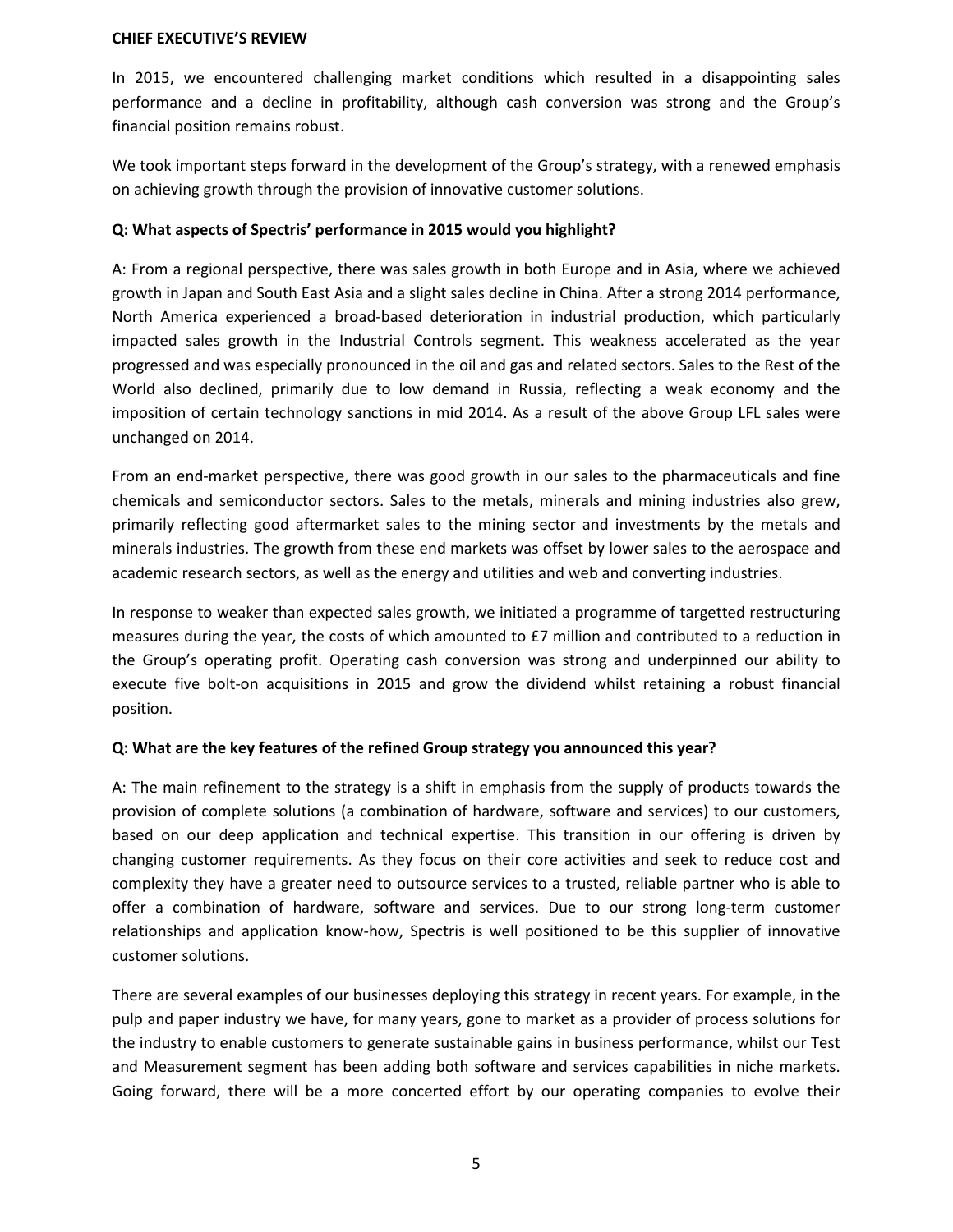business models towards the provision of solutions, together with a greater focus on key capabilities and technologies to support this customer-centric strategy.

An additional change in strategic emphasis concerns the area of operational excellence. We will seek to accelerate the application of operational excellence principles, extending 'lean manufacturing' techniques beyond the operational environment into other functions such as R&D and sales and marketing, as well as applying operational excellence to activities such as talent management, digital marketing and procurement and supply chain management.

In other aspects our strategy remains unchanged, such as the desire to expand our existing businesses geographically and to deploy capital generated by the Group for both platform and bolt-on acquisitions.

#### **Q: Can you describe some of the ways in which this strategy was implemented during 2015?**

A: All of our segments made good progress in the implementation of our refined strategy in 2015, and the Operating Review (pages 7 to 14) contains examples of these. We continued to deploy capital for acquisitions, with five completed during the year, supporting the implementation of our strategy. For example, in Materials Analysis the acquisition of our distributor in Taiwan enabled us to expand our direct sales channel in Asia and deepen our relationship with a key semiconductor customer in the country, whilst in Test and Measurement the acquisition of ReliaSoft strengthened and extended our engineering software offering. In In-line Instrumentation we reduced the amount of scrap steel produced when manufacturing creping blades for use in the pulp and paper sector by 20% through the implementation of 'lean manufacturing' techniques. In Industrial Controls we established an Industrial Internet of Things ('IIoT') Innovation Centre in the USA, with a focussed engineering, product and sales team dedicated to building on our existing IIoT expertise and offering in order to develop new solutions for machine-to-machine and human-to-machine communication.

#### **Q: What are your priorities for 2016 and beyond?**

A: The two key priorities in the coming years are strategy implementation whilst further improving the financial performance. In order for the Group to execute the strategy, and in particular the shift in emphasis towards providing customers with a solutions-oriented offering, encompassing hardware, software and services, it is necessary to ensure that we have the right people in place who can deliver the strategy. As such, our talent management programme remains a key priority. This will help to ensure that we have the organisational capability to create and deliver innovative customer solutions in as efficient a manner as possible, whilst retaining our strong ethical culture and values. In addition, we will use our robust financial position to make acquisitions which will accelerate our strategic development, both in terms of our offering to customers and our geographical coverage.

We have a broad range of industry and geographical exposures that enables us to exploit positive trends and opportunities where they exist, such as those in the life science sector. We expect the benefits of our targetted restructuring actions, together with a focus on operational excellence initiatives and cost control, will enable us to better align our cost growth with sales growth whilst continuing to invest in our core research and development programmes.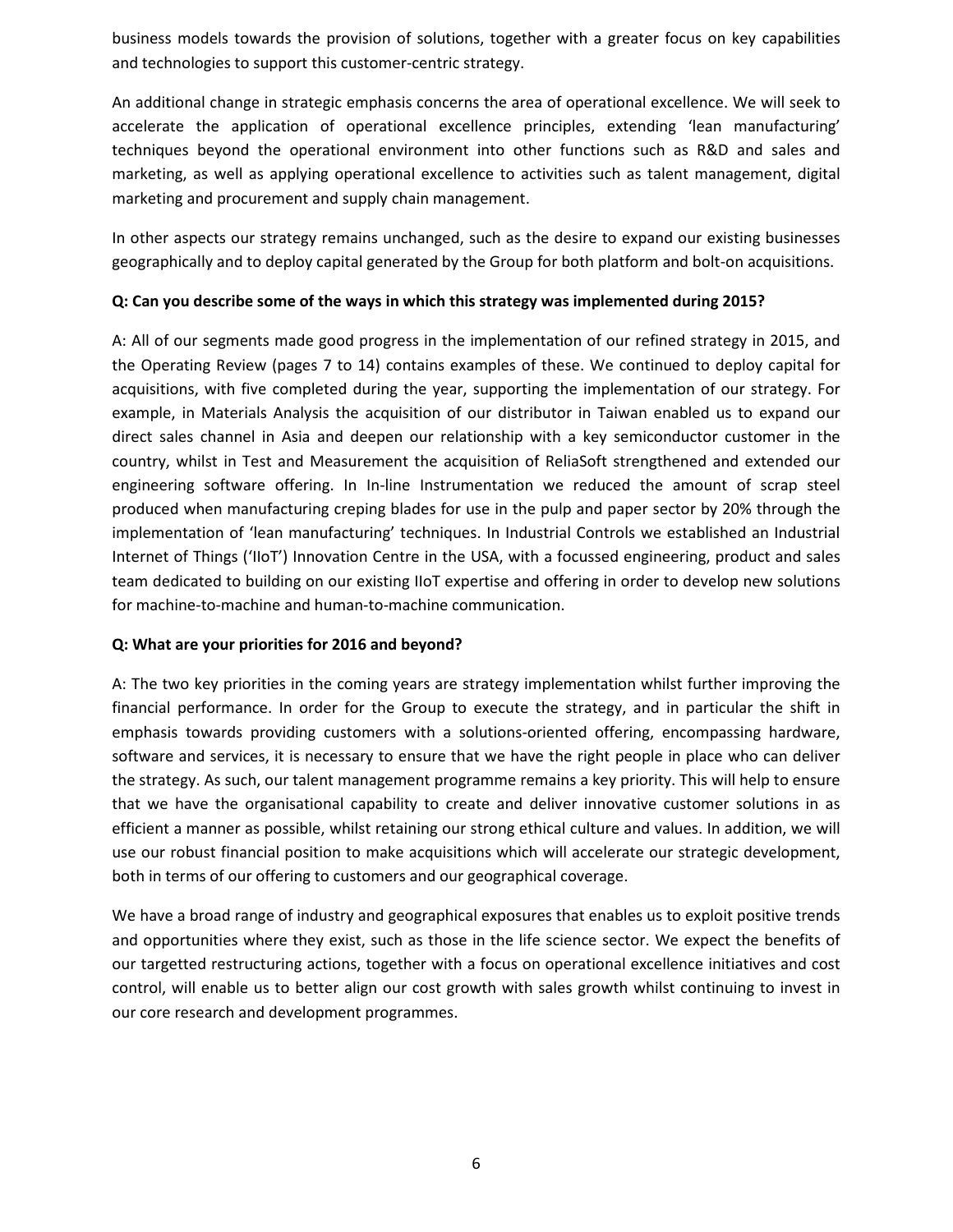#### **OPERATING REVIEW**

|                               | <b>Analysis</b> | <b>Materials</b> |       | <b>Test and</b><br><b>Measurement</b> | In-line<br>Instrumentation |       | <b>Industrial</b><br><b>Controls</b> |       |                          | <b>Total</b> |
|-------------------------------|-----------------|------------------|-------|---------------------------------------|----------------------------|-------|--------------------------------------|-------|--------------------------|--------------|
|                               | 2015            | 2014             | 2015  | 2014                                  | 2015                       | 2014  | 2015                                 | 2014  | 2015                     | 2014         |
| Sales (£m)                    | 364.4           | 348.8            | 351.3 | 342.9                                 | 255.0                      | 261.4 | 219.3                                | 220.6 | 1,190.0                  | 1,173.7      |
| LFL growth                    | 3%              | $-3%$            | 1%    | 4%                                    | $-1%$                      | 3%    | $-7%$                                | 5%    | $\overline{\phantom{0}}$ | 2%           |
| Adj. operating<br>profit (£m) | 53.7            | 53.3             | 55.3  | 52.2                                  | 36.8                       | 48.0  | 35.3                                 | 44.6  | 181.1                    | 198.1        |
| % RoS                         | 14.7            | 15.3             | 15.8  | 15.2                                  | 14.4                       | 18.4  | 16.1                                 | 20.2  | 15.2                     | 16.9         |
| % Total<br><b>Group sales</b> | 31              | 30               | 30    | 29                                    | 21                         | 22    | 18                                   | 19    | 100                      | 100          |
| % Aftermarket<br>sales *      | 32              | 31               | 20    | 20                                    | 41                         | 41    | 1                                    | 1     | 25                       | 24           |

**\* Aftermarket sales comprises service revenues and sales of consumables and spare parts**

#### **MATERIALS ANALYSIS**

Our Materials Analysis operating companies provide products and services that enable customers to determine structure, composition, quantity and quality of particles and materials, during their research and product development processes, when assessing materials before production, or during the manufacturing process. The operating companies in this segment are Malvern Instruments, PANalytical and Particle Measuring Systems.

#### *Segment performance*

|                              | 2015  | 2014  | Change    | Change at<br>$CER*$ | Like-for-like<br>change |
|------------------------------|-------|-------|-----------|---------------------|-------------------------|
| Sales (£m)                   | 364.4 | 348.8 | 4%        | 7%                  | 3%                      |
| <b>Operating profit (£m)</b> | 53.7  | 53.3  | 1%        | 4%                  | $-2%$                   |
| Return on sales (%)          | 14.7  | 15.3  | $-0.6$ pp |                     | $-0.8$ pp               |
| % of total Group sales       | 31    | 30    | 1pp       |                     |                         |
| Aftermarket sales (%)        | 32    | 31    | 1pp       |                     |                         |

\* Constant exchange rates (CER)

Reported sales increased 4%, including a four percentage point contribution from acquisitions and a three percentage point adverse impact from foreign exchange currency movements. As a result, LFL sales grew 3%. Sales growth was driven primarily by North America and Europe, with Asia generating slight growth and sales to the Rest of the World declining. Operating profit and operating margins declined on a LFL basis, primarily reflecting the annualised effect of prior-year headcount increases, the net cost of targetted restructuring measures, and the absence of a one-off £3.0 million R&D-related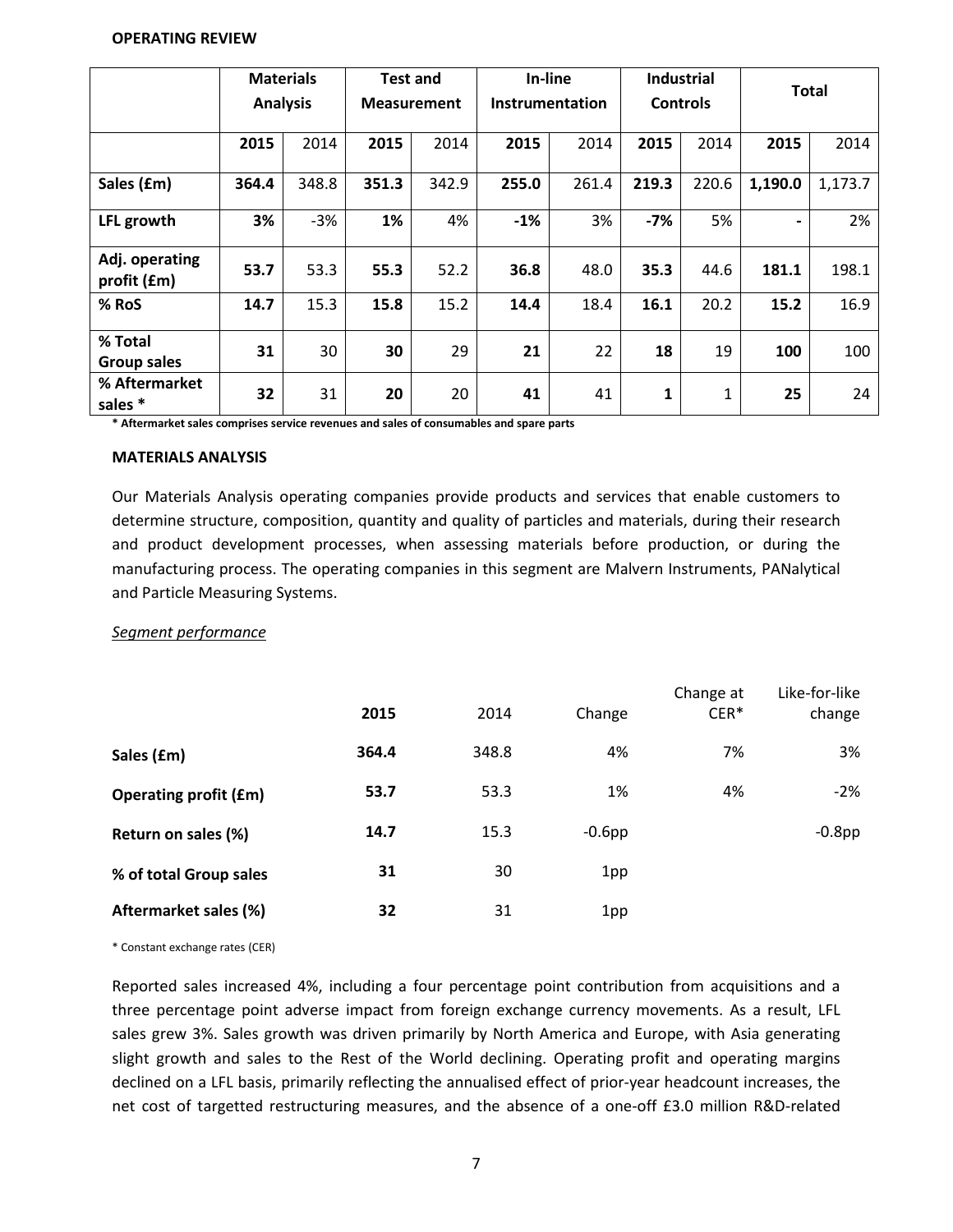government grant which benefitted the prior-year period. Excluding the impact of the R&D grant and the net restructuring cost, operating profit grew 7% on a LFL basis.

Sales to the pharmaceuticals and fine chemicals sector increased, driven by strong demand from biopharmaceutical and generic drug manufacturers. Sales also benefitted from good progress by our particle measuring business together with our investments in solutions focussed on the life science industry, such as a biophysical characterisation tool, the Viscosizer, and a next-generation calorimeter, the MicroCal PEAQ-ITC. Regulatory compliance, having previously been a strong growth driver for our operations in China, is now a positive driver in India, where the generic drug manufacturers are focussed on achieving the standards necessary to export their drugs to the USA. Elsewhere there was good sales growth in the major developed markets of North America and Europe.

Following weak demand from the metals, minerals and mining industries in 2014 there was a resumption of sales growth to these industries in 2015. By geography, the growth was variable in these industries: amongst the key end markets there was good sales growth from North America, China, India and Brazil, but sales declined in Australia, Germany and Japan. Generally, sales growth in the mining sector came from aftermarket sales, with customers preferring to repair and support existing equipment rather than invest in new products. In the metals and minerals sectors, however, sales of new instruments were strong. Whilst managing the cost base to align it to the lower demand levels, we have continued to develop new solutions for customers in these sectors, and in 2015 we launched a major new product family, the Zetium x-ray spectrometer, sales of which have been encouraging to date.

Sales to academic research institutes declined, with pressure on public finances and low levels of private funding from industries such as mining continuing to adversely impact trading conditions for our businesses. Amongst our major markets only Germany and Japan delivered sales growth in this sector, whilst there was a significant decline in China following what had been a strong year in 2014 when the Chinese state universities invested in projects related to water quality and energy storage.

Sales to the semiconductor industry grew strongly, benefitting from our own innovation, as we launched the first particle liquid counter which can measure contaminants as small as 20 nanometres, and from the strong relationships we have with the leading semiconductor manufacturers in North America and Asia. These relationships have been enhanced during the last 18 months with the acquisition of our distributors in Taiwan and South Korea, which means we are now directly servicing the key global semiconductor manufacturers.

#### *Segment outlook*

We expect this segment to show further progress in 2016. Continued investment in new products should deliver progress in the pharmaceuticals, life science and semiconductors sectors. Investment by the mining sector is expected to remain low, with growth primarily attributable to aftermarket sales; however, the metals and minerals sectors are expected to remain robust. We expect that these factors will more than offset what is likely to remain a subdued academic research market given public sector budget constraints. The cost reduction measures taken during the second half of 2015, together with our increased focus on operational excellence initiatives, are expected to improve future profitability.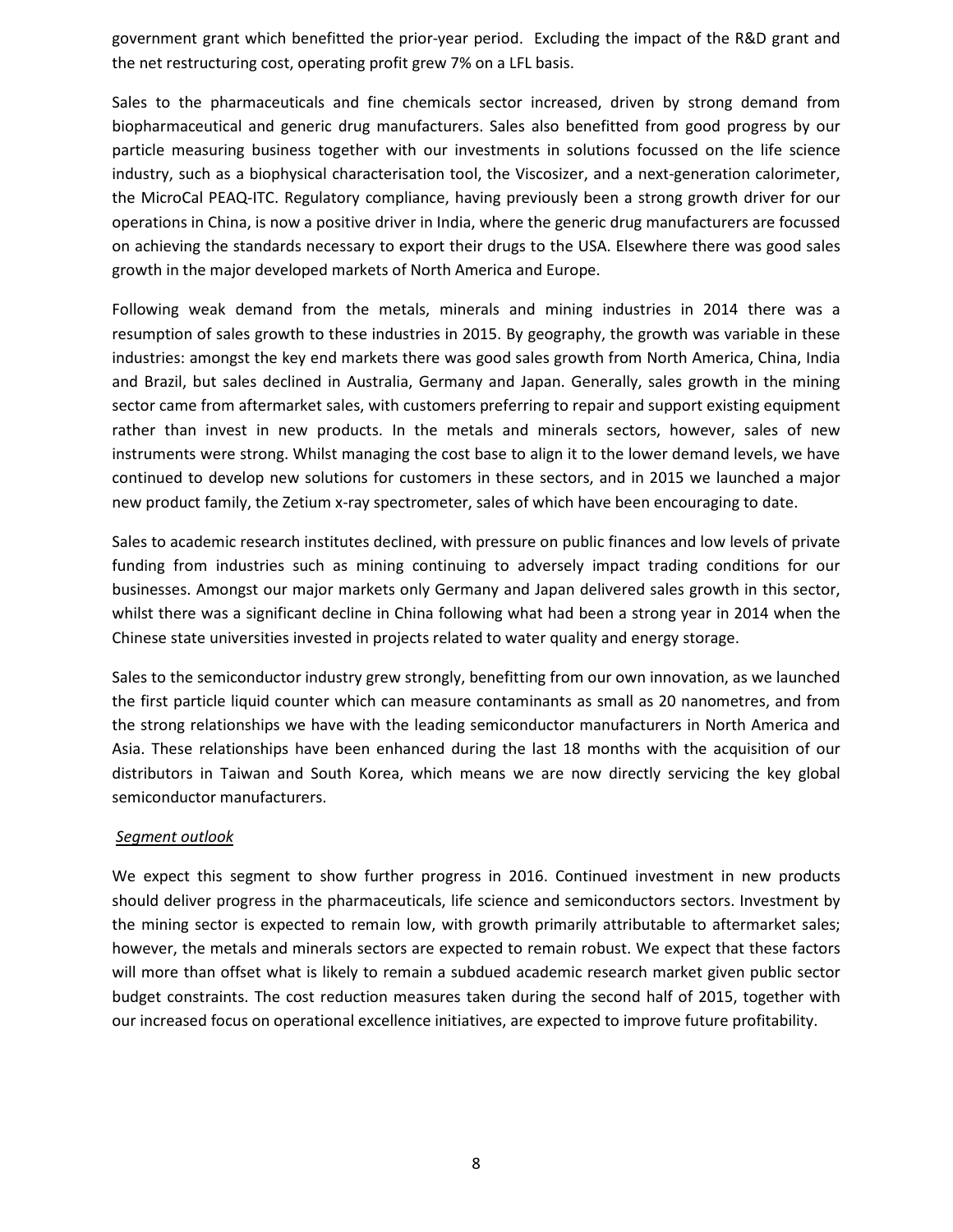#### **TEST AND MEASUREMENT**

Our Test and Measurement operating companies supply test, measurement and analysis equipment, software and services for product design optimisation, manufacturing control, microseismic monitoring and environmental noise monitoring. The operating companies in this segment are Brüel & Kjær Sound & Vibration, ESG Solutions and HBM.

#### *Segment performance*

|                              | 2015  | 2014  | Change                   | Change at<br>$CER*$ | Like-for-like<br>change |
|------------------------------|-------|-------|--------------------------|---------------------|-------------------------|
| Sales (£m)                   | 351.3 | 342.9 | 2%                       | 7%                  | 1%                      |
| <b>Operating profit (£m)</b> | 55.3  | 52.2  | 6%                       | 13%                 | 9%                      |
| Return on sales (%)          | 15.8  | 15.2  | 0.6 <sub>pp</sub>        |                     | 1.2 <sub>pp</sub>       |
| % of total Group sales       | 30    | 29    | 1pp                      |                     |                         |
| Aftermarket sales (%)        | 20    | 20    | $\overline{\phantom{a}}$ |                     |                         |

\* Constant exchange rates (CER)

Reported sales increased 2%, including a six percentage point contribution from acquisitions and a five percentage point adverse impact from foreign currency exchange movements. As a result, LFL sales grew 1%. By geography, there was LFL sales growth in Europe and China, whilst LFL sales were broadly flat in North America and down modestly in Asia (outside of China). LFL operating profit improved 9% and LFL operating margins increased 1.2 percentage points ('pp') to 16.4%, primarily reflecting positive sales mix effects and the benefits of the targetted restructuring measures undertaken during the year, partially offset by overhead cost inflation.

Underlying demand from the automotive sector remains healthy. Whilst direct sales to this sector were broadly unchanged in 2015, due to the lack of large projects in North America which had benefitted the prior year, there was strong sales growth to machine manufacturers in 2015, a significant portion of which represented sales into the automotive supply chain. As we are seeing across the Group, automotive customers are increasingly demanding the provision of an integrated solution, combining hardware, software and services. For example, we won a significant contract with a major UK-based automotive manufacturer to provide not only hardware but also a broad range of services including calibration, on-site maintenance, spare part supply, training and dedicated hotline support and European on-site support.

Customers increasingly use engineering software solutions to improve the quality, reliability and durability of their equipment and processes and to shorten the time to market for key products. In January 2015 we acquired ReliaSoft, a USA-based reliability engineering software and services business which has strengthened and extended our software applications offering. During 2015 we made good progress with our NVH Simulator, winning important contracts with major automotive manufacturers in the USA, UK and Europe, and we extended our noise, vibration and harshness ('NVH') offering to include engineering services with the acquisition in November of Sound Answers, a USA-based provider of NVH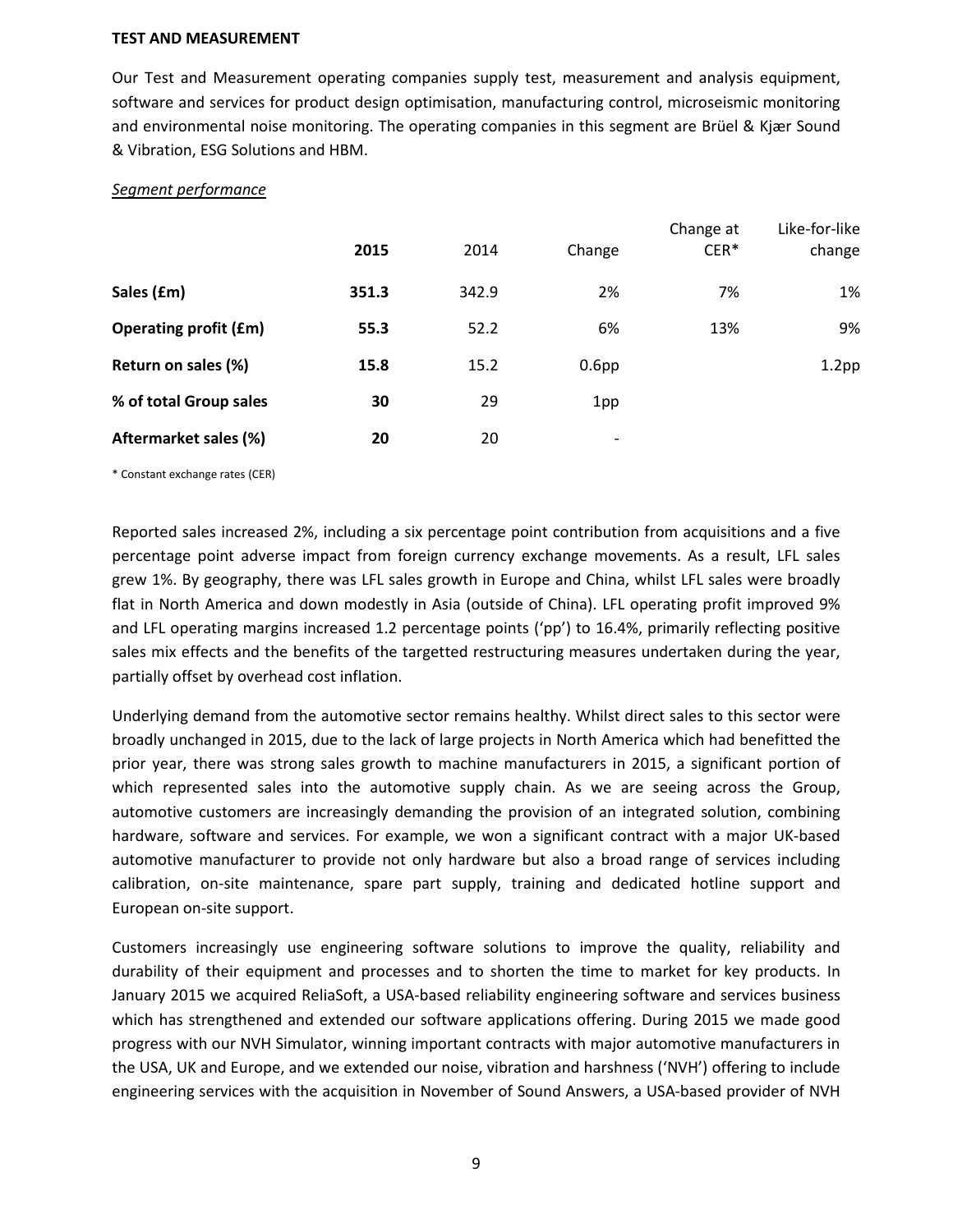consulting expertise. Sound Answers has been a strategic partner for nine years and we will now be able to offer our customers new capabilities, such as troubleshooting and product development services, which are unmatched within the sound and vibration industry. This positions us well to serve the increasing demand from the automotive industry to understand the NVH characteristics of vehicles and engines in order to gain competitive advantage and meet legislative requirements.

Underlying demand from the aerospace sector remains robust, although sales in this sector decreased in 2015, primarily reflecting the adverse impact that economic sanctions on Russia had on our sales of satellite vibration test systems to this country, together with fewer large orders in the USA than in 2014. Aerospace companies continue to invest in the use of advanced composite materials to develop more fuel-efficient aircraft, and we are one of the few suppliers capable of meeting their requirements to test and verify the key characteristics of these new materials. During the year we secured important orders from a major US aerospace company for data acquisition systems to stress test the Orion spacecraft and PULSE software analysers to test sound and vibration in its satellite systems.

Sales of our environmental noise monitoring services grew, benefitting from good demand in Europe. We won a major contract with the Italian government for noise monitoring in its vehicle inspection centres and extended our relationship with Aena, the Spanish airports operator, to centralise our systems across the six airports we already serve and extend our coverage to new sites.

As was the case in Materials Analysis, and reflecting pressure on public finances, Test and Measurement's sales to academic research institutes declined. Amongst our major markets only Germany delivered sales growth in this sector, whilst there was a significant decline in sales to China.

Sales to our telecoms customers declined in 2015 following strong growth in 2014. We see good opportunities in this market to provide additional services, for example in test-rig design and calibration, thereby improving the resilience of our revenues in a sector where sales patterns are lumpy, reflecting the scheduling of projects by customers.

Whilst the weakness in the unconventional oil and gas and mining markets in 2015 led to reduced demand for our microseismic monitoring solutions, we made good progress developing and extending our offering to these industries, both organically and inorganically. As well as continuing to win key contracts against larger competitors, we have begun to expand our international presence outside North America, establishing offices in the Middle East and Mexico. In October we acquired Spectraseis, a USAbased leader in surface-based microseismic monitoring technology which is complementary to our existing offering and strengthens our position in the growing induced seismicity monitoring market.

#### *Segment outlook*

In 2016 we expect market conditions in the automotive and aerospace sectors to benefit from further growth in engineering software applications, together with improving demand from the telecoms market and a good contribution from acquisitions. The academic research market is expected to remain subdued and market conditions in the oil and gas and mining industries are expected to remain challenging; however, there are good prospects for the increased adoption of microseismic monitoring solutions in the coming years as customers seek to make better use of data analytics to improve productivity and profitability.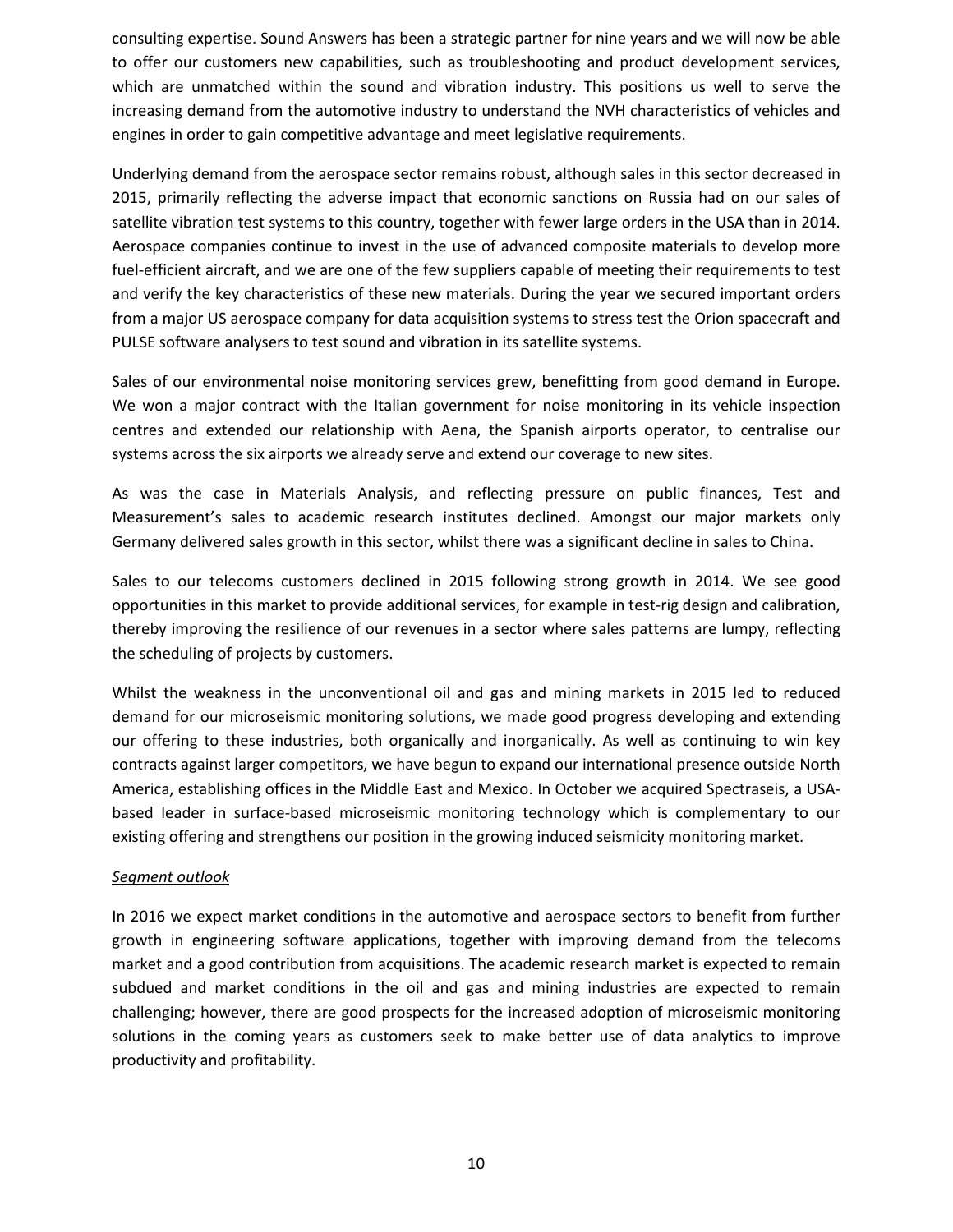#### **IN-LINE INSTRUMENTATION**

In-line Instrumentation provides process analytical measurement, asset monitoring and on-line controls as well as associated consumables and services for both primary processing and the converting industries. The operating companies in this segment are Brüel & Kjær Vibro, BTG, NDC Technologies and Servomex.

#### *Segment performance*

|                              | 2015  | 2014  | Change                   | Change at<br>$CER*$ | Like-for-like<br>change |
|------------------------------|-------|-------|--------------------------|---------------------|-------------------------|
| Sales (£m)                   | 255.0 | 261.4 | $-2%$                    | $-1%$               | $-1%$                   |
| <b>Operating profit (£m)</b> | 36.8  | 48.0  | $-23%$                   | $-19%$              | $-19%$                  |
| Return on sales (%)          | 14.4  | 18.4  | $-4.0pp$                 |                     | $-3.3$ pp               |
| % of total Group sales       | 21    | 22    | $-1$ pp                  |                     |                         |
| Aftermarket sales (%)        | 41    | 41    | $\overline{\phantom{a}}$ |                     |                         |

\* Constant exchange rates (CER)

Reported sales decreased 2%, reflecting an adverse impact of 1% from foreign currency exchange movements and a LFL sales decline of 1%. Geographically, LFL sales to North America were broadly unchanged, while LFL sales to Europe and Asia were marginally lower than in 2014. LFL operating profit fell 19% and LFL operating margins were down 3.3 pp to 15.1%, reflecting the impact of reduced sales, some price pressure in specific markets and adverse sales mix.

In the pulp and paper market, growth improved progressively through the year with a good second half performance more than compensating for the LFL sales decline in the first half. Growth in our sales to the tissue and pulp segments reflected continuing positive trends in those markets as well as our success in offering customers new solutions incorporating our high-performance creping blades and other instrumentation, such as our new control sensors for pulp mill automation. This growth in tissue and pulp sales was partially offset by lower sales into the graphic paper segment. While excess capacity in China, in particular, continued to limit our growth opportunities in this segment, we have seen a positive market reaction to our new advanced material coating blades, which drove higher sales into the segment in the second half.

In the energy and utilities market, we achieved modest growth in sales, with strong growth in our sales to the wind energy market being partially offset by a modest fall in sales to the downstream petrochemicals industry. In the wind energy market we continue to see favourable global trends, which contributed to good sales growth across all regions, particularly Asia and Europe. In addition to an increase in sales to existing customers we also managed to broaden our customer base, with a number of significant contract wins from wind farm operators. We are in the process of strengthening our sales and marketing organisation, including the expansion of our regional office network, and we have increased our focus on the provision of innovative solutions to our customers. For example, during the year we introduced a solution that combines hardware and software to enable customers to view all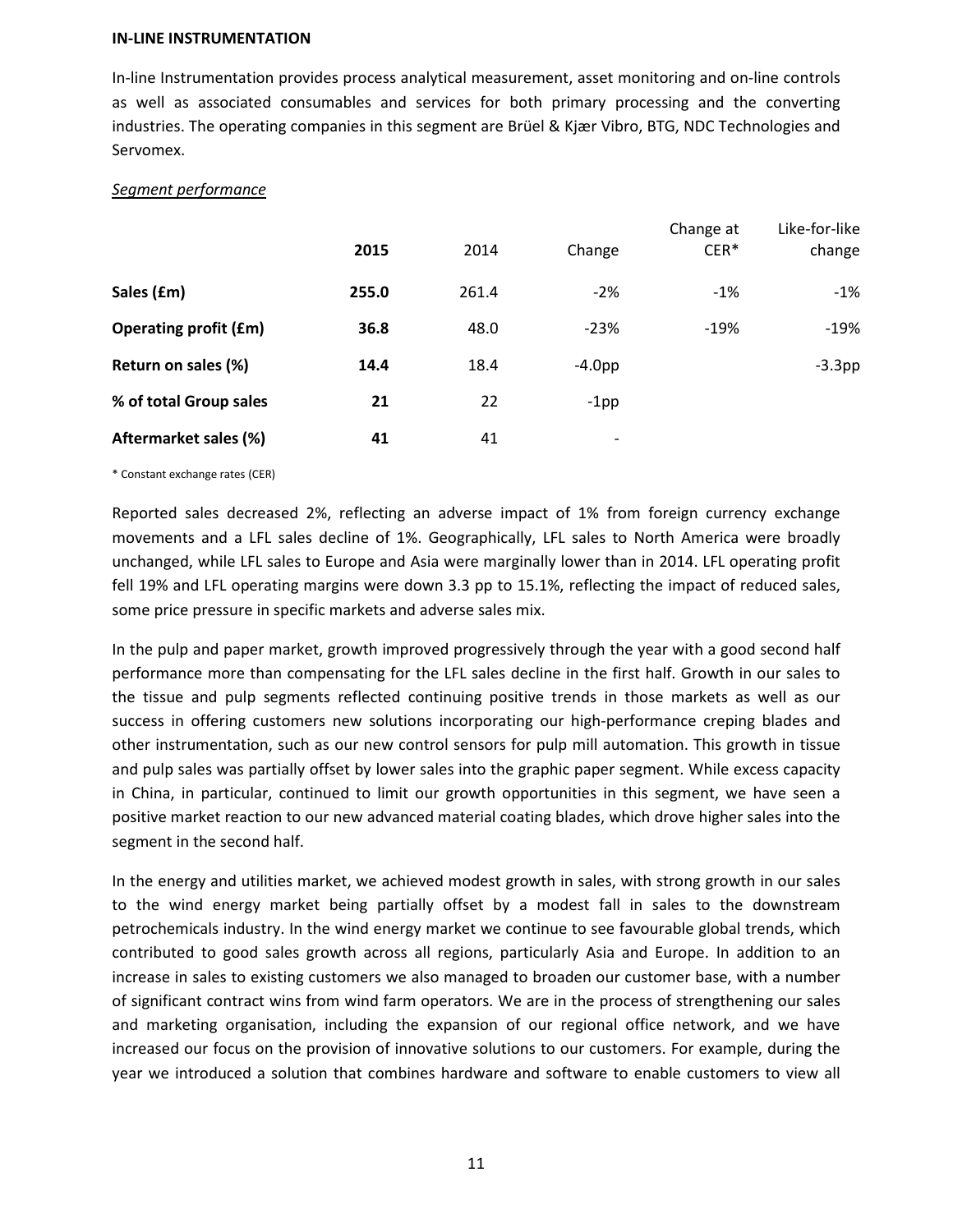information from any machine protection system in their plant on one diagnostic system. Since its launch in the middle of the year this solution has been positively received by customers.

Our sales to the downstream petrochemicals industry fell modestly over the year as a whole, after showing good growth in the first half of the year. This partially reflects the slowdown in the oil and gas sector, which has resulted in falling investment levels and fewer large projects being progressed. We launched a major new product platform for the industrial gases market, a laser gas analyser called the MiniLaser, which is more powerful, smaller and lighter than other products in the market, resulting in significantly easier and lower-cost installation for customers. During the year we launched important applications of the MiniLaser for the petrochemicals, combustion and power markets, and customer reaction to date has been extremely positive.

Sales to the web and converting industries declined significantly during the year, mainly due to a lack of large projects in North America and Asia. Whilst these industries have recently been experiencing cyclical softness we continue to see attractive growth opportunities. We made good progress developing new systems that extend our offering for these industries, such as the SlimTrak single beam scanner, a compact, cost-effective scanner for narrow web converting processes that is targetted at paper and plastic film converting applications. Following the creation in 2014 of NDC Technologies, we have now aligned the combined sales forces of the previous businesses around single industry verticals in order to give us more effective coverage in our markets and better support for our customers.

#### *Segment outlook*

We are encouraged by the improved performance of our pulp and paper business in the second half of 2015, the positive customer response to our new instruments and solutions and the robust tissue and pulp markets, all of which are helping to offset the ongoing structural challenges in the graphic paper and coated paperboard markets. Growth from the energy and utilities sector is expected to be modest in 2016. Underlying market conditions in the renewable energy sector remain healthy and our new solutions for this market have been well received. However, the slowdown in the oil and gas sector that impacted our sales to the downstream petrochemicals industry in the latter part of 2015 is expected to continue into 2016. In the web and converting industries we expect to see some modest growth after a weak 2015, together with moderate benefits from our new product launches and the creation of single sales teams to service key industry verticals. We will also continue to increase the focus on operational excellence initiatives across the segment in order to improve future profitability.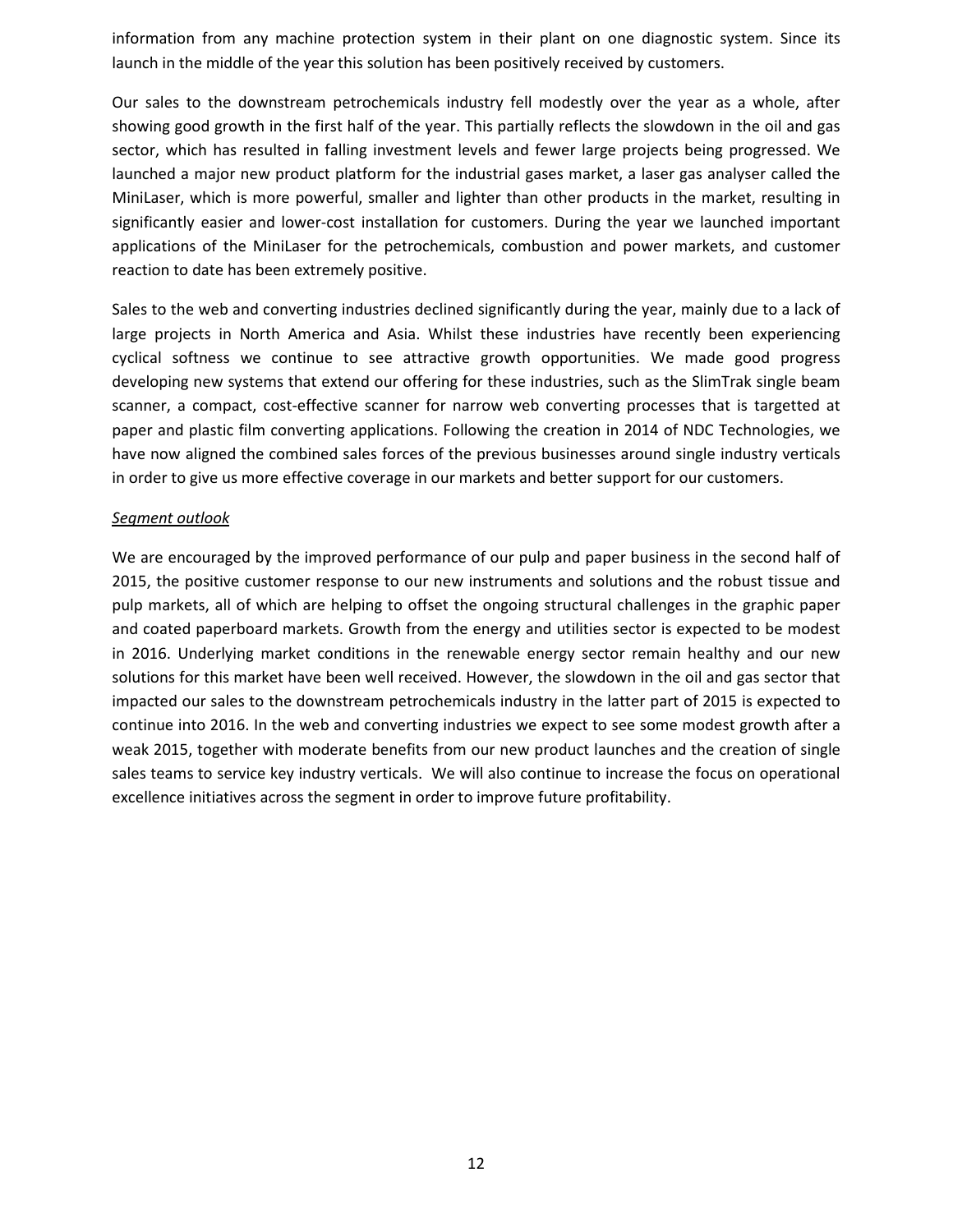#### **INDUSTRIAL CONTROLS**

Industrial Controls provides products and solutions that measure, monitor, control, inform, track and trace during the production process. The operating companies in this segment are Microscan, Omega Engineering ('Omega') and Red Lion Controls.

#### *Segment performance*

|                              | 2015  | 2014  | Change                   | Change at<br>$CER*$ | Like-for-like<br>change |
|------------------------------|-------|-------|--------------------------|---------------------|-------------------------|
| Sales (£m)                   | 219.3 | 220.6 | $-1%$                    | -6%                 | -7%                     |
| <b>Operating profit (£m)</b> | 35.3  | 44.6  | $-21%$                   | $-26%$              | $-27%$                  |
| Return on sales (%)          | 16.1  | 20.2  | $-4.1$ pp                |                     | $-4.3$ pp               |
| % of total Group sales       | 18    | 19    | $-1$ pp                  |                     |                         |
| Aftermarket sales (%)        | 1     | 1     | $\overline{\phantom{a}}$ |                     |                         |

\* Constant exchange rates (CER)

Reported sales decreased 1%, including a one percentage point contribution from acquisitions and a positive impact of five percentage points from foreign currency exchange movements. As a result, LFL sales decreased 7%. LFL operating profit fell 27% and LFL operating margins were down 4.3 pp to 15.9%, reflecting the impact of reduced sales, adverse sales mix and the net cost of targetted restructuring actions. We also incurred additional resource costs at Omega which were required to protect service levels during the launch of a new ERP system.

With over 70% of this segment's sales being to customers in North America, the key driver behind the LFL sales decrease was the significant weakness in US industrial production, particularly in the second half of the year, across a wide range of industries. This weakness adversely affected the performance of all three operating companies in this segment. The oil and gas sector suffered particularly during the year and this was felt most acutely in our industrial networking business, Red Lion Controls, following strong sales to this market in 2014.

In Asia, we saw continued good progress in the development of our process measurement and control business, Omega. In Europe, we saw a mixed performance from our operating companies, with a challenging year for our industrial networking business being partially offset by growth in sales of process measurement and control products, and automatic identification and machine vision solutions.

Despite the challenging market conditions, we made good strategic progress in a number of areas.

Omega has continued to invest in and enhance its digital marketing capabilities, installed a common ERP system across the majority of its business and delivered good growth from its operations established in recent years in Asia, Latin America and Europe.

The Industrial Internet of Things ('IIoT') is one of our key strategic markets and during 2015 we established an IIoT Innovation Centre in the USA, with a focussed engineering, product and sales team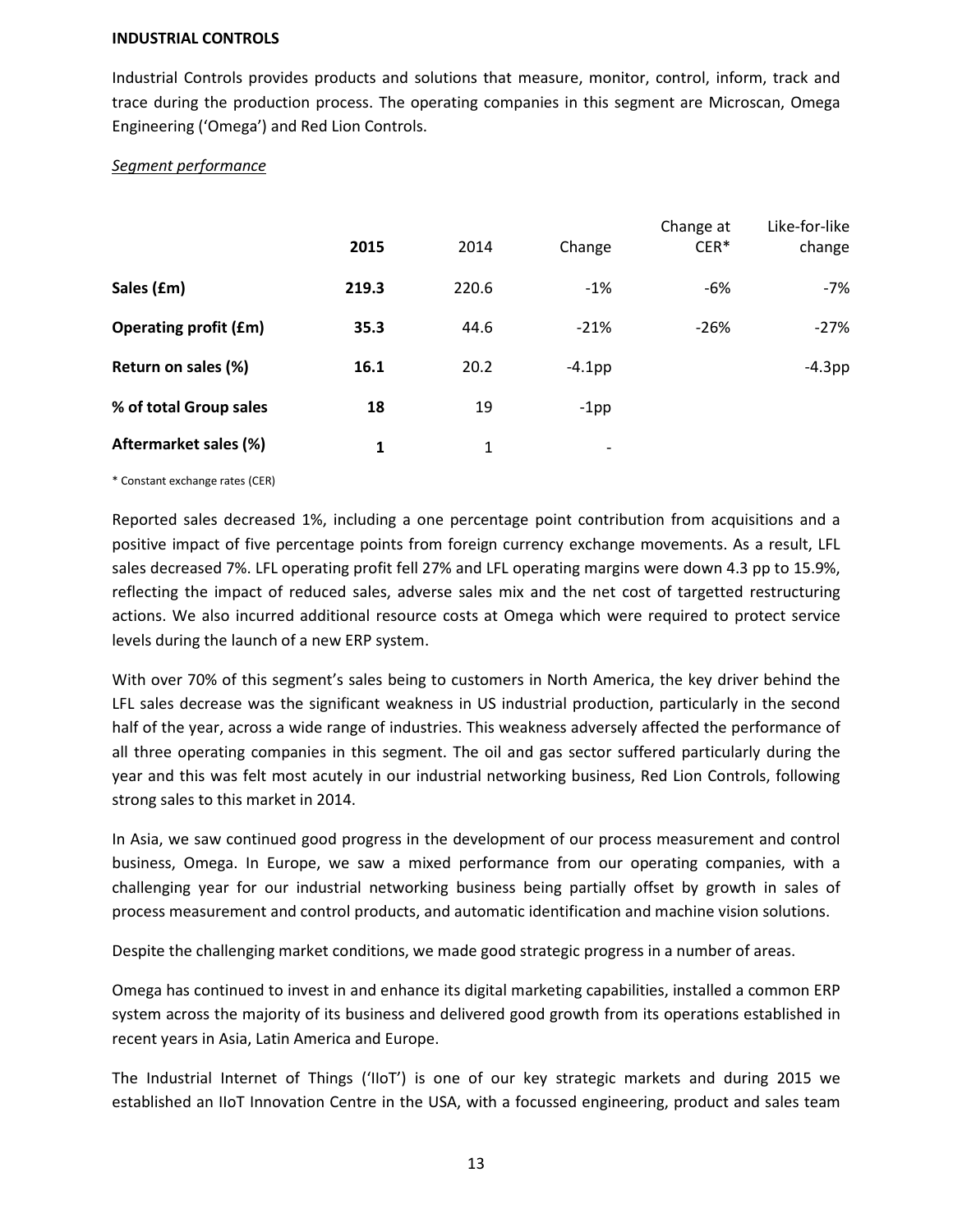dedicated to building on our existing IIoT expertise and products and developing new solutions for machine-to-machine and human-to-machine communication.

In August, we purchased Label Vision Systems, a US-based company whose technology enables companies to comply with new USA legislation on product identification marking to improve traceability throughout the manufacturing supply chain. The business is performing well and its integration into Microscan is proceeding to plan.

The year also saw a number of key product launches and developments. In September, our machine vision business launched the MicroHawk, a modular and scalable industrial barcode imager and smart camera platform. We also enhanced our series of industrial cellular routers through the addition of functionality to provide automatic alerts to operatives, and launched a major new series of temperature and process controllers targetted at customers in the laboratory and in the factory automation and chemical industries.

Our technical expertise was recognised during the year in several awards won by our businesses. For example, our industrial networking business gained broad recognition for the quality of its products from Control Design, a USA trade journal.

#### *Segment outlook*

Given the significant exposure to the USA, sales progress for this segment in 2016 will be largely dependent on a recovery of USA industrial markets. We expect contributions from recent product launches, the acquisition of Label Vision Systems and the investments made in Omega, together with the targetted restructuring measures taken in 2015 and a heightened focus on operational excellence initiatives, to improve future profitability. Over the medium term the need for customers to improve productivity and efficiency is expected to result in increased demand for factory automation and industrial networking products, particularly in China and other developing markets such as Mexico.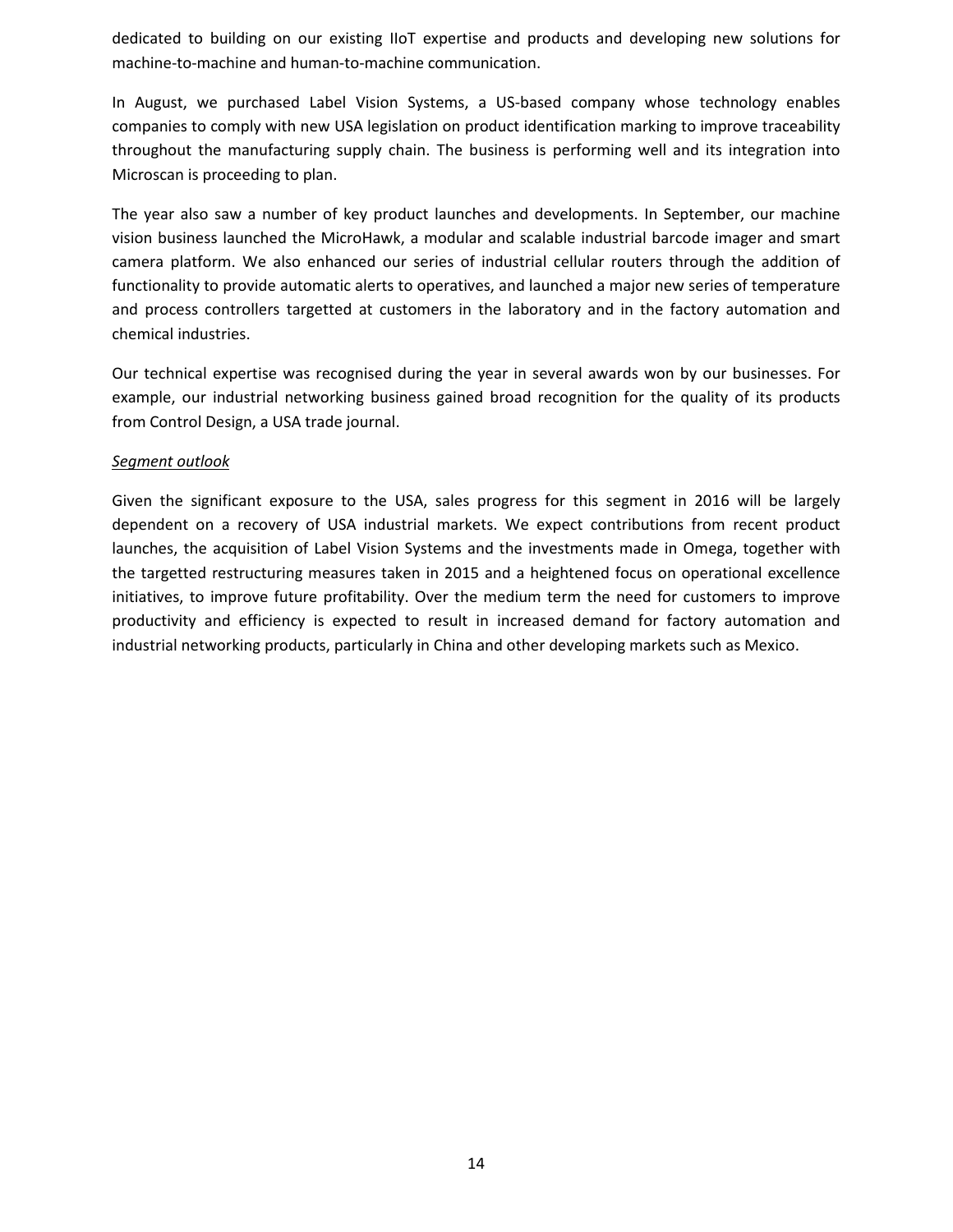#### **FINANCIAL REVIEW**

#### **Introduction**

Spectris uses adjusted figures as key performance measures in addition to those reported under adopted IFRS, as management believe these measures enable them to assess the underlying trading performance of the businesses. Adjusted figures exclude certain non-operational items which management have defined in Note 2 to the Financial Statements. Unless otherwise stated, figures quoted for operating profit, net interest, profit before tax, tax, earnings per share and operating cash flow are adjusted measures.

#### **Operating performance**

|                       | 2015    | 2014    | Change    | Like-for-like<br>change $^{(1)}$ |
|-----------------------|---------|---------|-----------|----------------------------------|
| Adjusted              |         |         |           |                                  |
| Sales (£m)            | 1,190.0 | 1,173.7 | $+1.4%$   | $-0.3%$                          |
| Operating profit (£m) | 181.1   | 198.1   | $-8.6%$   | $-8.8%$                          |
| Operating margin (%)  | 15.2    | 16.9    | $-1.7$ pp | $-1.5$ pp                        |
| <b>Statutory</b>      |         |         |           |                                  |
| Sales (£m)            | 1,190.0 | 1,173.7 | $+1.4%$   |                                  |
| Operating profit (£m) | 143.6   | 168.3   | $-14.7%$  |                                  |
| Operating margin (%)  | 12.1    | 14.3    | $-2.2$ pp |                                  |

 $(1)$  At constant exchange rates and excluding acquisitions

Reported sales increased 1.4% to £1,190.0 million (2014: £1,173.7 million). The year-on-year contribution to sales from acquisitions of £36.1 million (+3.1%) was reduced by adverse foreign exchange movements of £16.7 million (-1.4%) arising primarily from the strength of Sterling against the Euro, partly offsetting the impact of the stronger US Dollar, with the result that, on an organic constant currency like-for-like ('LFL') basis, sales decreased £3.1 million (-0.3%) compared with 2014.

Reported gross margins of 57.4% of sales were 0.2 pp lower than the prior year (57.6%). Excluding adverse foreign exchange movements (-0.4 pp) and acquisitions (+0.1 pp), LFL gross margins increased 0.1 pp. LFL gross margins improved in the Materials Analysis and Test and Measurement segments, but were lower in the In-line Instrumentation and Industrial Controls segments, reflecting the impact of lower sales, pricing pressure in specific markets and an adverse sales mix.

The combination of unchanged LFL sales, continued investment in our growth initiatives and R&D programmes, with LFL R&D spend increasing 3%, and inflationary cost increases resulted in adjusted operating profit decreasing from £198.1 million in 2014 to £181.1 million in 2015. Acquisitions contributed £5.2 million (+2.6%) to operating profit and foreign currency exchange movements had an adverse impact of £4.8 million (-2.4%), resulting in LFL operating profit declining £17.4 million (-8.8%) for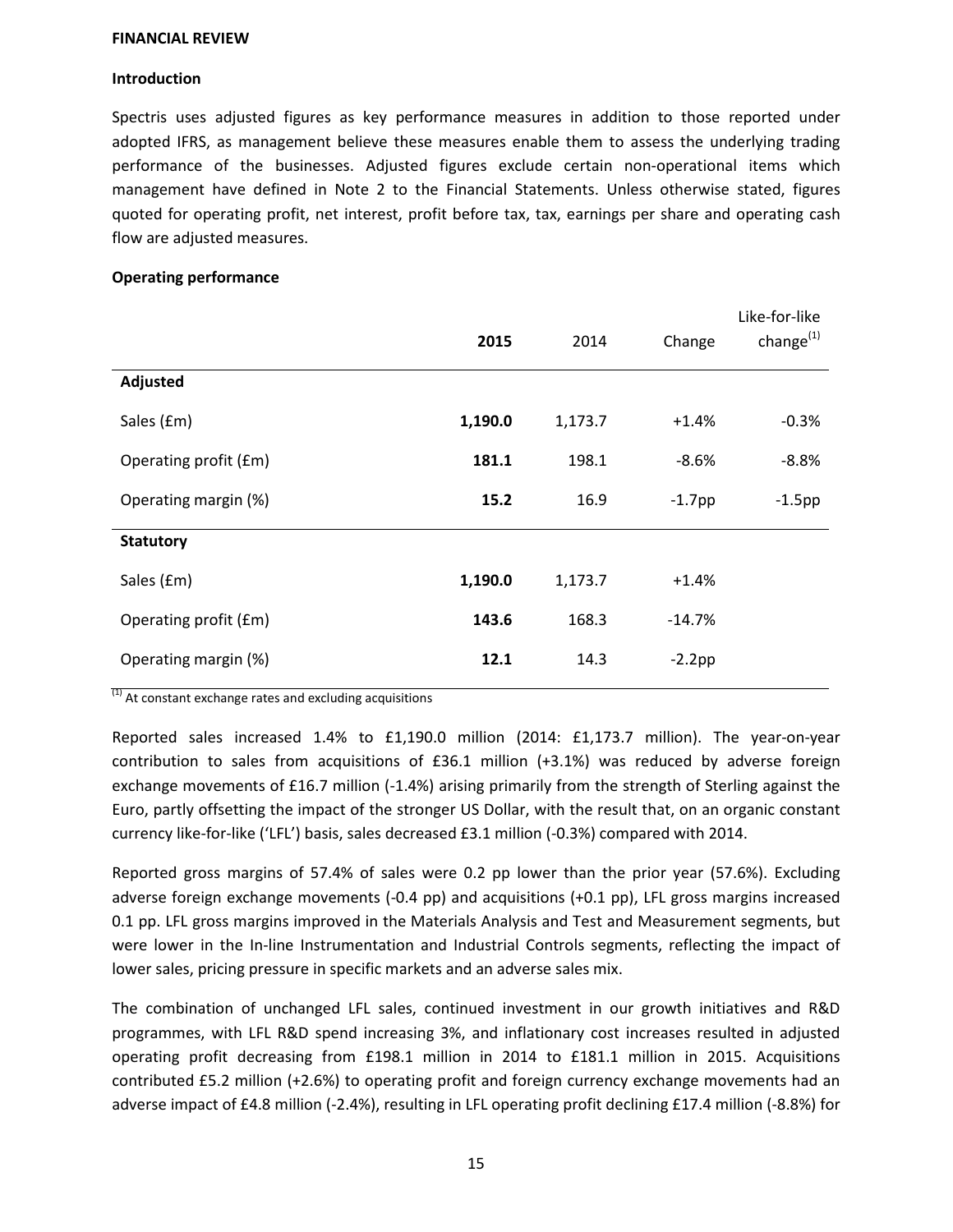the year. The operating margin decreased 1.7 pp from 16.9% in 2014 to 15.2% in 2015, and 1.5 pp on a LFL basis.

To mitigate the effects of the low growth environment and challenging trading conditions seen particularly in North America and China, cost reduction and containment measures were put in place during the year to protect profitability, with a number of businesses initiating targetted restructuring programmes. These measures resulted in £6.8 million (2014: £0.8 million) of restructuring costs being charged against operating profit in the year with incremental benefits amounting to £3.7 million in 2015 such that the net full-year cost for 2015 is £3.1 million. The annualised benefit in 2016 arising from these measures is anticipated to be approximately £7 million.

Compared with 2014, net overheads increased £16.1 million, which included the above restructuring costs and the absence of a one-off £3.0 million R&D-related government grant which benefitted the prior year. Excluding these items, net overheads increased approximately 1.5% on a LFL basis, reflecting the focussed cost containment measures undertaken in the year.

Net finance costs for the year decreased £0.8 million to £4.8 million (2014: £5.6 million) as a result of the Group's continued strong operating cash generation during the year (operating cash flow conversion of 91% compared with 89% in 2014). Although average net debt for the year was £23.5 million higher than the prior year, primarily as a result of the five acquisitions made, net finance costs benefitted from a reduction in the weighted-average interest rate on debt. This followed the re-financing of the US\$550 million revolving credit facility in October 2014 and the re-financing of the \$75.6 million fixed-rate loan in September 2015 with a new seven-year €116.2 million fixed-rate loan, both of which were on more favourable terms.

Profit before tax decreased 8.4% from £192.5 million to £176.3 million.

Statutory operating profit, after including acquisition-related intangible asset amortisation and impairment of £34.6 million (2014: £25.9 million) and net acquisition-related costs and fair value adjustments of £2.9 million (2014: £3.9 million), decreased 14.7% from £168.3 million to £143.6 million. Statutory profit before tax decreased 17.2% from £171.1 million in 2014 to £141.6 million in 2015. The reconciliation of statutory and adjusted measures is shown in the following table.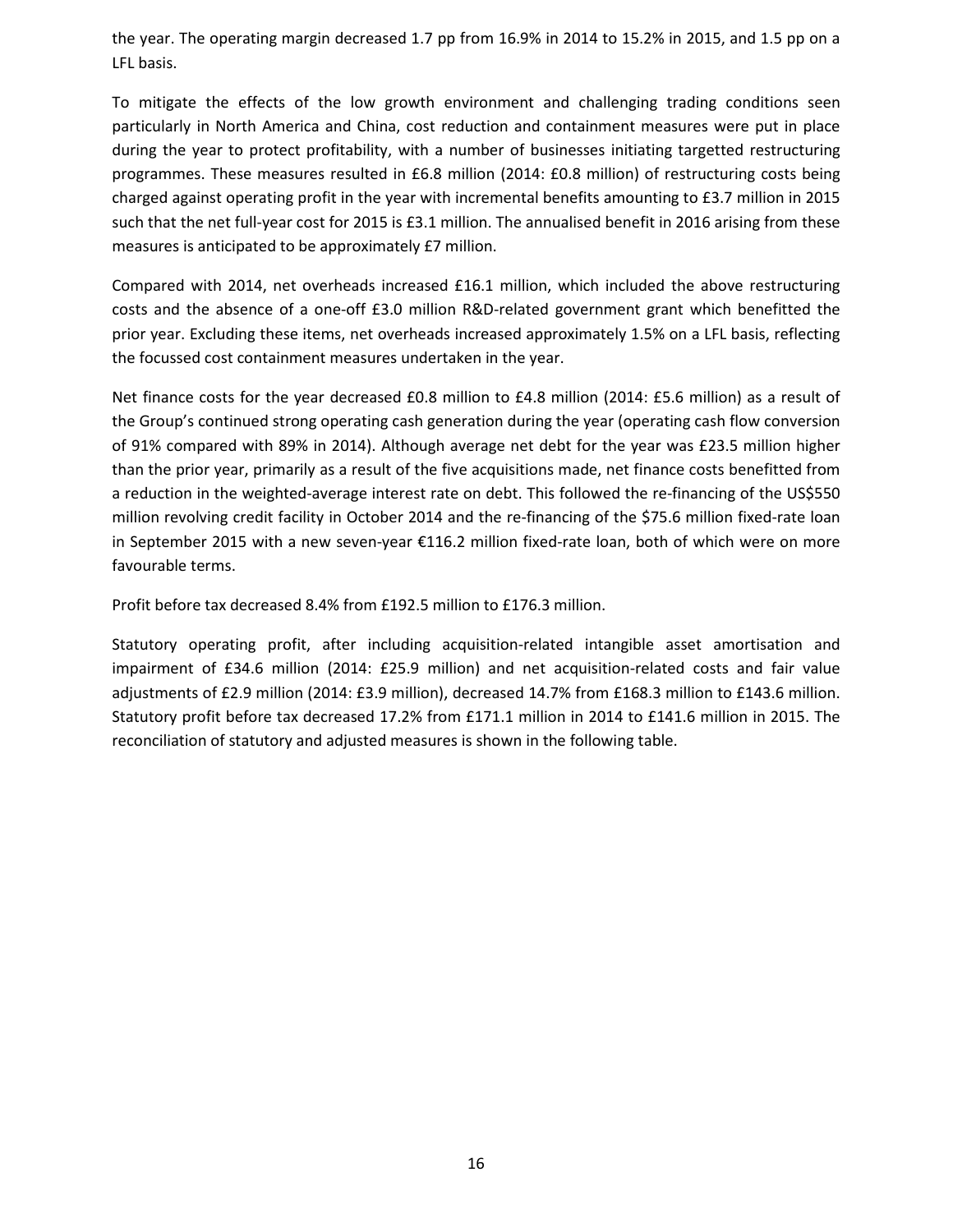|                                                                                         | 2015        | 2015               | 2015            | 2014        | 2014           | 2014     |
|-----------------------------------------------------------------------------------------|-------------|--------------------|-----------------|-------------|----------------|----------|
|                                                                                         | <b>IFRS</b> | <b>Adjustments</b> | <b>Spectris</b> | <b>IFRS</b> | Adjustments    | Spectris |
|                                                                                         | (Statutory) | £m                 | adjusted        | (Statutory) | Em             | adjusted |
|                                                                                         | £m          |                    | £m              | £m          |                | £m       |
| Sales                                                                                   | 1,190.0     | $\blacksquare$     | 1,190.0         | 1,173.7     | $\overline{a}$ | 1,173.7  |
| Gross margin                                                                            | 683.1       |                    | 683.1           | 676.4       |                | 676.4    |
| Operating profit<br>before acquisition-<br>related items                                | 181.1       | -                  | 181.1           | 198.1       |                | 198.1    |
| Amortisation and<br>impairment of<br>acquisition-related<br>intangibles                 | (34.6)      | 34.6               |                 | (25.9)      | 25.9           |          |
| Net acquisition-<br>related costs and fair<br>value adjustments                         | (2.9)       | 2.9                |                 | (3.9)       | 3.9            |          |
| <b>Operating profit</b>                                                                 | 143.6       | 37.5               | 181.1           | 168.3       | 29.8           | 198.1    |
| Profit on disposal of<br>businesses                                                     |             |                    |                 | 2.4         | (2.4)          |          |
| Net gain/(loss) on<br>retranslation of<br>short-term inter-<br>company loan<br>balances | 3.0         | (3.0)              |                 | 6.0         | (6.0)          |          |
| Net bank interest<br>payable                                                            | (4.6)       |                    | (4.6)           | (5.4)       |                | (5.4)    |
| Unwinding of<br>discount factor on<br>deferred and<br>contingent<br>consideration       | (0.2)       | 0.2                |                 |             |                |          |
| Net IAS 19 (Revised)<br>finance costs                                                   | (0.1)       |                    | (0.1)           | (0.1)       |                | (0.1)    |
| Other finance costs                                                                     | (0.1)       |                    | (0.1)           | (0.1)       |                | (0.1)    |
| Profit before tax                                                                       | 141.6       | 34.7               | 176.3           | 171.1       | 21.4           | 192.5    |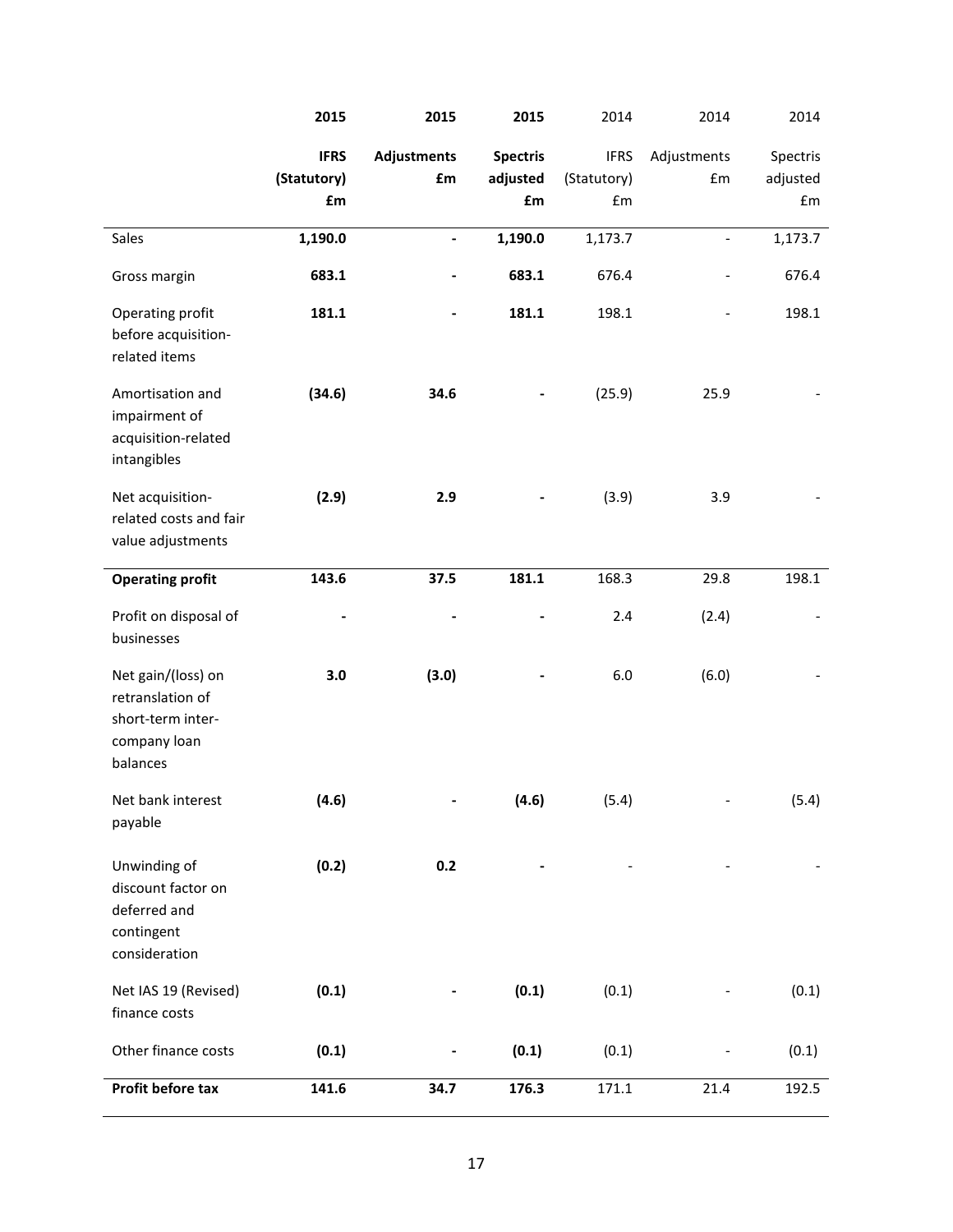#### **Acquisitions**

The Group completed five acquisitions during the year. The total cost of acquisitions in the year was £45.0 million (2014: £96.7 million), including £2.7 million (2014: £0.9 million) for cash acquired. Included in the total cost of acquisitions is an amount of £2.7 million (2014: £4.5 million) attributable to the fair value of net deferred and contingent consideration which is expected to be paid in future years. A net £0.5 million (2014: £0.3 million) was paid in respect of prior year acquisitions, making the net cash outflow in the year £40.1 million (2014: £91.6 million). Furthermore, an amount of £3.9 million (2014: £2.5 million) was spent on acquisition-related legal and professional fees, which makes the total acquisition-related cash outflow for the year £44.0 million (2014: £94.1 million). Acquisitions contributed £36.1 million (2014: £17.6 million) of incremental sales and £5.2 million (2014: £4.4 million) of incremental operating profit during the year.

#### **Taxation**

The effective tax rate on adjusted profit before tax was 22.8% (2014: 23.2%), a decrease of 0.4 pp due to a reduction in the weighted-average statutory tax rate arising from a change in the geographic mix of pre-tax profits. On a statutory basis, the effective tax rate of 19.6% (2014: 21.0%) continues to be below the weighted-average statutory tax rate of 25.4% (2014: 28.1%), primarily as a consequence of R&Drelated tax incentives and a tax-efficient financing structure, partly offset by a reduction in non-taxable income.

#### **Earnings per share**

Earnings per share decreased 8.1% from 124.4p to 114.3p, reflecting the net impact of the 8.4% decrease in profit before tax, the reduction in our effective tax rate and the increase in the weightedaverage number of shares from 118.8 million in 2014 to 119.0 million in 2015.

Statutory basic earnings per share decreased 15.9% from 113.7p to 95.6p. The difference between the two measures is shown in the table below.

|                                                                       | 2015   | 2014  |
|-----------------------------------------------------------------------|--------|-------|
|                                                                       | Pence  | Pence |
| Statutory basic earnings per share                                    | 95.6   | 113.7 |
| Amortisation and impairment of acquisition-related intangible assets  | 29.1   | 21.8  |
| Net acquisition-related costs and fair value adjustments              | 2.4    | 3.3   |
| Profit on disposal of businesses                                      |        | (2.0) |
| Net gain on retranslation of short-term inter-company loan balances   | (2.5)  | (5.1) |
| Unwinding of discount factor on deferred and contingent consideration | 0.2    |       |
| Tax effect of the above and other non-recurring items                 | (10.5) | (7.3) |
| Adjusted earnings per share                                           | 114.3  | 124.4 |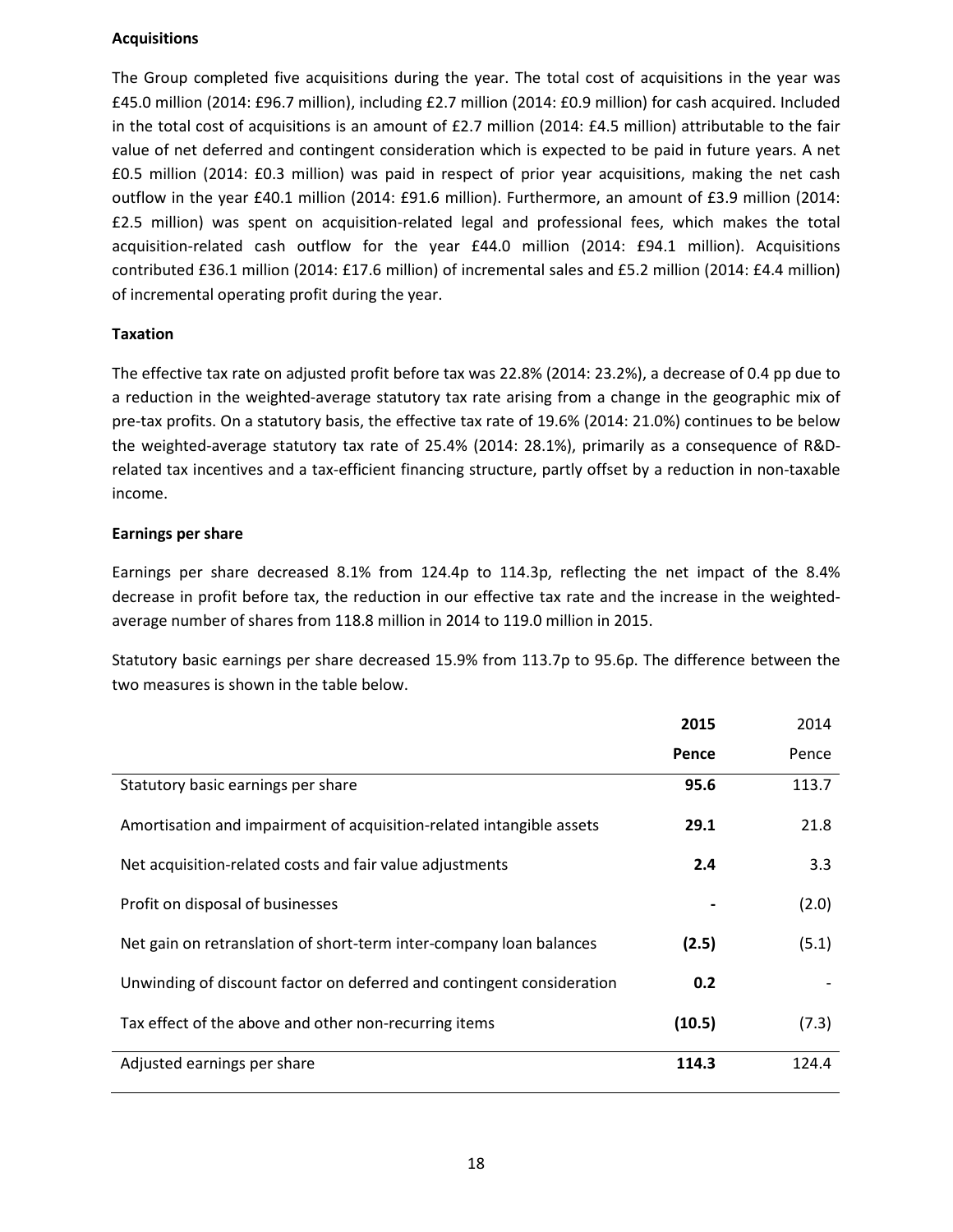#### **Cash flow**

| <b>Operating cash flow</b>             | 2015<br>£m | 2014<br>£m |
|----------------------------------------|------------|------------|
| Operating profit                       | 181.1      | 198.1      |
| Depreciation and software amortisation | 24.4       | 21.7       |
| Working capital and other movements    | (13.8)     | (16.7)     |
| Capital expenditure                    | (26.0)     | (27.4)     |
| Operating cash flow                    | 165.7      | 175.7      |
| Operating cash flow conversion         | 91%        | 89%        |
| Non-operating cash flow<br>Tax paid    | (33.5)     | (43.0)     |
| Net interest paid                      | (4.5)      | (6.3)      |
| Dividends paid                         | (56.9)     | (52.3)     |
| Acquisition of businesses, net of cash | (40.1)     | (91.6)     |
| Acquisition-related costs paid         | (3.9)      | (2.5)      |
| Exercise of share options              | 0.3        | 0.3        |
| Foreign exchange                       | (0.1)      | (1.8)      |
| Total non-operating cash flow          | (138.7)    | (197.2)    |
| Operating cash flow                    | 165.7      | 175.7      |
| Reduction in net debt                  | (27.0)     | (21.5)     |

The year-end trade working capital to sales ratio increased to 16.6% from 15.3% in 2014, a 1.3pp increase. Average trade working capital, expressed as a percentage of sales, increased to 15.4% (2014: 13.3%), a 2.1pp increase of which 0.3pp related to foreign exchange. Excluding acquisitions, the increase in working capital arose primarily within the In-line Instrumentation segment due to higher inventory levels to support new product launches and a higher level of receivables due to the timing of sales, and within the Industrial Controls segment due to higher inventory levels from lower sales.

Capital expenditure during the year equated to 2.2% of sales (2014: 2.3%) and, at £26.0 million (2014: £27.4 million), was 107% of depreciation and software amortisation (2014: 126%), primarily due to ongoing investments in property and infrastructure in Europe and North America.

Overall, net debt decreased £27.0 million (2014: decrease of £21.5 million) from £125.6 million to £98.6 million. Interest costs, excluding the financing charge arising from IAS 19 (Revised) and other finance costs, were covered by operating profit 39.4 times (2014: 36.7 times).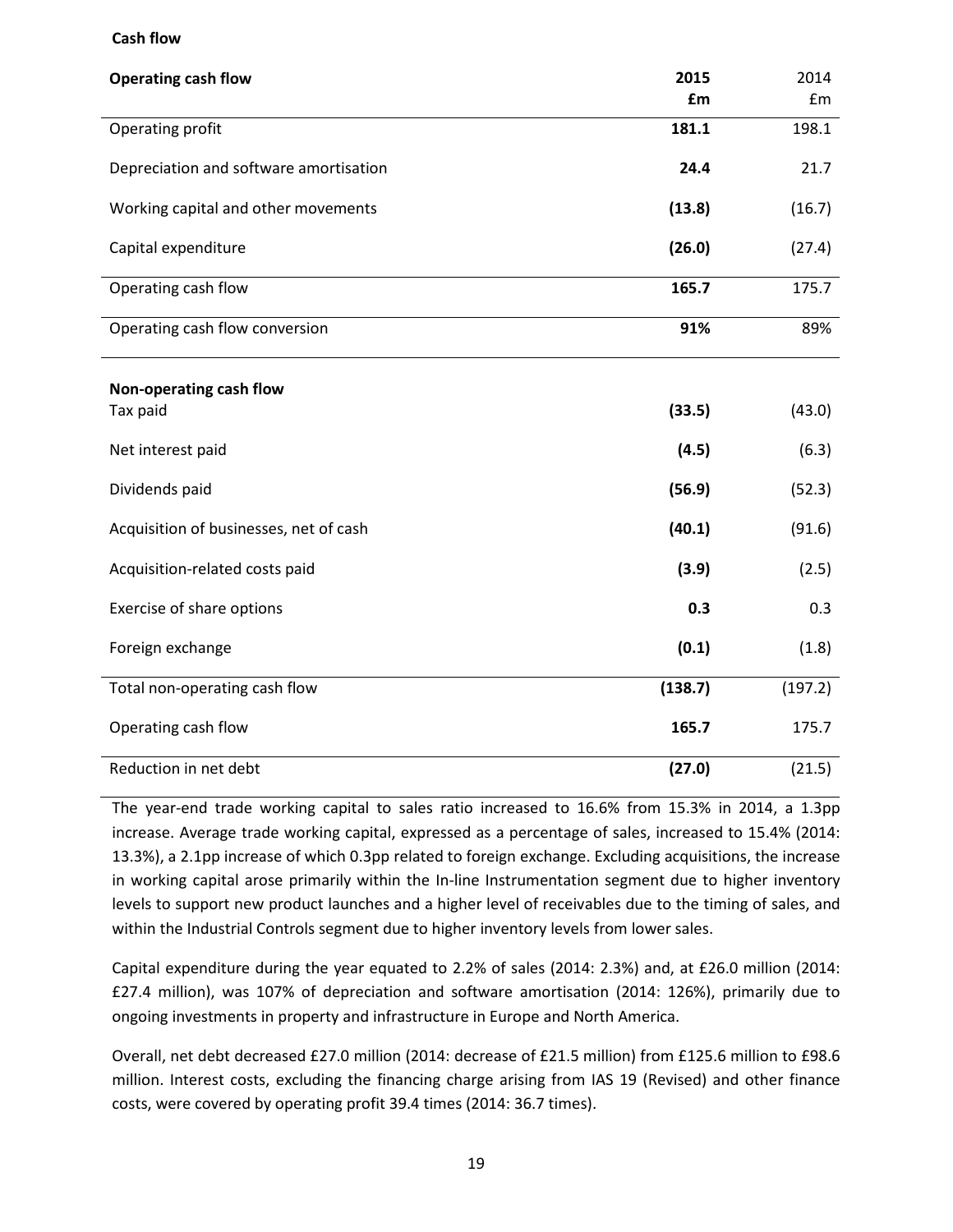#### **Financing and treasury**

The Group finances its operations from both retained earnings and third-party borrowings, with almost all of the year-end gross debt balance being at fixed rates of interest.

As at 31 December 2015, the Group had £526.2 million of committed facilities denominated in different currencies, consisting of a five-year US\$550 million (£371.1 million) revolving credit facility maturing in October 2019, a seven-year €94.8 million (£69.7 million) term loan maturing in October 2020, and a seven-year €116.2 million (£85.4 million) term loan maturing in September 2022. The revolving credit facility was undrawn at the year end. In addition, the Group had a year-end cash balance of £58.2 million, together with other uncommitted facilities of £1.7 million.

At the year end, the Group's borrowings amounted to £156.8 million, 99% of which was at fixed interest rates (2014: 76%). The ageing profile at the year end showed that 1% of year-end borrowings are due to mature within one year (2014: 32%), 44% between two and five years (2014: 22%) and 55% in more than five years (2014: 46%).

#### **Currency**

The Group has both translational and transactional currency exposures. Translational exposures arise on the consolidation of overseas company results into Sterling. Transactional exposures arise where the currency of sale or purchase invoices differs from the functional currency in which each company prepares its local accounts. The transactional exposures include situations where foreign currencydenominated trade receivable, trade payable and cash balances are held.

After matching the currency of revenue with the currency of costs wherever practical, forward exchange contracts are used to hedge a proportion (up to 75%) of the remaining forecast net transaction flows where there is reasonable certainty of an exposure. At 31 December 2015, approximately 60% of the estimated net Euro, US Dollar and Japanese Yen exposures for 2016 were hedged using forward exchange contracts, mainly against the Swiss Franc, Sterling, the Euro and the Danish Krone.

The largest translational exposures are to the US Dollar, Euro, Danish Krone, Japanese Yen and Swiss Franc. Translational exposures are not hedged. The table below shows the key average exchange rates compared to Sterling during 2015 and 2014.

|            | 2015      | 2014      |
|------------|-----------|-----------|
|            | (average) | (average) |
| <b>USD</b> | 1.53      | 1.65      |
| <b>EUR</b> | 1.38      | 1.24      |
| <b>JPY</b> | 185       | 174       |
| <b>CHF</b> | 1.47      | 1.51      |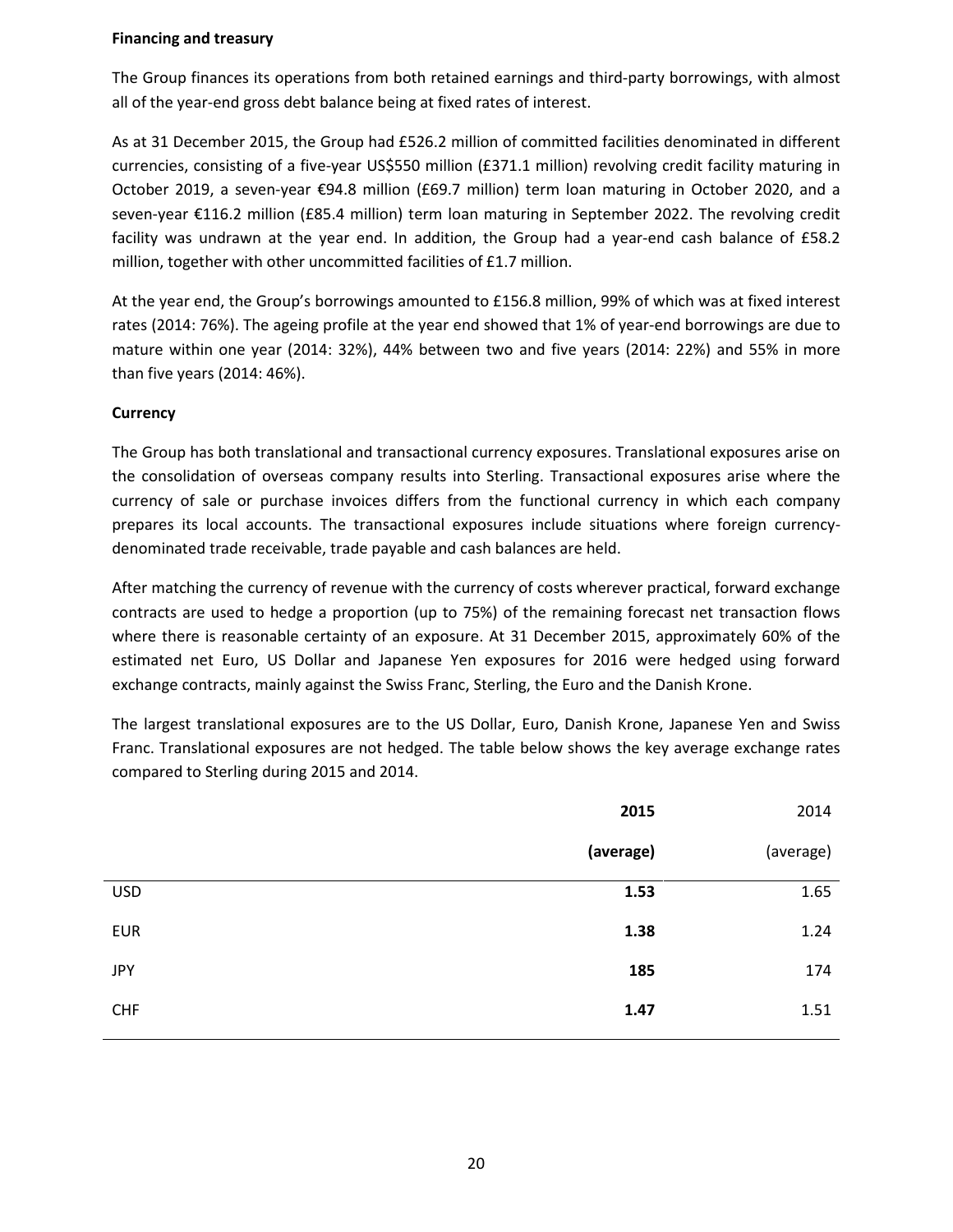To demonstrate the transactional and translational currency exposures faced by the Group, the table below shows the differences between the Group's consolidated revenues and costs for each of the major currencies in 2015 before reflecting the effect of transactional hedges taken out in the year.

|                                       | USD <sup>(1)</sup> | $EUR^{(1)}$ | <b>GBP</b> | JPY  | Other | <b>Total</b> |
|---------------------------------------|--------------------|-------------|------------|------|-------|--------------|
| Total sales (£m)                      | 519                | 380         | 78         | 55   | 158   | 1,190        |
| % of sales                            | 44                 | 32          | 7          | 5    | 12    | 100          |
| Total costs $(fm)^{(2)}$              | (402)              | (305)       | (85)       | (32) | (190) | (1,014)      |
| Profit before tax by<br>currency (£m) | 117                | 75          | (7)        | 23   | (32)  | 176          |
| % of Profit before tax                | 66                 | 43          | (4)        | 13   | (18)  | 100          |

Revenue and cost by major currency:

 $(1)$  Dollar/Euro categories include tracking currencies

 $<sup>(2)</sup>$  Costs include interest of £2.4 million in USD, and £2.3 million in EUR</sup>

The above table is for overall guidance only as the phasing of income and the movement in the monthly average exchange rates during the year can have a significant effect on the impact of foreign exchange on the Group's results.

#### **Like-for-like methodology**

The Group uses the non-statutory LFL performance metric, which excludes the impact of acquisitions and foreign currency movements, to measure the underlying performance of businesses. The standard methodology for calculating LFL performance is based on using each entity's functional currency result (i.e. sales or operating profit) and translating it into its presentation currency using the prior year's exchange rate, irrespective of the underlying transaction currencies. However, the underlying transactional exposure can have a major impact on the LFL calculation when there are a significant number of transactions in currencies other than the functional currency and during periods of currency volatility.

Within the In-line Instrumentation segment, the BTG business has large functional currency mismatches against its underlying transaction currencies which distort LFL comparisons at times of significant currency movements. This applies primarily to BTG's largest operation in Switzerland, but also to a lesser extent to its operations in Sweden and China. Within the Swiss business, approximately 7% of sales and almost 70% of costs are denominated in Swiss Francs ('CHF') with the consequence that LFL results are distorted by applying our standard methodology for translating the functional currency to Sterling, the Group's presentation currency. The effect of this mismatch was emphasised following the unpegging of the CHF against the Euro by the Swiss National Bank in January 2015, which led to a sharp appreciation of the CHF against the Euro.

Accordingly, we have modified the basis upon which BTG's LFL results are translated into Sterling by using the actual underlying transaction currency mix for determining translational gains/losses to provide more accurate and reliable information on BTG's underlying performance. This modified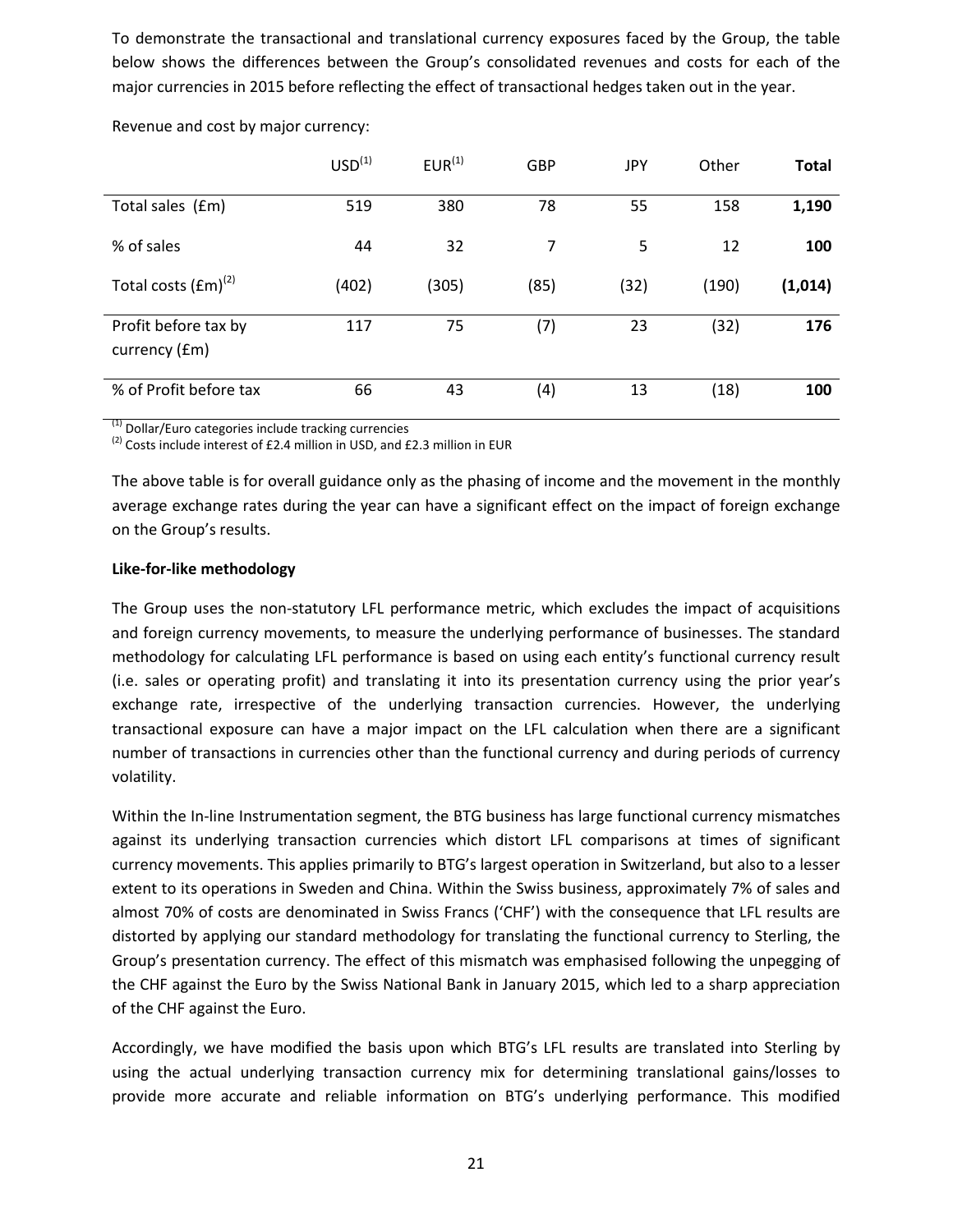approach has not been applied to any other operating company as BTG is the only business within the Group with a significant functional currency mismatch for LFL reporting purposes.

If the standard LFL methodology had been used for BTG, Group LFL sales growth for 2015 would have been 33 basis points ('bps') (2014: 9 bps) lower, and LFL sales growth for the In-line Instrumentation segment would have been 147 bps (2014: 38 bps) lower. For the avoidance of doubt, the reported results of the Group and the In-line Instrumentation segment, under IFRS, remain unchanged as a result of the application of the modified LFL methodology for BTG.

#### **Defined benefit pension schemes**

The Company operates a number of pension schemes throughout the Group. The net pension liability in the balance sheet (before taking account of the related deferred tax asset of £5.6 million) has increased to £22.1 million (2014: £14.0 million). The movement can be summarised as follows:

|                                                                                              | £m     |
|----------------------------------------------------------------------------------------------|--------|
| Net deficit in defined benefit schemes as at 31 December 2014                                | (14.0) |
| <b>Actuarial losses</b>                                                                      | (7.9)  |
| Contributions in excess of current service cost                                              | (0.1)  |
| Past service credit                                                                          | 0.3    |
| Scheme administration costs                                                                  | (0.3)  |
| Expected return on pension scheme assets net of interest costs on pension scheme liabilities | (0.1)  |
| Net deficit as at 31 December 2015                                                           | (22.1) |

The movement in individual plan deficits is shown in the table below:

| £m                                          | UK    | Germany | <b>Netherlands</b> | Switzerland | Total    | <b>Net total</b> |
|---------------------------------------------|-------|---------|--------------------|-------------|----------|------------------|
|                                             |       |         |                    |             | overseas |                  |
| Surplus/(deficit) as at<br>31 December 2014 | 3.6   | (7.7)   | (1.7)              | (8.2)       | (17.6)   | (14.0)           |
| Change in year                              | (5.6) | 0.2     | (0.2)              | (2.5)       | (2.5)    | (8.1)            |
| Deficit as at<br>31 December 2015           | (2.0) | (7.5)   | (1.9)              | (10.7)      | (20.1)   | (22.1)           |

The UK plan surplus of £3.6 million at 31 December 2014 decreased £5.6 million to a deficit position of £2.0 million at 31 December 2015 due to investment returns being lower than expected. The net deficit for the overseas plans increased £2.5 million to £20.1 million primarily due to changes in market conditions during the year, in particular a fall in the discount rates used to value the plans' liabilities.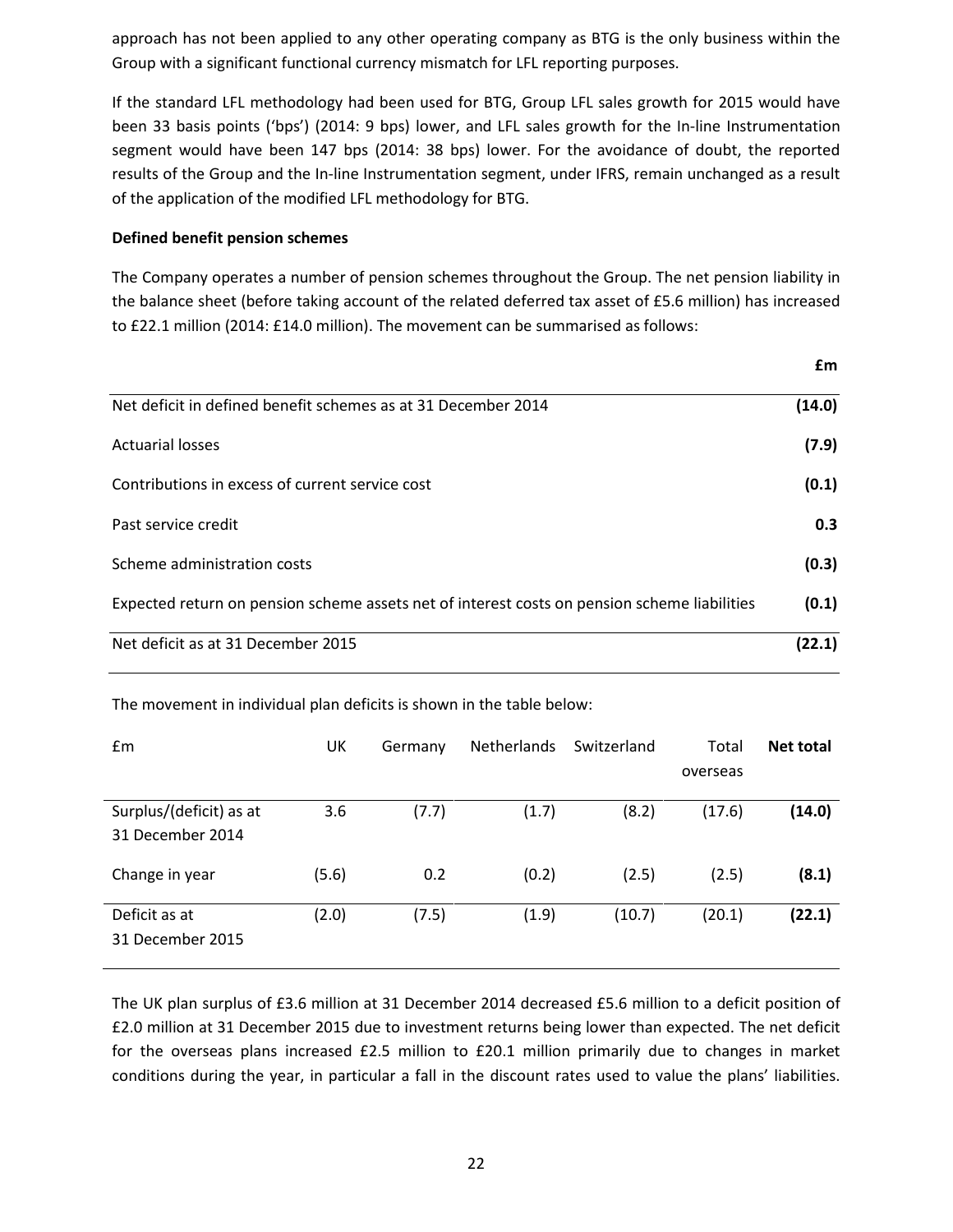#### **PRINCIPAL RISKS AND UNCERTAINTIES**

The Group has in place processes for identifying, evaluating and managing the key risks which could have an impact upon the Group's performance.

The current risks, together with a description of how they relate to the Group's strategy and the approach to managing them, are set out in the 2015 Annual Report which will be available on the Group's website at *[www.spectris.com](http://www.spectris.com/)* from 17 March 2016.

The Group's Audit and Risk Committee conducted its periodic risk review after the year end and concluded that the risks set out on pages 17-20 of the 2014 Annual Report and available at *[www.spectris.com](http://www.spectris.com/)* continue to remain relevant. During the year the Group announced an evolution of its strategy, as described in the Chief Executive's Review. The Group considers that, as with any transition of this kind, there is necessarily inherent risk associated with the successful execution and delivery of the refined strategy. As such, the Group has added strategy execution as an additional risk which could impact future performance.

The Group's principal risks and uncertainties are as follows, with detailed commentary on each contained in the 2015 Annual Report:

- New product development
- Intellectual property
- Laws and regulations
- Political and economic risks
- **Acquisitions**
- Competitive activity
- Fluctuations in exchange rates
- Supply chain dependencies and disruption
- Information security
- Strategy execution

The potential impact of these risks on our strategy and financial performance and details of our specific mitigation actions are detailed in the 2015 Annual Report.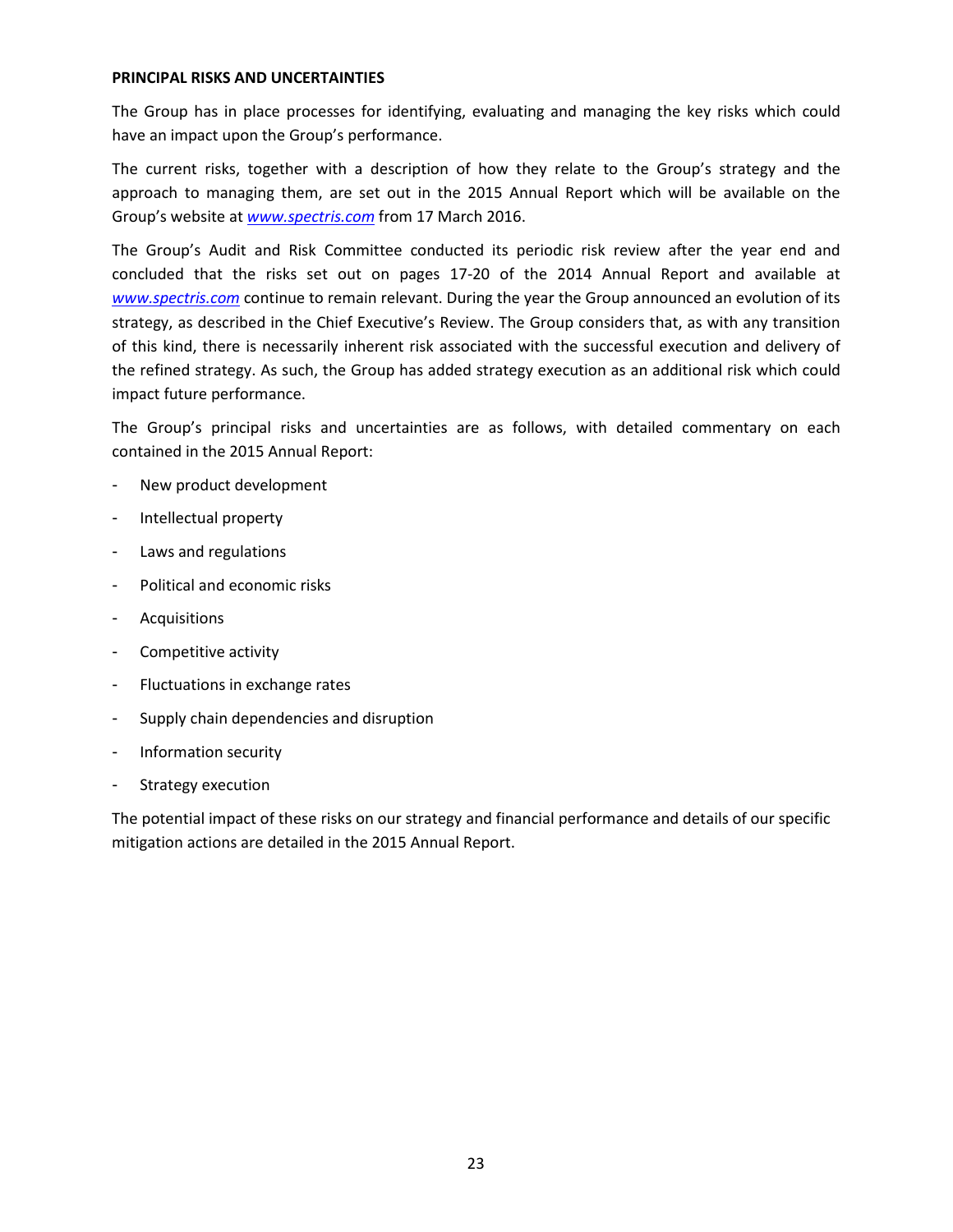## **Consolidated Income Statement**

**For the year ended 31 December 2015**

|                                                                              |                | 2015    | 2014    |
|------------------------------------------------------------------------------|----------------|---------|---------|
|                                                                              | Note           | £m      | Em      |
| <b>Continuing operations</b>                                                 |                |         |         |
|                                                                              |                |         |         |
| Revenue                                                                      | 3              | 1,190.0 | 1,173.7 |
| Cost of sales                                                                |                | (506.9) | (497.3) |
| <b>Gross profit</b>                                                          |                | 683.1   | 676.4   |
|                                                                              |                |         |         |
| Indirect production and engineering expenses                                 |                | (98.6)  | (93.2)  |
| Sales and marketing expenses                                                 |                | (274.4) | (271.3) |
| Administrative expenses                                                      |                | (166.5) | (143.6) |
| Operating profit before acquisition-related items                            |                | 181.1   | 198.1   |
|                                                                              |                |         |         |
| Net acquisition-related costs and fair value adjustments                     | 2              | (2.9)   | (3.9)   |
| Amortisation and impairment of acquisition-related intangible assets         | $\overline{2}$ | (34.6)  | (25.9)  |
| <b>Operating profit</b>                                                      | 2,3            | 143.6   | 168.3   |
|                                                                              |                |         |         |
| Profit on disposal of businesses                                             |                |         | 2.4     |
| Financial income                                                             | 4              | 3.3     | 6.3     |
| Finance costs                                                                | 4              | (5.3)   | (5.9)   |
| Profit before tax                                                            |                | 141.6   | 171.1   |
|                                                                              |                |         |         |
| Taxation - UK                                                                | 5              | (1.3)   | (2.0)   |
| <b>Taxation - Overseas</b>                                                   | 5              | (26.5)  | (34.0)  |
| Profit after tax for the year from continuing operations attributable        |                |         |         |
| to owners of the Parent Company                                              |                | 113.8   | 135.1   |
|                                                                              |                |         |         |
| Basic earnings per share (pence)                                             | 7              | 95.6p   | 113.7p  |
| Diluted earnings per share (pence)                                           | 7              | 95.4p   | 113.4p  |
|                                                                              |                |         |         |
| Interim dividends paid and final dividends proposed for the year (per share) | 6              | 49.5p   | 46.5p   |
| Dividends paid during the year (per share)                                   | 6              | 47.8p   | 44.0p   |

Spectris uses adjusted figures as key performance measures in addition to those reported under adopted IFRS. Reconciliations showing how the adjusted performance measures are derived from those reported under adopted IFRS are set out in Note 2.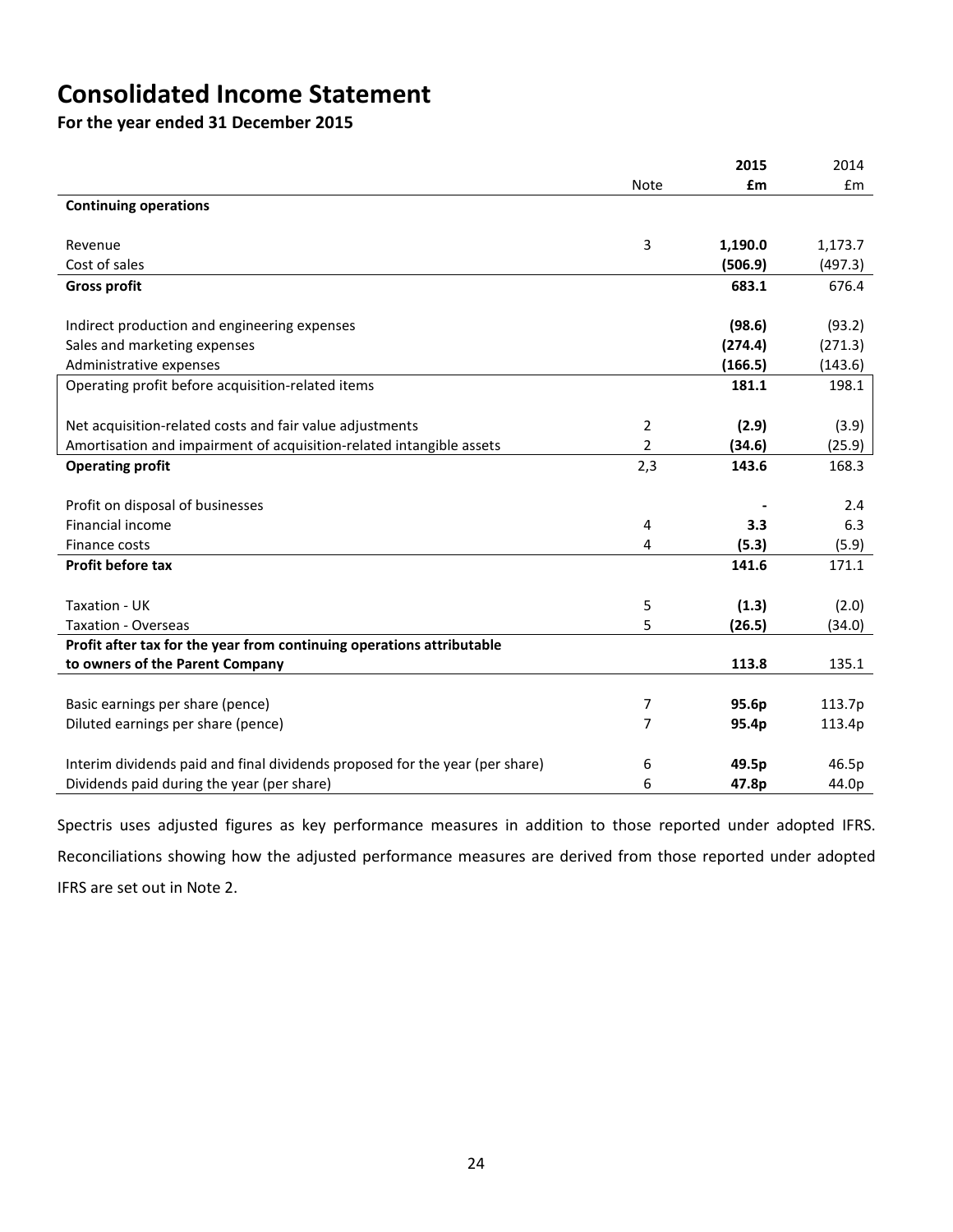# **Consolidated Statement of Comprehensive Income**

**For the year ended 31 December 2015**

|                                                                                             |      | 2015  | 2014  |
|---------------------------------------------------------------------------------------------|------|-------|-------|
|                                                                                             | Note | £m    | £m    |
| Profit for the year attributable to owners of the Parent Company                            |      | 113.8 | 135.1 |
| Other comprehensive income:                                                                 |      |       |       |
| Items that will not be reclassified to the Consolidated Income Statement:                   |      |       |       |
| Re-measurement of net defined benefit liability, net of foreign exchange                    |      | (7.9) | (5.6) |
| Tax on items above                                                                          | 5    | 1.7   | 1.5   |
|                                                                                             |      | (6.2) | (4.1) |
| Items that are or may be reclassified subsequently to the Consolidated Income Statement:    |      |       |       |
| Net gain/(loss) on effective portion of changes in fair value of forward exchange contracts |      | 0.1   | (3.3) |
| Foreign exchange movements on translation of overseas operations                            |      | (1.9) | (5.5) |
| Tax on items above                                                                          | 5    |       | 0.5   |
|                                                                                             |      | (1.8) | (8.3) |
| Total comprehensive income for the year attributable to owners of the Parent Company        |      | 105.8 | 122.7 |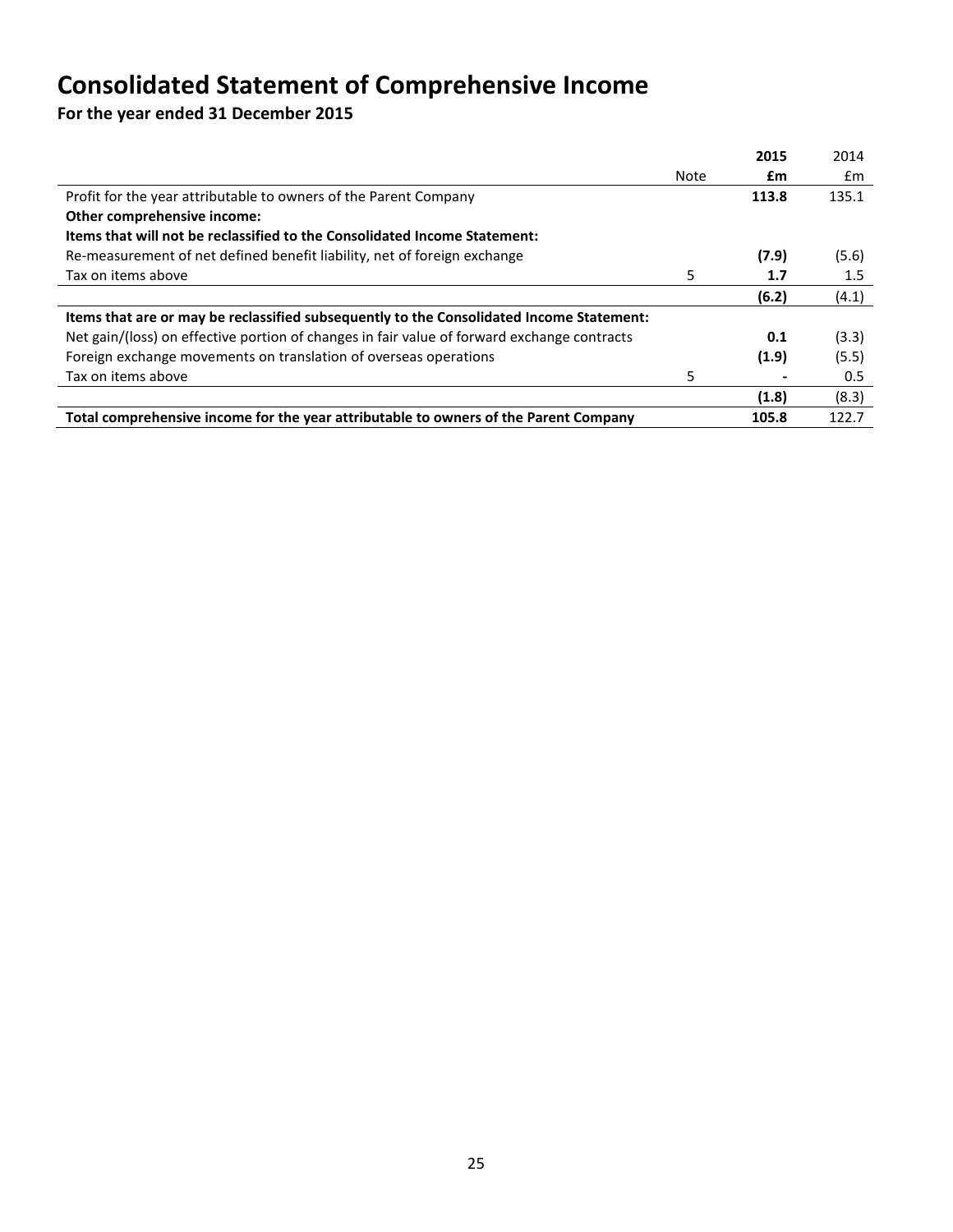# **Consolidated Statement of Changes in Equity**

**For the year ended 31 December 2015**

|                                            | Share<br>capital | Share<br>premium | Retained<br>earnings | <b>Translation</b><br>reserve | Hedging<br>reserve | Merger<br>reserve | Capital<br>redemption<br>reserve | Total<br>equity |
|--------------------------------------------|------------------|------------------|----------------------|-------------------------------|--------------------|-------------------|----------------------------------|-----------------|
|                                            | £m               | £m               | £m                   | £m                            | £m                 | £m                | £m                               | £m              |
| Balance at 1 January 2015                  | 6.2              | 231.4            | 643.1                | 34.9                          | (3.0)              | 3.1               | 0.3                              | 916.0           |
| Profit for the year                        |                  |                  | 113.8                |                               |                    |                   |                                  | 113.8           |
| Other comprehensive income:                |                  |                  |                      |                               |                    |                   |                                  |                 |
| Net gain on effective portion of changes   |                  |                  |                      |                               |                    |                   |                                  |                 |
| in fair value of forward exchange          |                  |                  |                      |                               |                    |                   |                                  |                 |
| contracts, net of tax                      |                  |                  |                      |                               | 0.1                |                   |                                  | 0.1             |
| Foreign exchange movements on              |                  |                  |                      |                               |                    |                   |                                  |                 |
| translation of overseas operations         |                  |                  |                      | (1.9)                         |                    |                   |                                  | (1.9)           |
| Re-measurement of net defined benefit      |                  |                  |                      |                               |                    |                   |                                  |                 |
| liability, net of foreign exchange and tax |                  |                  | (6.2)                |                               |                    |                   |                                  | (6.2)           |
| Total comprehensive income for             |                  |                  |                      |                               |                    |                   |                                  |                 |
| the year                                   |                  |                  | 107.6                | (1.9)                         | 0.1                |                   |                                  | 105.8           |
| Transactions with owners recorded          |                  |                  |                      |                               |                    |                   |                                  |                 |
| directly in equity:                        |                  |                  |                      |                               |                    |                   |                                  |                 |
| Equity dividends paid by the Company       |                  |                  | (56.9)               |                               |                    |                   |                                  | (56.9)          |
| Share-based payments, net of tax           |                  |                  | 0.8                  |                               |                    |                   |                                  | 0.8             |
| Share options exercised from own           |                  |                  |                      |                               |                    |                   |                                  |                 |
| shares (treasury) purchased                |                  |                  | 0.3                  |                               |                    |                   |                                  | 0.3             |
| <b>Balance at 31 December 2015</b>         | 6.2              | 231.4            | 694.9                | 33.0                          | (2.9)              | 3.1               | 0.3                              | 966.0           |

|                                            |         |         |          |             |         |         | Capital    |        |
|--------------------------------------------|---------|---------|----------|-------------|---------|---------|------------|--------|
|                                            | Share   | Share   | Retained | Translation | Hedging | Merger  | redemption | Total  |
|                                            | capital | premium | earnings | reserve     | reserve | reserve | reserve    | equity |
| For the year ended 31 December 2014        | £m      | £m      | £m       | £m          | £m      | £m      | £m         | £m     |
| Balance at 1 January 2014                  | 6.2     | 231.4   | 562.9    | 40.4        | (0.2)   | 3.1     | 0.3        | 844.1  |
| Profit for the year                        |         |         | 135.1    |             |         |         |            | 135.1  |
| Other comprehensive income:                |         |         |          |             |         |         |            |        |
| Net loss on effective portion of changes   |         |         |          |             |         |         |            |        |
| in fair value of forward exchange          |         |         |          |             |         |         |            |        |
| contracts, net of tax                      |         |         |          |             | (2.8)   |         |            | (2.8)  |
| Foreign exchange movements on              |         |         |          |             |         |         |            |        |
| translation of overseas operations         |         |         |          | (5.5)       |         |         |            | (5.5)  |
| Re-measurement of net defined benefit      |         |         |          |             |         |         |            |        |
| liability, net of foreign exchange and tax |         |         | (4.1)    |             |         |         |            | (4.1)  |
| Total comprehensive income for             |         |         |          |             |         |         |            |        |
| the period                                 |         |         | 131.0    | (5.5)       | (2.8)   |         |            | 122.7  |
| Transactions with owners recorded          |         |         |          |             |         |         |            |        |
| directly in equity:                        |         |         |          |             |         |         |            |        |
| Equity dividends paid by the Company       |         |         | (52.3)   |             |         |         |            | (52.3) |
| Share-based payments, net of tax           |         |         | 1.2      |             |         |         |            | 1.2    |
| Share options exercised from own           |         |         |          |             |         |         |            |        |
| shares (treasury) purchased                |         |         | 0.3      |             |         |         |            | 0.3    |
| Balance at 31 December 2014                | 6.2     | 231.4   | 643.1    | 34.9        | (3.0)   | 3.1     | 0.3        | 916.0  |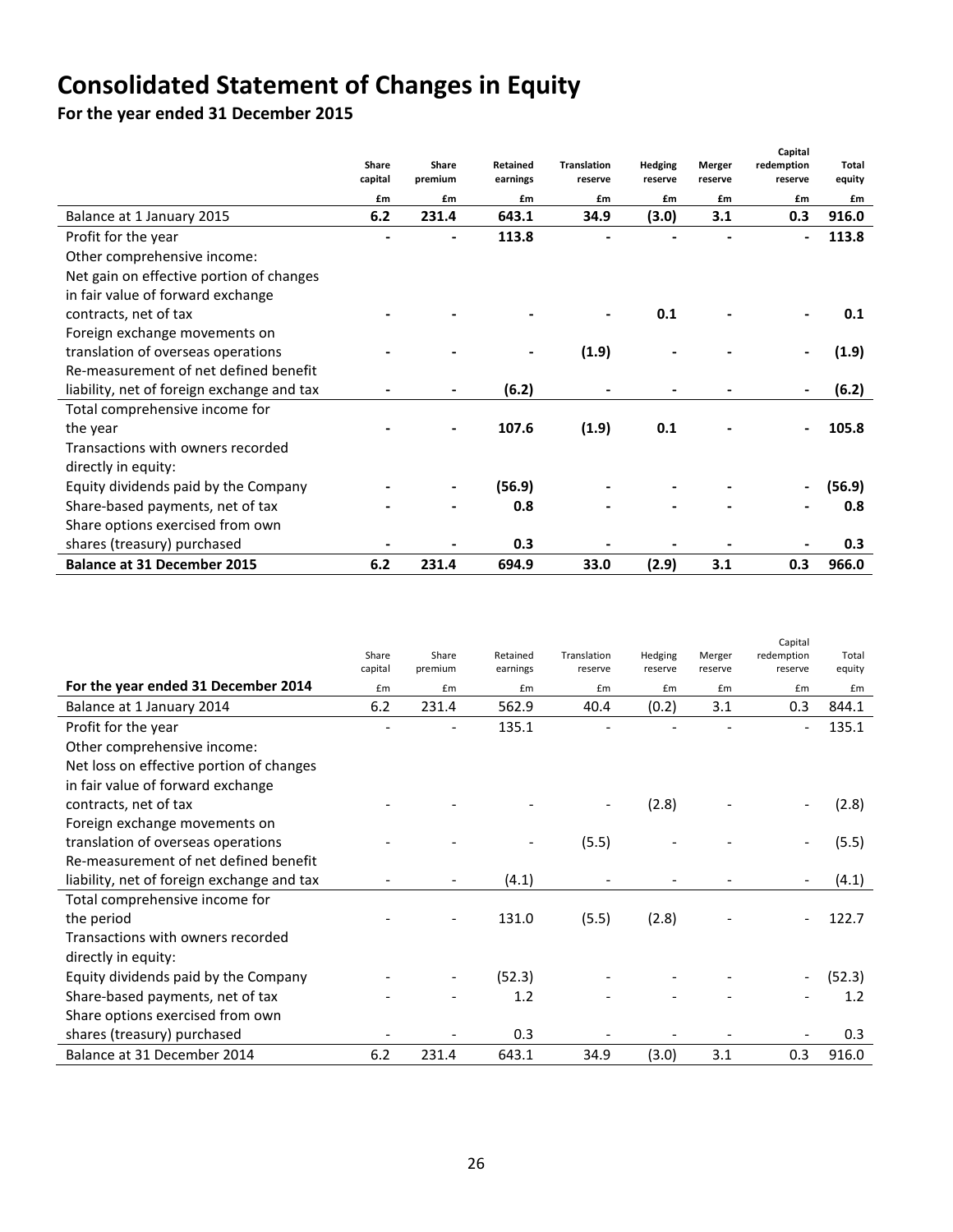## **Consolidated Statement of Financial Position**

**As at 31 December 2015**

|                                                                   | 2015    | 2014    |
|-------------------------------------------------------------------|---------|---------|
|                                                                   | £m      | Em      |
| <b>ASSETS</b>                                                     |         |         |
| <b>Non-current assets</b>                                         |         |         |
| Intangible assets:                                                |         |         |
| Goodwill                                                          | 584.9   | 569.4   |
| Other intangible assets                                           | 201.7   | 208.5   |
|                                                                   | 786.6   | 777.9   |
| Property, plant and equipment                                     | 160.8   | 162.5   |
| Deferred tax assets                                               | 17.2    | 18.3    |
| Retirement benefit assets                                         |         | 3.6     |
|                                                                   | 964.6   | 962.3   |
| <b>Current assets</b>                                             |         |         |
| Inventories                                                       | 182.5   | 175.7   |
| <b>Taxation recoverable</b>                                       | 0.7     | 1.1     |
| Trade and other receivables                                       | 253.1   | 232.6   |
| Cash and cash equivalents                                         | 58.2    | 34.8    |
|                                                                   | 494.5   | 444.2   |
| <b>Total assets</b>                                               | 1,459.1 | 1,406.5 |
| <b>LIABILITIES</b>                                                |         |         |
| <b>Current liabilities</b>                                        |         |         |
| Short-term borrowings                                             | (1.7)   | (50.9)  |
| Derivative financial instruments                                  | (0.4)   | (0.3)   |
| Trade and other payables                                          | (206.6) | (201.0) |
| <b>Current tax liabilities</b>                                    | (27.5)  | (28.8)  |
| Provisions                                                        | (22.2)  | (17.7)  |
|                                                                   | (258.4) | (298.7) |
| <b>Net current assets</b>                                         | 236.1   | 145.5   |
| <b>Non-current liabilities</b>                                    |         |         |
| Medium- and long-term borrowings                                  | (155.1) | (109.5) |
| Other payables                                                    | (16.6)  | (21.6)  |
| Retirement benefit obligations                                    | (22.1)  | (17.6)  |
| Deferred tax liabilities                                          | (40.9)  | (43.1)  |
|                                                                   | (234.7) | (191.8) |
| <b>Total liabilities</b>                                          | (493.1) | (490.5) |
| Net assets                                                        | 966.0   | 916.0   |
| <b>EQUITY</b>                                                     |         |         |
| Share capital                                                     | 6.2     | 6.2     |
| Share premium                                                     | 231.4   | 231.4   |
| Retained earnings                                                 | 694.9   | 643.1   |
| <b>Translation reserve</b>                                        | 33.0    | 34.9    |
| Hedging reserve                                                   | (2.9)   | (3.0)   |
| Merger reserve                                                    | 3.1     | 3.1     |
| Capital redemption reserve                                        | 0.3     | 0.3     |
| Total equity attributable to equity holders of the Parent Company | 966.0   | 916.0   |
| <b>Total equity and liabilities</b>                               | 1,459.1 | 1,406.5 |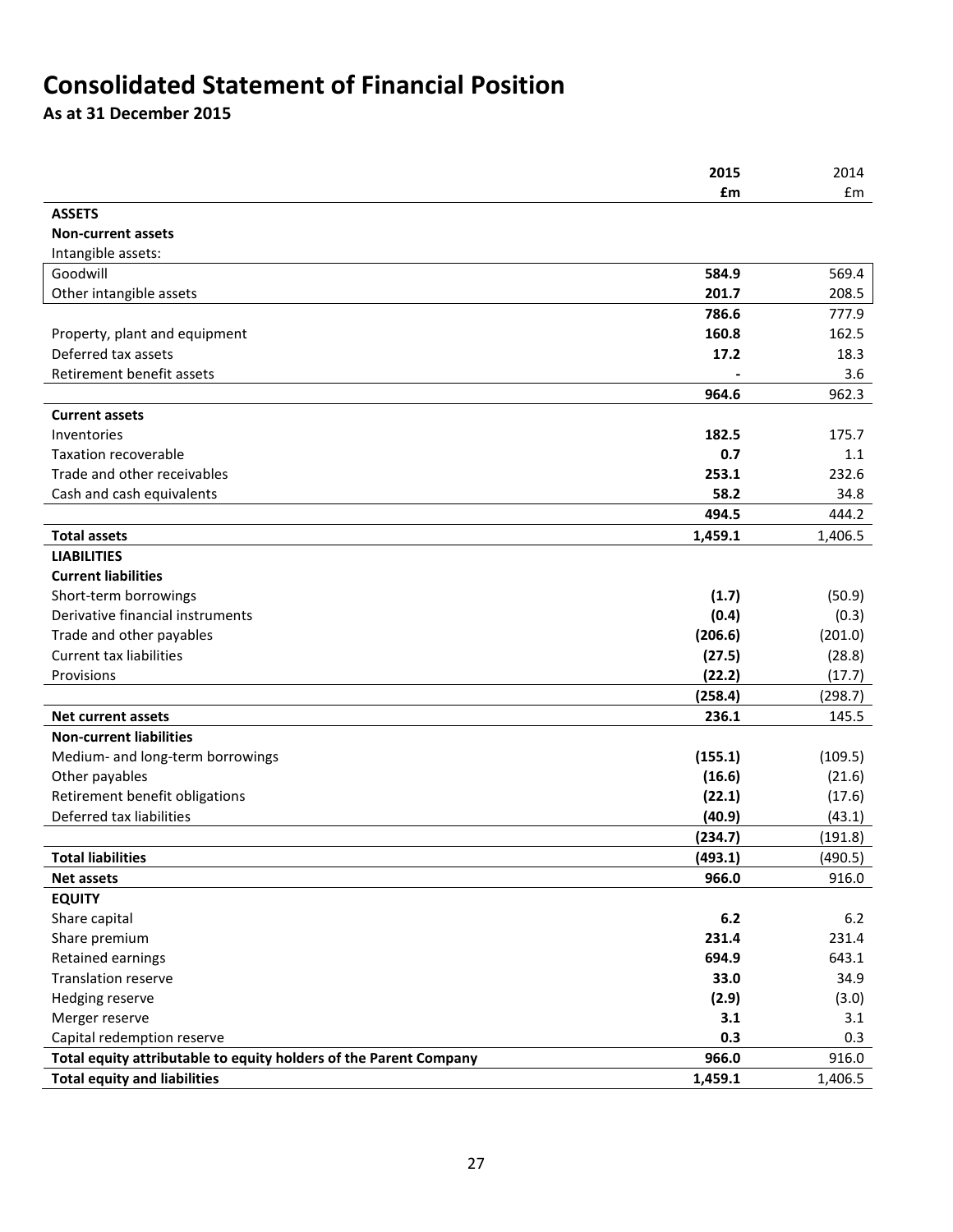## **Consolidated Statement of Cash Flows**

**For the year ended 31 December 2015**

|                                                                                                        |      | 2015    | 2014          |
|--------------------------------------------------------------------------------------------------------|------|---------|---------------|
|                                                                                                        | Note | £m      | $\mathsf{fm}$ |
| Cash flows from operating activities                                                                   |      |         |               |
| Profit after tax                                                                                       |      | 113.8   | 135.1         |
| Adjustments for:                                                                                       |      |         |               |
| Taxation                                                                                               | 5    | 27.8    | 36.0          |
| Profit on disposal of businesses                                                                       |      |         | (2.4)         |
| Finance costs                                                                                          | 4    | 5.3     | 5.9           |
| Financial income                                                                                       | 4    | (3.3)   | (6.3)         |
| Depreciation                                                                                           |      | 19.6    | 18.2          |
| Amortisation and impairment of intangible assets                                                       |      | 39.4    | 29.4          |
| Acquisition-related fair value adjustments                                                             |      | (0.1)   |               |
| Acquisition costs not yet paid                                                                         |      |         | 1.4           |
| Loss/(profit) on sale of property, plant and equipment                                                 |      | 0.2     | (0.3)         |
| Equity-settled share-based payment transactions                                                        |      | 0.7     | 2.2           |
| Operating cash flow before changes in working capital and provisions                                   |      | 203.4   | 219.2         |
| Increase in trade and other receivables                                                                |      | (17.1)  | (16.3)        |
| Increase in inventories                                                                                |      | (7.6)   | (8.1)         |
| Increase in trade and other payables                                                                   |      | 3.5     | 3.9           |
| Increase/(decrease) in provisions and employee benefits                                                |      | 4.7     | (0.5)         |
| Net income taxes paid                                                                                  |      | (33.5)  | (43.0)        |
| Net cash flows generated from operating activities                                                     |      | 153.4   | 155.2         |
| Cash flows from investing activities                                                                   |      |         |               |
| Purchase of property, plant and equipment and software                                                 |      | (26.0)  | (27.4)        |
| Proceeds from sale of property, plant and equipment and software                                       |      | 0.9     | 2.4           |
| Acquisition of businesses, net of cash acquired                                                        | 8    | (40.1)  | (91.6)        |
| Interest received                                                                                      |      | 0.2     | 0.3           |
| Net cash flows used in investing activities                                                            |      | (65.0)  | (116.3)       |
| Cash flows from financing activities                                                                   |      |         |               |
| Interest paid                                                                                          |      | (4.7)   | (6.6)         |
| Dividends paid                                                                                         | 6    | (56.9)  | (52.3)        |
| Proceeds from exercise of share options (treasury shares)                                              |      | 0.3     | 0.3           |
| Proceeds from borrowings                                                                               |      | 85.0    | 20.8          |
| Repayment of borrowings                                                                                |      | (85.5)  | (8.2)         |
|                                                                                                        |      |         |               |
| Net cash flows used in financing activities                                                            |      | (61.8)  | (46.0)        |
|                                                                                                        |      | 26.6    |               |
| Net increase/(decrease) in cash and cash equivalents<br>Cash and cash equivalents at beginning of year |      | 32.3    | (7.1)<br>41.6 |
|                                                                                                        |      |         |               |
| Effect of foreign exchange rate changes                                                                |      | (2.4)   | (2.2)         |
| Cash and cash equivalents at end of year                                                               |      | 56.5    | 32.3          |
|                                                                                                        |      |         |               |
|                                                                                                        |      | 2015    | 2014          |
| Reconciliation of changes in cash and cash equivalents to movements in net debt                        |      | £m      | £m            |
| Net increase/(decrease) in cash and cash equivalents                                                   |      | 26.6    | (7.1)         |
| Proceeds from borrowings                                                                               |      | (85.0)  | (20.8)        |
| Repayment of borrowings                                                                                |      | 85.5    | 8.2           |
| Effect of foreign exchange rate changes                                                                |      | (0.1)   | (1.8)         |
| Movement in net debt                                                                                   |      | 27.0    | (21.5)        |
| Net debt at start of year                                                                              |      | (125.6) | (104.1)       |
| Net debt at end of year                                                                                |      | (98.6)  | (125.6)       |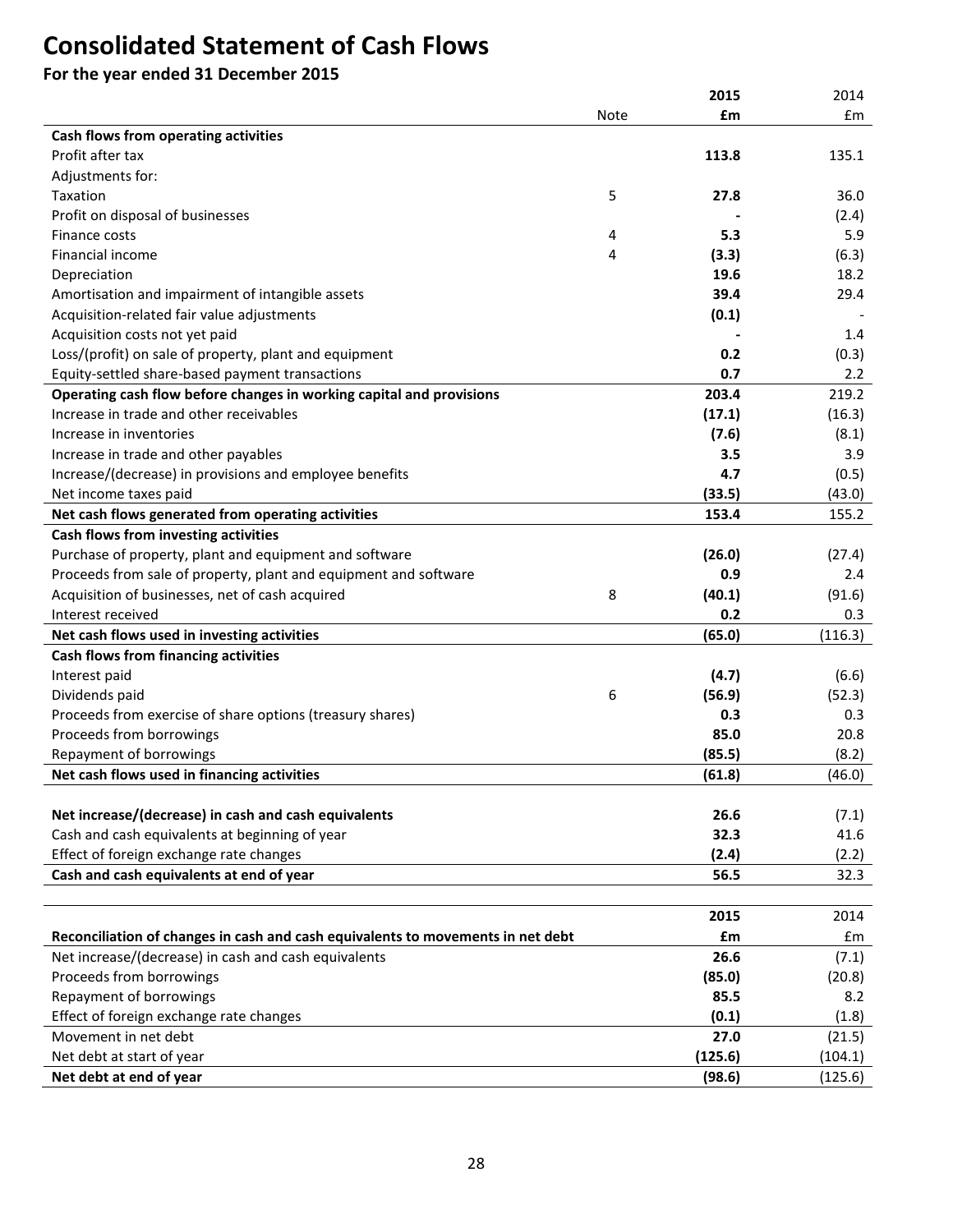### **Notes to the Accounts**

#### **1. Basis of preparation and summary of significant accounting policies**

#### **Basis of accounting**

The Consolidated Financial Statements have been prepared on a historical cost basis except for items that are required by IFRS to be measured at fair value, principally certain financial instruments. The Consolidated Financial Statements have been prepared in accordance with IFRS as issued by the International Accounting Standards Board ('IASB') and interpretations issued by the International Financial Reporting Interpretations Committee of the IASB, as adopted by the European Union ('adopted IFRS'), and in accordance with the provisions of the Companies Act 2006.

The full year results announcement has been prepared using consistent accounting policies. No revisions to adopted IFRS that became applicable in 2015 had a significant impact on the Group's Financial Statements. The full year results announcement is presented in millions of pounds Sterling rounded to the nearest one decimal place.

#### **Basis of consolidation**

The full year results announcement sets out the Group's financial position as at 31 December 2015 and the Group's financial performance for the year ended 31 December 2015.

Subsidiaries are those entities controlled by the Group. Control exists when the Group has the power, directly or indirectly, to govern the financial and operating policies of an entity so as to obtain benefits from its activities. Subsidiaries are consolidated from the date on which control is transferred to the Group and cease to be consolidated from the date on which control is transferred out of the Group. Associates are accounted for using the equity method of accounting and are initially recognised at cost.

All inter-company balances and transactions, including unrealised profits arising from intra-group transactions, have been eliminated in full. Unrealised losses are eliminated in the same way as unrealised gains except that they are only eliminated to the extent that there is no evidence of impairment.

#### **Going concern**

The Group's net debt balance at 31 December 2015 was £98.6m (2014: £125.6m), with available undrawn committed borrowing facilities of £371.1m (2014: £316.8m).

The Board has reviewed sensitivity analysis on the Group's forecasts to 30 June 2017, the maturity profile of its financial facilities and liabilities and the ability of the Group to re-finance these obligations as they fall due. The principal liquidity risk is mitigated through its financial risk management policies. For the foreseeable future, the Board has a high level of confidence that the Group will have the necessary liquid resources to meet its liabilities as they fall

29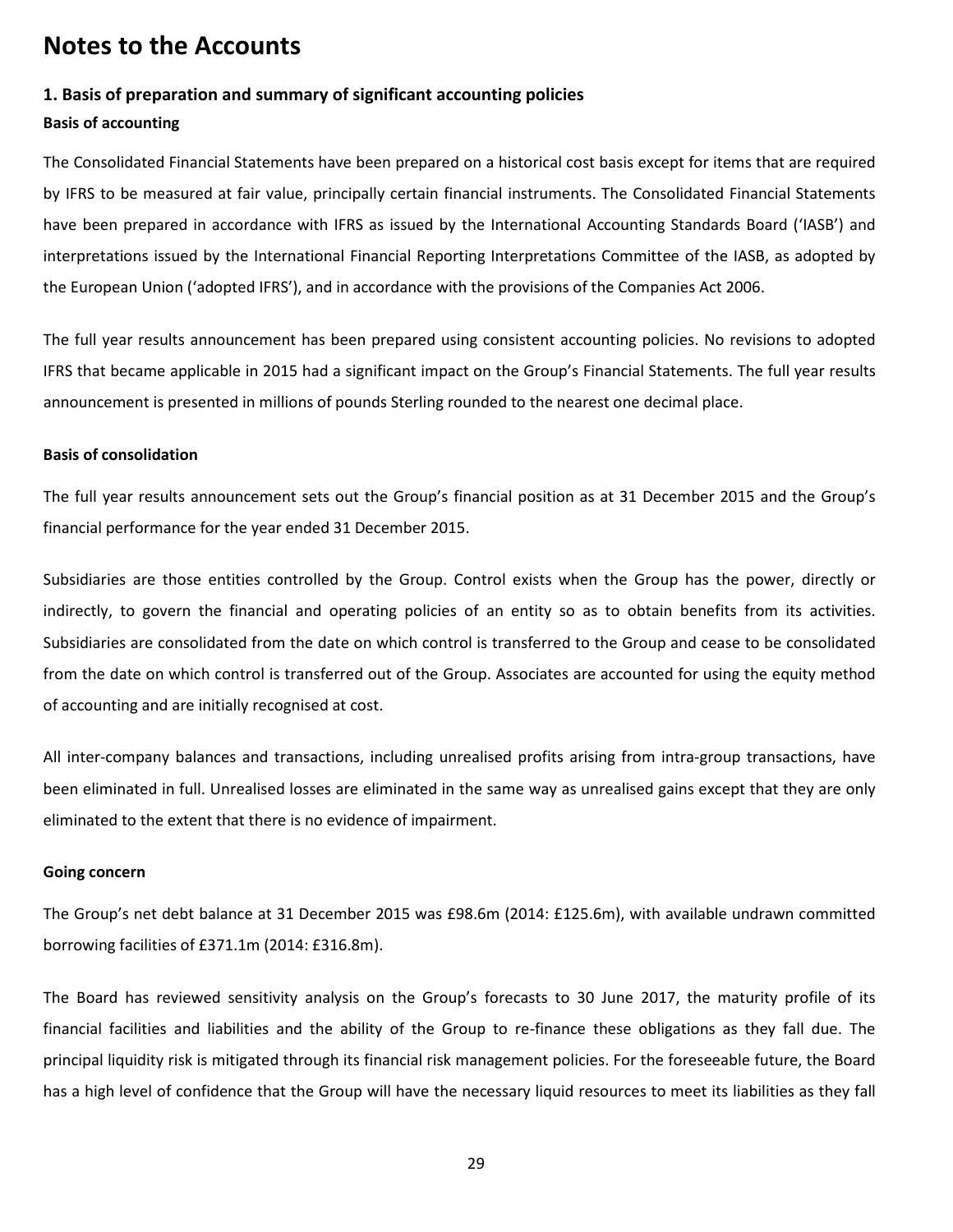due and will be able to sustain its business model, strategy and operations and remain solvent, including the impact of reasonable scenarios. For this reason, it continues to adopt the going concern basis in preparing the Group Financial Statements. There are no key sensitivities identified in relation to this conclusion.

#### **Significant accounting judgements and estimates**

In preparing the Group's Financial Statements, management has made judgements, estimates and assumptions that affect the application of the Group's accounting policies and the reported amounts of assets, liabilities, income and expenses. Actual results may differ from these estimates.

Estimates and assumptions are reviewed on an ongoing basis and are based on historical experience and various other factors that are believed to be reasonable under the circumstances.

Key judgements made in respect of the appropriateness of the Group accounting policies relate to:

■ Taxation and deferred tax. The assessment and recognition of tax provisions requires management judgement. In particular the Group is potentially subject to tax audits covering both direct and indirect taxes in many jurisdictions. By their nature these are often complex and could take a significant period of time to be agreed with the tax authorities. Judgement is therefore applied based on the interpretation of country specific tax legislation and the likelihood of settlement. Provisions held in respect of tax risks are included within current and deferred tax liabilities. Furthermore judgement is also applied relating to the recognition of deferred tax assets which are dependent on an assessment of future taxable income in the relevant countries concerned.

■ Impairment of goodwill. The carrying amount of goodwill has been tested for impairment by estimating the value in use of the cash-generating units to which it has been allocated.

■ Provisions against inventory. Judgement is applied to assess the level of provisions required to write down slowmoving, excess and obsolete inventory to its net realisable value.

■ Provisions for impairment of trade receivables. Judgement is applied to assess whether a trade receivable is recoverable or not, and whether the level of provision required to write down the value of the receivable to its recoverable amount is appropriate.

■ Provisions and contingent liabilities. Judgement is applied in relation to determining the risk-adjusted probability, quantum and timing of management's best estimate of future payments.

■ Defined benefit pension obligations. The defined benefit pension obligations are calculated using a number of assumptions, including future inflation, salary increases and mortality, and the obligation is then discounted to its present value using an assumed discount rate.

■ Business combinations. Judgement is applied in relation to the estimation of the provisional fair values and useful lives of acquired assets and liabilities at the date of acquisition.

The financial statements were approved by the Board of Directors on 16 February 2016.

30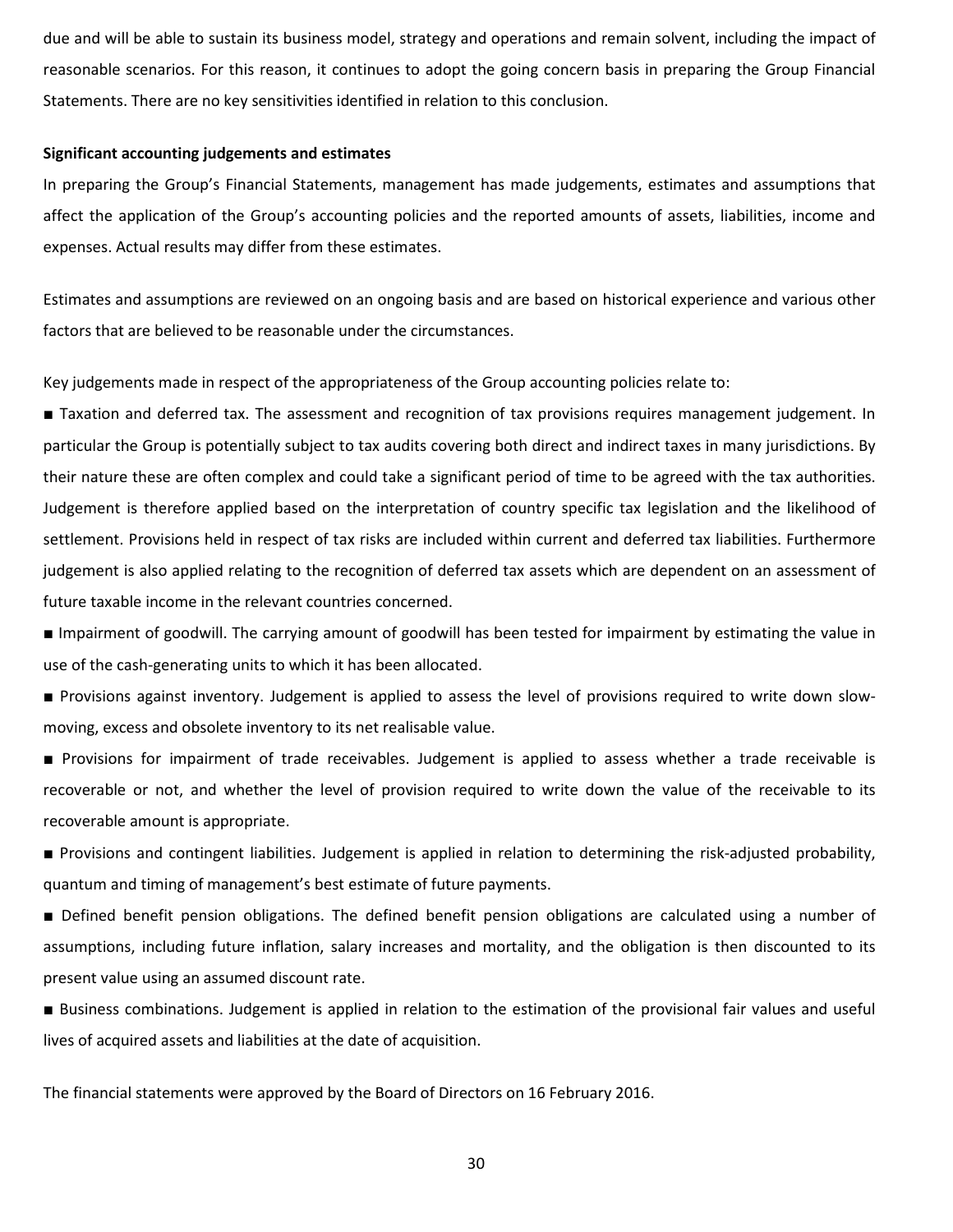#### **2. Adjusted performance measures**

Spectris uses adjusted figures as key performance measures in addition to those reported under adopted IFRS, as management believe these measures enable them to assess the underlying trading performance of the businesses. Adjusted figures exclude certain non-operational items which management have defined as amortisation and impairment of acquisition-related intangible assets, acquisition-related costs and contingent consideration fair value adjustments, acquisition-related fair value adjustments, profits or losses on termination or disposal of businesses, unrealised changes in the fair value of financial instruments, gains or losses on retranslation of short-term intercompany loan balances, unwinding of the discount factor on deferred and contingent consideration, related tax effects and other tax items which do not form part of the underlying tax rate (see Note 5).

The adjusted performance measures are derived from the reported figures under adopted IFRS as follows:

|                                                                      | 2015  | 2014  |
|----------------------------------------------------------------------|-------|-------|
| <b>Adjusted operating profit</b>                                     | £m    | £m    |
| Operating profit as reported under adopted IFRS                      | 143.6 | 168.3 |
| Net acquisition-related costs and fair value adjustments             | 2.9   | 3.9   |
| Amortisation and impairment of acquisition-related intangible assets | 34.6  | 25.9  |
| Adjusted operating profit                                            | 181.1 | 198.1 |

|                                       | <b>Materials</b> | <b>Test and</b>    | In-line         | <b>Industrial</b> | 2015         |
|---------------------------------------|------------------|--------------------|-----------------|-------------------|--------------|
|                                       | <b>Analysis</b>  | <b>Measurement</b> | Instrumentation | <b>Controls</b>   | <b>Total</b> |
| Adjusted operating profit by          |                  |                    |                 |                   |              |
| segment - 2015                        | £m               | £m                 | £m              | £m                | £m           |
| Operating profit as reported under    |                  |                    |                 |                   |              |
| adopted IFRS                          | 42.6             | 43.6               | 34.2            | 23.2              | 143.6        |
| Net acquisition-related costs and     |                  |                    |                 |                   |              |
| fair value adjustments                | 0.2              | 1.5                | 0.1             | 1.1               | 2.9          |
| Amortisation and impairment of        |                  |                    |                 |                   |              |
| acquisition-related intangible assets | 10.9             | 10.2               | 2.5             | 11.0              | 34.6         |
| Adjusted operating profit             | 53.7             | 55.3               | 36.8            | 35.3              | 181.1        |

|                                       | <b>Materials</b><br>Analysis | Test and<br>Measurement | In-line<br>Instrumentation | Industrial<br>Controls | 2014<br>Total |
|---------------------------------------|------------------------------|-------------------------|----------------------------|------------------------|---------------|
| Adjusted operating profit by          |                              |                         |                            |                        |               |
| segment - 2014                        | $\mathsf{fm}$                | $\mathsf{fm}$           | $\mathsf{fm}$              | Em                     | $\mathsf{fm}$ |
| Operating profit as reported under    |                              |                         |                            |                        |               |
| adopted IFRS                          | 48.0                         | 45.7                    | 45.6                       | 29.0                   | 168.3         |
| Net acquisition-related costs and     |                              |                         |                            |                        |               |
| fair value adjustments                | (2.3)                        | 0.9                     |                            | 5.3                    | 3.9           |
| Amortisation and impairment of        |                              |                         |                            |                        |               |
| acquisition-related intangible assets | 7.6                          | 5.6                     | 2.4                        | 10.3                   | 25.9          |
| Adjusted operating profit             | 53.3                         | 52.2                    | 48.0                       | 44.6                   | 198.1         |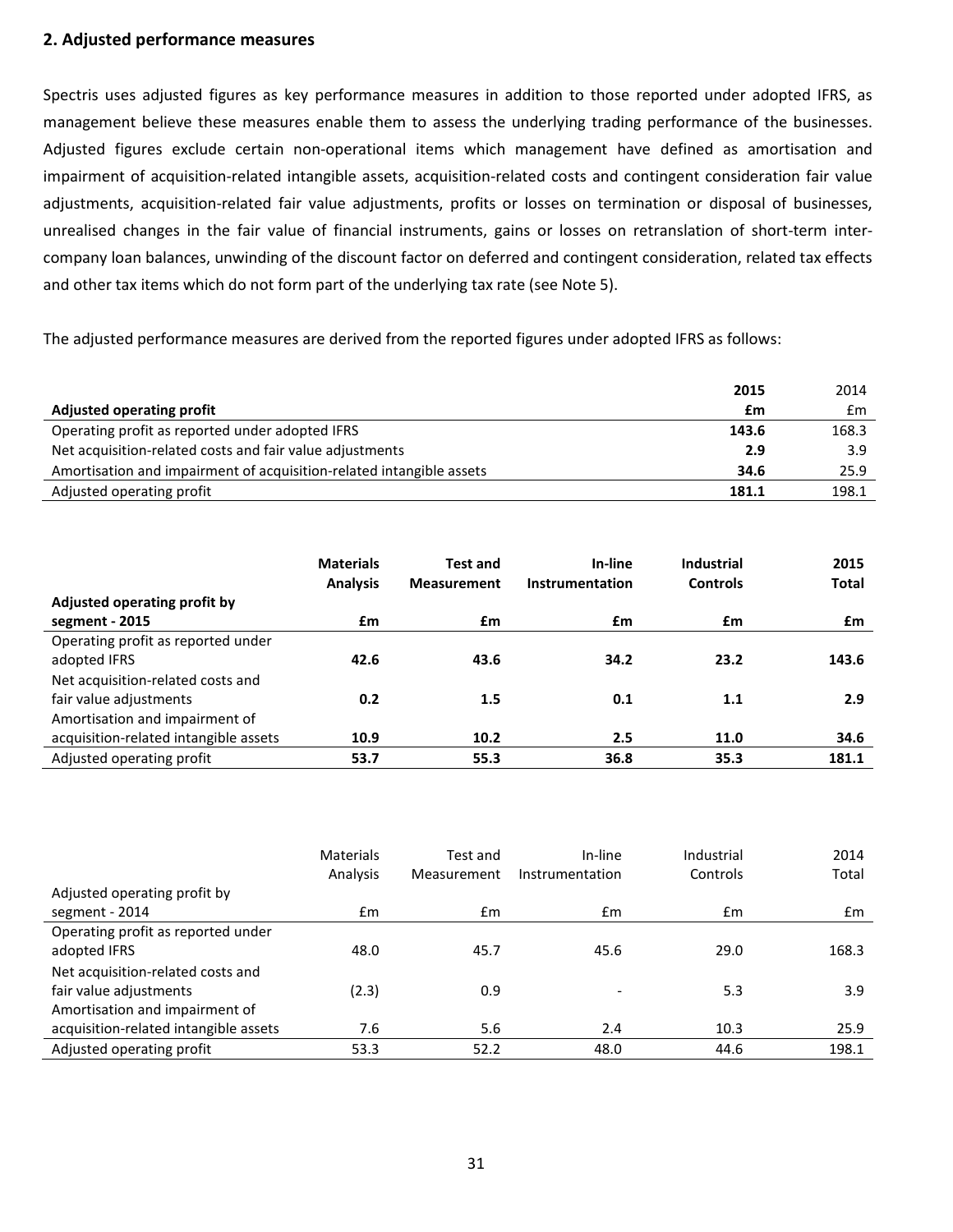Net acquisition-related costs and fair value adjustments comprises acquisition costs of £3.0m (2014: £3.9m) that have been recognised in the Consolidated Income Statement under IFRS 3 (Revised) 'Business Combinations', fair value adjustments to inventory of £0.7m (2014: £0.6m) and other fair value adjustments resulting in a credit of £0.8m (2014: credit £0.6m). Net acquisition-related costs and fair value adjustments are included within administrative expenses. Acquisition-related costs have been excluded from the adjusted operating profit and acquisition costs paid of £3.9m (2014: £2.5m) have been excluded from adjusted operating cash flow.

| Return on sales by segment - 2015                        | <b>Materials</b><br><b>Analysis</b><br>% | <b>Test and</b><br><b>Measurement</b><br>% | In-line<br>Instrumentation<br>% | <b>Industrial</b><br><b>Controls</b><br>% | 2015<br><b>Total</b><br>% |
|----------------------------------------------------------|------------------------------------------|--------------------------------------------|---------------------------------|-------------------------------------------|---------------------------|
| Using operating profit as reported<br>under adopted IFRS | 11.7                                     | 12.4                                       | 13.4                            | 10.6                                      | 12.1                      |
| Using adjusted operating profit                          | 14.7                                     | 15.8                                       | 14.4                            | 16.1                                      | 15.2                      |

|                                                          | Materials<br>Analysis | Test and<br>Measurement | In-line<br>Instrumentation | Industrial<br>Controls | 2014<br>Total |
|----------------------------------------------------------|-----------------------|-------------------------|----------------------------|------------------------|---------------|
| Return on sales by segment - 2014                        | %                     | %                       | %                          | %                      | %             |
| Using operating profit as reported<br>under adopted IFRS | 13.8                  | 13.3                    | 17.4                       | 13.1                   | 14.3          |
| Using adjusted operating profit                          | 15.3                  | 15.2                    | 18.4                       | 20.2                   | 16.9          |

|                                                                            |      | 2015  | 2014  |
|----------------------------------------------------------------------------|------|-------|-------|
| Reconciliation to adjusted profit before tax and adjusted operating profit | Note | £m    | £m    |
| Profit before tax as reported under adopted IFRS                           |      | 141.6 | 171.1 |
| Add/(deduct):                                                              |      |       |       |
| Net acquisition-related costs and fair value adjustments                   |      | 2.9   | 3.9   |
| Amortisation and impairment of acquisition-related intangible assets       |      | 34.6  | 25.9  |
| Profit on disposal of businesses                                           |      |       | (2.4) |
| Net gain on retranslation of short-term inter-company loan balances        | 4    | (3.0) | (6.0) |
| Unwinding of discount factor on deferred and contingent consideration      |      | 0.2   |       |
| Adjusted profit before tax                                                 |      | 176.3 | 192.5 |
| Adjusted net finance costs (see below)                                     |      | 4.8   | 5.6   |
| Adjusted operating profit                                                  |      | 181.1 | 198.1 |

|                                                                       |             | 2015  | 2014  |
|-----------------------------------------------------------------------|-------------|-------|-------|
| <b>Adjusted net finance costs</b>                                     | <b>Note</b> | £m    | £m    |
| Net interest (costs)/income as reported under adopted IFRS            | 4           | (2.0) | 0.4   |
| Net gain on retranslation of short-term inter-company loan balances   | Δ           | (3.0) | (6.0) |
| Unwinding of discount factor on deferred and contingent consideration |             | 0.2   |       |
| Adjusted net finance costs                                            |             | (4.8) | (5.6) |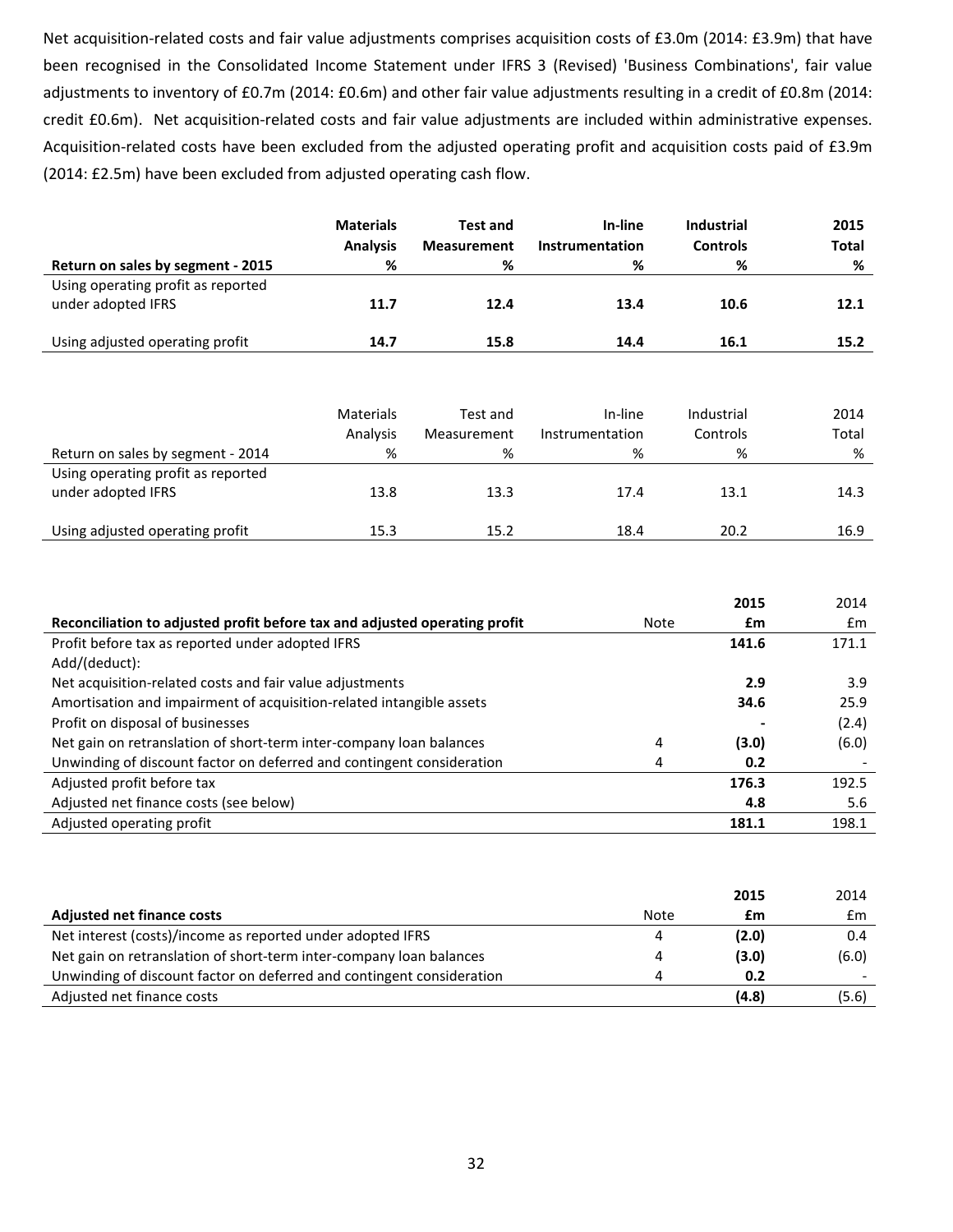| 2015                                                                           | 2014   |
|--------------------------------------------------------------------------------|--------|
| Adjusted operating cash flow<br>£m                                             | £m     |
| Net cash flows generated from operating activities under adopted IFRS<br>153.4 | 155.2  |
| Acquisition-related costs paid<br>3.9                                          | 2.5    |
| Net income taxes paid<br>33.5                                                  | 43.0   |
| Purchase of property, plant and equipment and software<br>(26.0)               | (27.4) |
| Proceeds from sale of property, plant and equipment<br>0.9                     | 2.4    |
| Adjusted operating cash flow<br>165.7                                          | 175.7  |

|                                                                       |      | 2015   | 2014  |
|-----------------------------------------------------------------------|------|--------|-------|
| Adjusted earnings per share                                           | Note | £m     | £m    |
| Profit after tax as reported under adopted IFRS                       |      | 113.8  | 135.1 |
| Adjusted for:                                                         |      |        |       |
| Net acquisition-related costs and fair value adjustments              |      | 2.9    | 3.9   |
| Amortisation and impairment of acquisition-related intangible assets  |      | 34.6   | 25.9  |
| Profit on disposal of businesses                                      |      |        | (2.4) |
| Net gain on retranslation of short-term inter-company loan balances   | 4    | (3.0)  | (6.0) |
| Unwinding of discount factor on deferred and contingent consideration | 4    | 0.2    |       |
| Tax effect of the above and other non-recurring items                 |      | (12.4) | (8.7) |
| Adjusted earnings                                                     |      | 136.1  | 147.8 |
|                                                                       |      |        |       |

| Weighted average number of shares outstanding (millions) |       | 118.8 |
|----------------------------------------------------------|-------|-------|
| Adjusted earnings per share (pence)                      | 114.3 | 124.  |

| Adjusted diluted earnings per share (pence)                      | 2015  | 2014  |
|------------------------------------------------------------------|-------|-------|
| Diluted weighted average number of shares outstanding (millions) | 119.3 | 119.1 |
| Adjusted diluted earnings per share (pence)                      | 114.1 | 124.1 |

Basic and diluted earnings per share in accordance with IAS 33 'Earning Per Share' are disclosed in Note 7.

|                                              | 2015   | 2014   |
|----------------------------------------------|--------|--------|
| Analysis of net debt for management purposes | £m     | £m     |
| <b>Bank overdrafts</b>                       | 1.7    | 2.5    |
| Bank loans - unsecured                       | 155.1  | 157.9  |
| Total borrowings                             | 156.8  | 160.4  |
| Cash balances                                | (58.2) | (34.8) |
| Net debt                                     | 98.6   | 125.6  |
|                                              |        |        |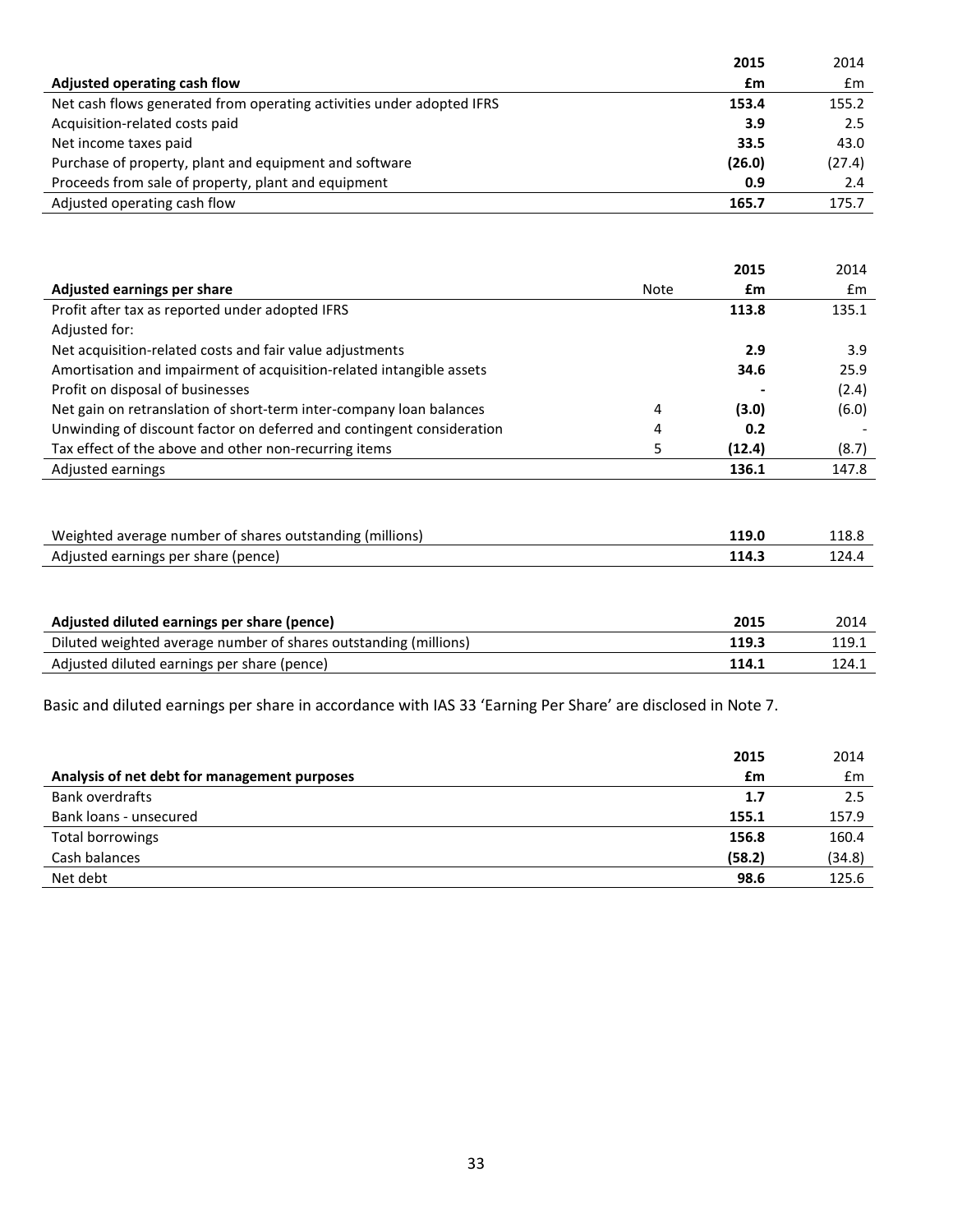#### **3. Operating segments**

The Group has four reportable segments, as described below, which are the Group's strategic business units. These units offer different applications, assist companies at various stages of the production cycle and are focussed towards specific industries. These segments reflect the internal reporting provided to the Chief Operating Decision Maker (considered to be the Board) on a regular basis to assist in making decisions on capital allocated to each segment and to assess performance. The segment results include an allocation of head office expenses. The following summary describes the operations in each of the Group's reportable segments:

■ Materials Analysis provides products and services that enable customers to determine structure, composition, quantity and quality of particles and materials during their research and product development processes, when assessing materials before production, or during the manufacturing process. The operating companies in this segment are Malvern Instruments, PANalytical and Particle Measuring Systems.

■ Test and Measurement supplies test, measurement and analysis equipment, software and services for product design optimisation, manufacturing control, microseismic monitoring and environmental noise monitoring. The operating companies in this segment are Brüel & Kjær Sound & Vibration, ESG Solutions and HBM.

■ In-line Instrumentation provides process analytical measurement, asset monitoring and on-line controls as well as associated consumables and services for both primary processing and the converting industries. The operating companies in this segment are Brüel & Kjær Vibro, BTG, NDC Technologies and Servomex.

■ Industrial Controls provides products and solutions that measure, monitor, control, inform, track and trace during the production process. The operating companies in this segment are Microscan, Omega Engineering and Red Lion Controls.

|                                       | <b>Materials</b><br><b>Analysis</b> | <b>Test and</b><br><b>Measurement</b> | In-line<br>Instrumentation | <b>Industrial</b><br><b>Controls</b> | 2015<br>Total |
|---------------------------------------|-------------------------------------|---------------------------------------|----------------------------|--------------------------------------|---------------|
| Information about reportable          |                                     |                                       |                            |                                      |               |
| segments                              | £m                                  | £m                                    | £m                         | £m                                   | £m            |
| Segment revenue                       | 363.7                               | 351.5                                 | 255.0                      | 219.6                                | 1,189.8       |
| Inter-segment revenue                 | 0.7                                 | (0.2)                                 |                            | (0.3)                                | 0.2           |
| External revenue                      | 364.4                               | 351.3                                 | 255.0                      | 219.3                                | 1,190.0       |
|                                       |                                     |                                       |                            |                                      |               |
| Reportable segment profit for         |                                     |                                       |                            |                                      |               |
| continuing operations                 | 53.7                                | 55.3                                  | 36.8                       | 35.3                                 | 181.1         |
| Net acquisition-related costs and     |                                     |                                       |                            |                                      |               |
| fair value adjustments                | (0.2)                               | (1.5)                                 | (0.1)                      | (1.1)                                | (2.9)         |
| Amortisation and impairment of        |                                     |                                       |                            |                                      |               |
| acquisition-related intangible assets | (10.9)                              | (10.2)                                | (2.5)                      | (11.0)                               | (34.6)        |
| Operating profit                      | 42.6                                | 43.6                                  | 34.2                       | 23.2                                 | 143.6         |
| Financial income*                     |                                     |                                       |                            |                                      | 3.3           |
| Finance costs*                        |                                     |                                       |                            |                                      | (5.3)         |
| Profit before tax                     |                                     |                                       |                            |                                      | 141.6         |
| $Tax*$                                |                                     |                                       |                            |                                      | (27.8)        |
| Profit after tax                      |                                     |                                       |                            |                                      | 113.8         |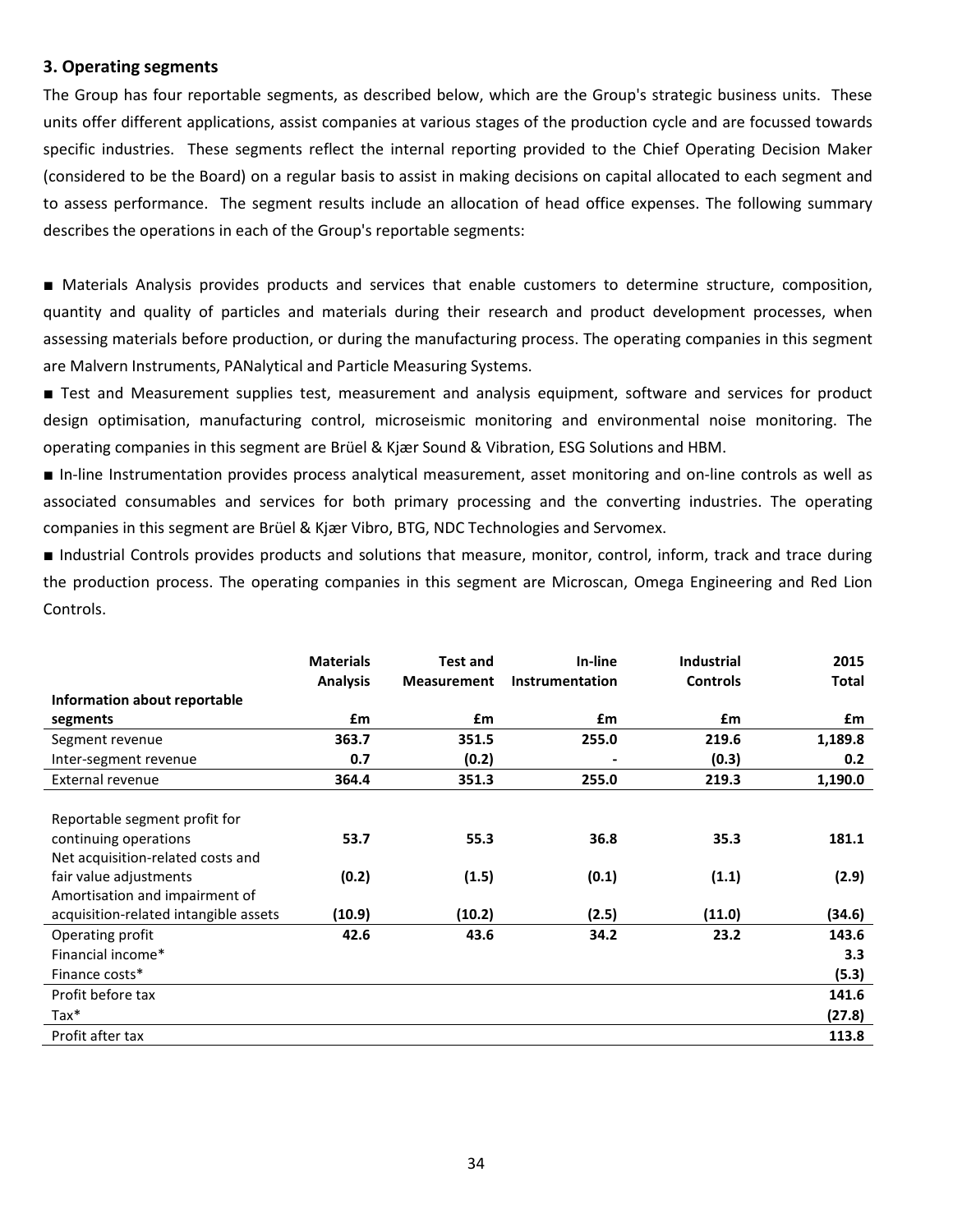|                                        | Materials | Test and    | In-line         | Industrial | 2014    |
|----------------------------------------|-----------|-------------|-----------------|------------|---------|
|                                        | Analysis  | Measurement | Instrumentation | Controls   | Total   |
|                                        | £m        | £m          | £m              | £m         | £m      |
| Segment revenue                        | 348.7     | 343.1       | 261.7           | 220.8      | 1,174.3 |
| Inter-segment revenue                  | 0.1       | (0.2)       | (0.3)           | (0.2)      | (0.6)   |
| External revenue                       | 348.8     | 342.9       | 261.4           | 220.6      | 1,173.7 |
|                                        |           |             |                 |            |         |
| Reportable segment profit for          |           |             |                 |            |         |
| continuing operations                  | 53.3      | 52.2        | 48.0            | 44.6       | 198.1   |
| Net acquisition-related costs and fair |           |             |                 |            |         |
| value adjustments                      | 2.3       | (0.9)       |                 | (5.3)      | (3.9)   |
| Amortisation and impairment of         |           |             |                 |            |         |
| acquisition-related intangible assets  | (7.6)     | (5.6)       | (2.4)           | (10.3)     | (25.9)  |
| Operating profit                       | 48.0      | 45.7        | 45.6            | 29.0       | 168.3   |
| Profit on disposal of businesses*      |           |             |                 |            | 2.4     |
| Financial income*                      |           |             |                 |            | 6.3     |
| Finance costs*                         |           |             |                 |            | (5.9)   |
| Profit before tax                      |           |             |                 |            | 171.1   |
| $\text{Tax*}$                          |           |             |                 |            | (36.0)  |
| Profit after tax                       |           |             |                 |            | 135.1   |

\* Not allocated to reportable segments.

Reportable segment profit is consistent with that presented to the Chief Operating Decision Maker. Inter-segment revenue reflects the movements in internal cash flow hedges with inter-segment pricing on an arm's length basis. Segments are presented on the basis of actual inter-segment charges made.

|                                           | Carrying amount of | Carrying amount of |                     |         |
|-------------------------------------------|--------------------|--------------------|---------------------|---------|
|                                           |                    | segment assets     | segment liabilities |         |
|                                           | 2015               | 2014               | 2015                | 2014    |
|                                           | £m                 | £m                 | £m                  | £m      |
| <b>Materials Analysis</b>                 | 355.5              | 357.7              | (93.6)              | (90.9)  |
| <b>Test and Measurement</b>               | 378.9              | 363.5              | (85.8)              | (84.9)  |
| In-line Instrumentation                   | 218.4              | 217.5              | (41.5)              | (40.8)  |
| <b>Industrial Controls</b>                | 430.2              | 410.0              | (24.5)              | (23.7)  |
| Total segment assets and liabilities      | 1,383.0            | 1,348.7            | (245.4)             | (240.3) |
| Cash and borrowings                       | 58.2               | 34.8               | (156.8)             | (160.4) |
| Derivative financial instruments          |                    |                    | (0.4)               | (0.3)   |
| Retirement benefit assets/(liabilities)   |                    | 3.6                | (22.1)              | (17.6)  |
| Taxation                                  | 17.9               | 19.4               | (68.4)              | (71.9)  |
| Consolidated total assets and liabilities | 1,459.1            | 1.406.5            | (493.1)             | (490.5) |

Segment assets comprise: goodwill, other intangible assets, property, plant and equipment, inventories, trade and other receivables. Segment liabilities comprise: trade and other payables provisions and other payables, which can be reasonably attributed to the reportable operating segments. Unallocated items represent current and deferred taxation balances, defined benefit scheme assets and liabilities, derivative financial instruments and all components of net debt.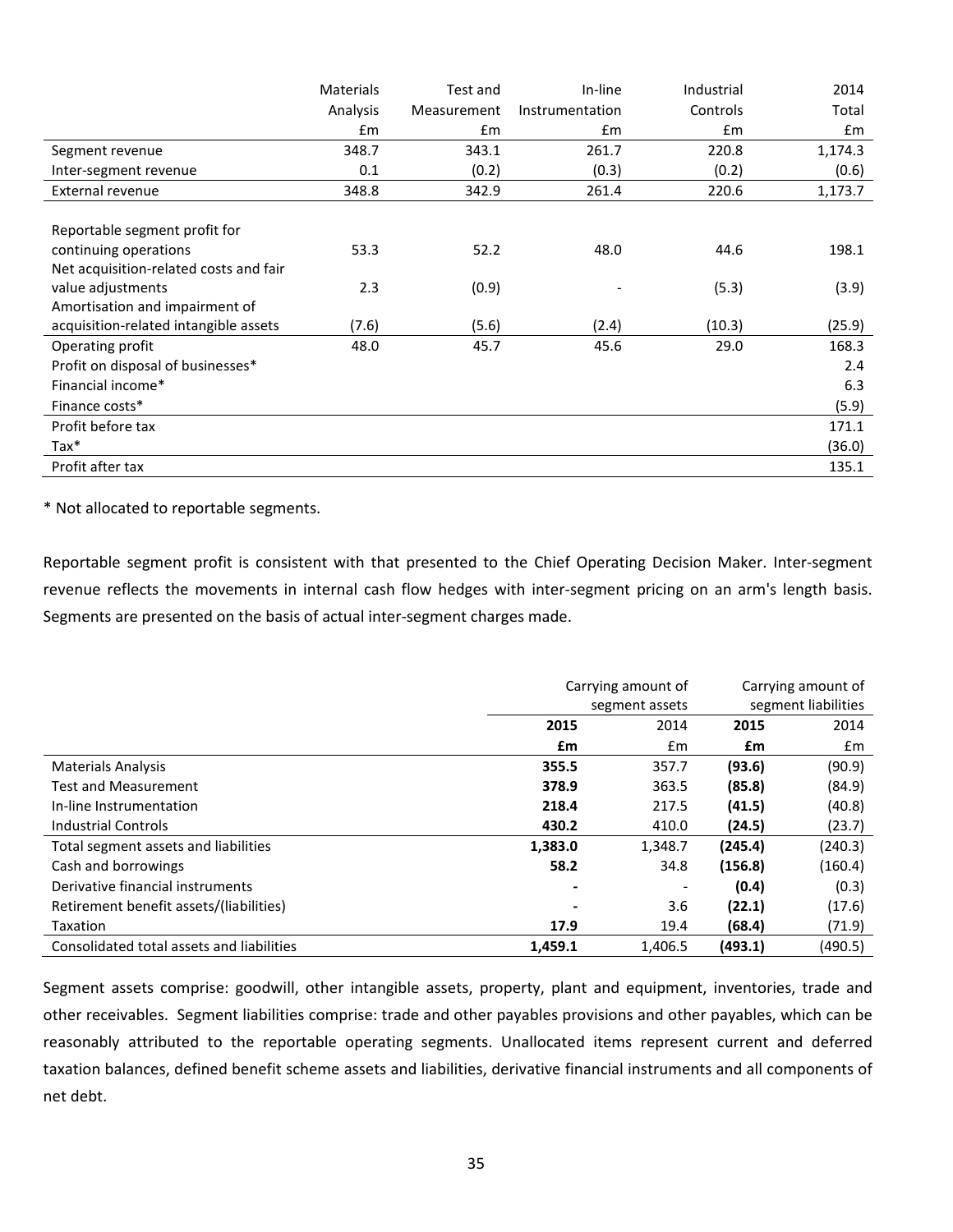|                             |      | Additions to non-current assets |      | Depreciation, amortisation and impairment |
|-----------------------------|------|---------------------------------|------|-------------------------------------------|
|                             | 2015 | 2014                            | 2015 | 2014                                      |
|                             | £m   | £m                              | £m   | $\mathsf{fm}$                             |
| <b>Materials Analysis</b>   | 8.8  | 59.7                            | 16.9 | 13.1                                      |
| <b>Test and Measurement</b> | 42.7 | 57.3                            | 18.5 | 13.2                                      |
| In-line Instrumentation     | 7.2  | 6.7                             | 8.0  | 7.6                                       |
| <b>Industrial Controls</b>  | 8.6  | 6.9                             | 15.6 | 13.7                                      |
|                             | 67.3 | 130.6                           | 59.0 | 47.6                                      |

#### **Geographical segments**

The Group's operating segments are each located in several geographical locations and sell to external customers in all parts of the world.

No individual country amounts to more than 3% of revenue by location of customer, other than those noted below.

The following is an analysis of revenue by geographical destination:

|                       |                  |                    |                 |                   | 2015         |
|-----------------------|------------------|--------------------|-----------------|-------------------|--------------|
|                       | <b>Materials</b> | <b>Test and</b>    | In-line         | <b>Industrial</b> |              |
|                       | <b>Analysis</b>  | <b>Measurement</b> | Instrumentation | <b>Controls</b>   | <b>Total</b> |
|                       | £m               | £m                 | £m              | £m                | £m           |
| UK                    | 16.8             | 14.0               | 6.9             | 7.1               | 44.8         |
| Germany               | 19.5             | 56.9               | 19.5            | 9.9               | 105.8        |
| France                | 12.6             | 17.6               | 6.3             | 2.3               | 38.8         |
| Rest of Europe        | 55.4             | 62.3               | 45.0            | 9.3               | 172.0        |
| <b>USA</b>            | 80.2             | 81.7               | 67.1            | 144.6             | 373.6        |
| Rest of North America | 13.2             | 7.9                | 9.0             | 12.6              | 42.7         |
| Japan                 | 23.2             | 22.0               | 11.1            | 2.0               | 58.3         |
| China                 | 51.8             | 44.8               | 43.4            | 13.8              | 153.8        |
| South Korea           | 13.6             | 10.6               | 5.5             | 4.1               | 33.8         |
| Rest of Asia          | 46.3             | 18.9               | 25.6            | 9.8               | 100.6        |
| Rest of the World     | 31.8             | 14.6               | 15.6            | 3.8               | 65.8         |
|                       | 364.4            | 351.3              | 255.0           | 219.3             | 1,190.0      |

|                       |                  |             |                 |            | 2014    |
|-----------------------|------------------|-------------|-----------------|------------|---------|
|                       | <b>Materials</b> | Test and    | In-line         | Industrial |         |
|                       | Analysis         | Measurement | Instrumentation | Controls   | Total   |
|                       | $\mathsf{fm}$    | £m          | £m              | £m         | Em      |
| UK                    | 14.9             | 14.0        | 8.1             | 7.4        | 44.4    |
| Germany               | 22.1             | 60.2        | 24.4            | 10.0       | 116.7   |
| France                | 11.9             | 19.0        | 7.0             | 2.0        | 39.9    |
| Rest of Europe        | 55.3             | 61.9        | 44.7            | 9.6        | 171.5   |
| <b>USA</b>            | 67.7             | 65.4        | 64.2            | 146.9      | 344.2   |
| Rest of North America | 10.7             | 4.6         | 7.6             | 14.6       | 37.5    |
| Japan                 | 23.7             | 22.8        | 11.3            | 1.6        | 59.4    |
| China                 | 53.1             | 42.7        | 45.1            | 12.8       | 153.7   |
| South Korea           | 11.9             | 11.9        | 6.3             | 3.5        | 33.6    |
| Rest of Asia          | 41.5             | 21.0        | 25.4            | 8.7        | 96.6    |
| Rest of the World     | 36.0             | 19.4        | 17.3            | 3.5        | 76.2    |
|                       | 348.8            | 342.9       | 261.4           | 220.6      | 1,173.7 |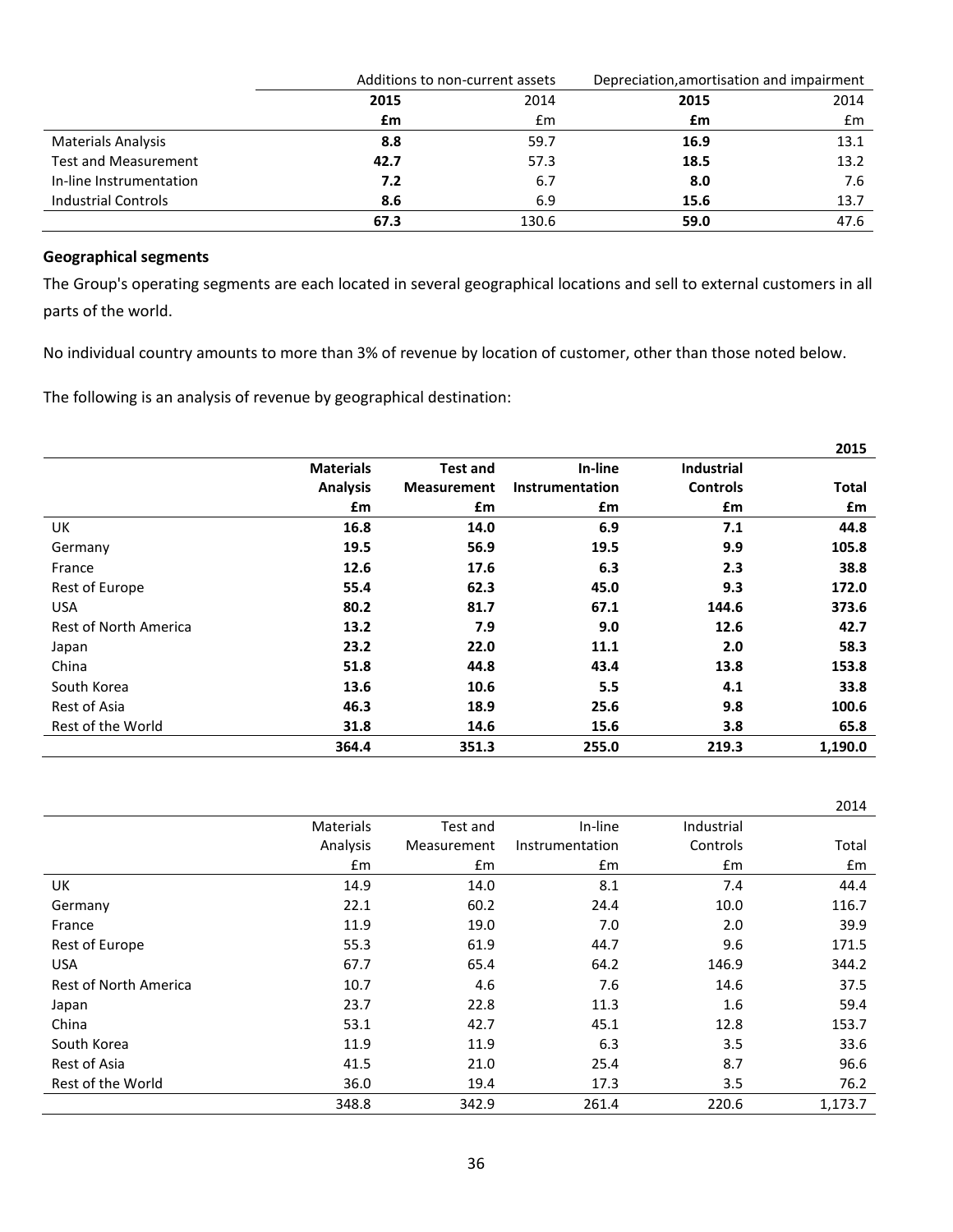The following is an analysis of the carrying amount of non-current segment assets, analysed by the geographical area in which the assets are located.

|                              | Non-current assets |       |
|------------------------------|--------------------|-------|
|                              | 2015               | 2014  |
|                              | £m                 | £m    |
| UK                           | 85.1               | 88.6  |
| Germany                      | 25.2               | 25.9  |
| France                       | 0.1                | 0.1   |
| Rest of Europe*              | 269.0              | 279.8 |
| <b>USA</b>                   | 487.0              | 443.3 |
| <b>Rest of North America</b> | 41.0               | 57.8  |
| Japan                        | 0.6                | 0.4   |
| China                        | 4.3                | 4.1   |
| South Korea                  | 4.4                | 5.6   |
| Rest of Asia                 | 27.9               | 31.2  |
| Rest of the World            | 2.8                | 3.6   |
|                              | 947.4              | 940.4 |
| Retirement benefit assets ** |                    | 3.6   |
| Deferred taxation **         | 17.2               | 18.3  |
| Total non-current assets     | 964.6              | 962.3 |

\* Principally in Denmark and Switzerland.

\*\* Not allocated to a reportable geographical area in reporting to the Chief Operating Decision Maker.

#### **4. Financial income and finance costs**

|                                                                     | 2015 | 2014 |
|---------------------------------------------------------------------|------|------|
| <b>Financial income</b>                                             | £m   | £m   |
| Interest receivable                                                 | 0.3  |      |
| Net gain on retranslation of short-term inter-company loan balances | 3.0  | 6.0  |
|                                                                     | 35   |      |

|                                                                       | 2015 | 2014 |
|-----------------------------------------------------------------------|------|------|
| <b>Finance costs</b>                                                  | £m   | £m   |
| Interest payable on loans and overdrafts                              | 4.9  | 5.7  |
| Unwinding of discount factor on deferred and contingent consideration | 0.2  |      |
| Net interest cost on pension scheme liabilities                       | 0.1  | 0.1  |
| Other finance costs                                                   | 0.1  | 0.1  |
|                                                                       | 5.3  | 5.9  |

Net interest costs of £4.6m (2014: £5.4m) for the purposes of the calculation of interest cover comprise bank interest receivable of £0.3m (2014: £0.3m) and interest payable on loans and overdrafts of £4.9m (2014: £5.7m).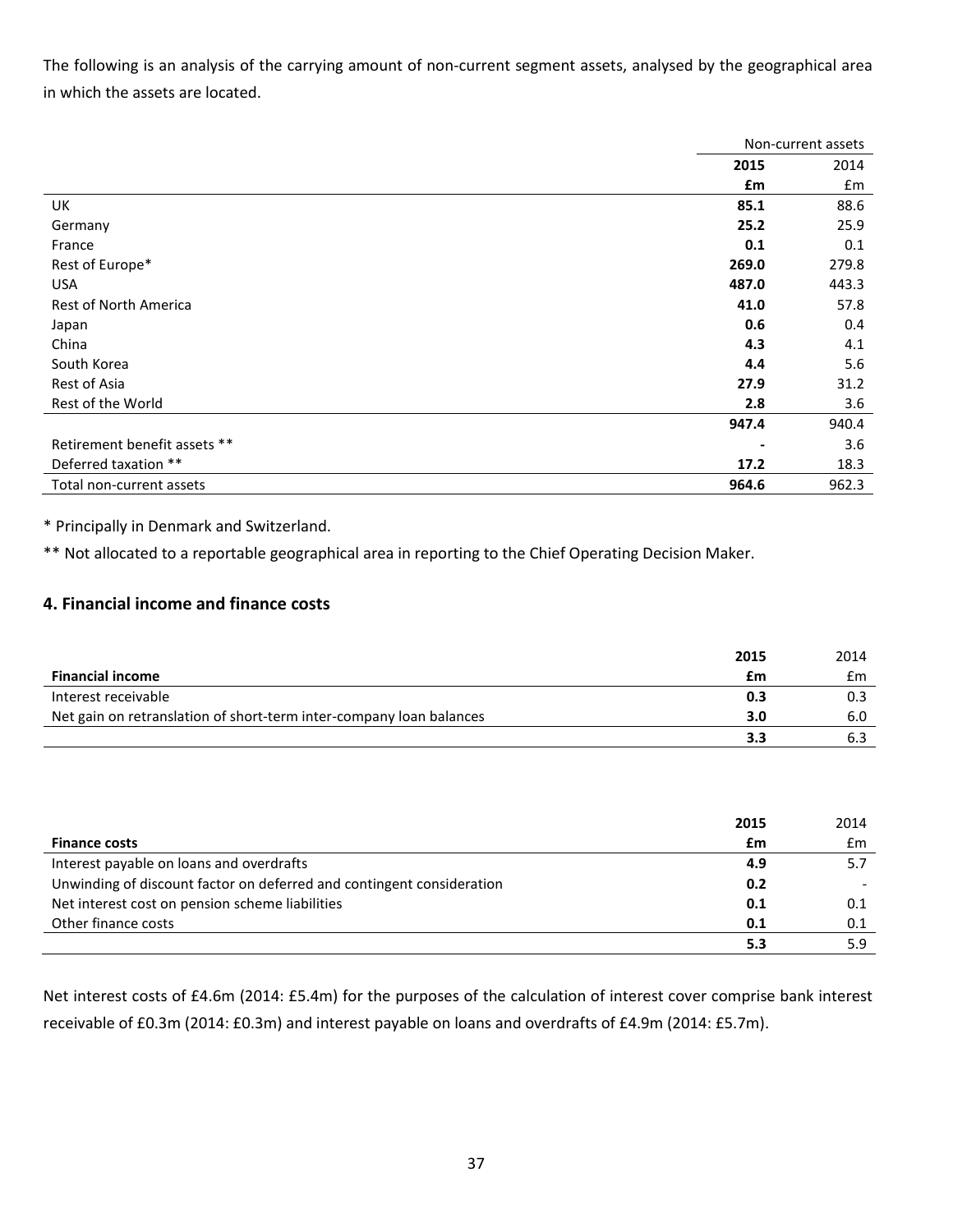#### **5. Taxation**

|                                                      |       |                 | 2015  |       |          | 2014          |
|------------------------------------------------------|-------|-----------------|-------|-------|----------|---------------|
|                                                      | UK    | <b>Overseas</b> | Total | UK    | Overseas | Total         |
|                                                      | £m    | £m              | £m    | £m    | £m       | $\mathsf{fm}$ |
| Current tax charge                                   | 2.7   | 32.8            | 35.5  | 5.3   | 37.9     | 43.2          |
| Adjustments in respect of current tax of prior years | (1.0) | (1.5)           | (2.5) | (1.8) | (1.5)    | (3.3)         |
| Deferred tax - origination and reversal of temporary |       |                 |       |       |          |               |
| differences                                          | (0.4) | (4.8)           | (5.2) | (1.5) | (2.4)    | (3.9)         |
|                                                      | 1.3   | 26.5            | 27.8  | 2.0   | 34.0     | 36.0          |

The standard rate of corporation tax for the year, based on the weighted average of tax rates applied to the Group's profits, is 25.4% (2014: 28.1%). The tax charge for the year is lower than the standard rate of corporation tax for the reasons set out in the following reconciliation:

|                                                            | 2015  | 2014  |
|------------------------------------------------------------|-------|-------|
|                                                            | £m    | £m    |
| Profit before taxation                                     | 141.6 | 171.1 |
| Corporation tax at standard rate of 25.4% (2014: 28.1%)    | 36.0  | 48.1  |
| Non-taxable income and gains                               | (3.6) | (6.0) |
| Non-deductible expenditure                                 | 1.3   | 0.3   |
| Movements on unrecognised deferred tax assets              | 0.5   | 0.1   |
| Research and development tax incentives                    | (5.0) | (4.4) |
| Change in tax rates                                        |       | 0.1   |
| Adjustments to prior year current and deferred tax charges | (1.4) | (2.2) |
| <b>Total taxation</b>                                      | 27.8  | 36.0  |

#### **Factors that may affect the future tax charge**

The Group's tax charge in future years is likely to be affected by the proportion of profits arising, and the effective tax rates, in the various territories in which the Group operates.

|                                                                                             | 2015  | 2014  |
|---------------------------------------------------------------------------------------------|-------|-------|
| Tax on items recognised directly in the Consolidated Statement of Comprehensive Income      | £m    | £m    |
| Tax on net loss on effective portion of changes in fair value of forward exchange contracts |       | (0.5) |
| Tax on re-measurement of net defined benefit liability, net of foreign exchange             | (1.7) | (1.5) |
| Aggregate current and deferred tax credit relating to items recognised directly in the      |       |       |
| Consolidated Statement of Comprehensive Income                                              | (1.7) | (2.0) |
|                                                                                             |       |       |

|                                                                                        | 2015  | 2014 |
|----------------------------------------------------------------------------------------|-------|------|
| Tax on items recognised directly in the Consolidated Statement of Changes in Equity    | £m    | £m   |
| Tax (credit)/charge in relation to share-based payments                                | (0.1) |      |
| Aggregate current and deferred tax (credit)/charge on items recognised directly in the |       |      |
| Consolidated Statement of Changes in Equity                                            | (0.1) |      |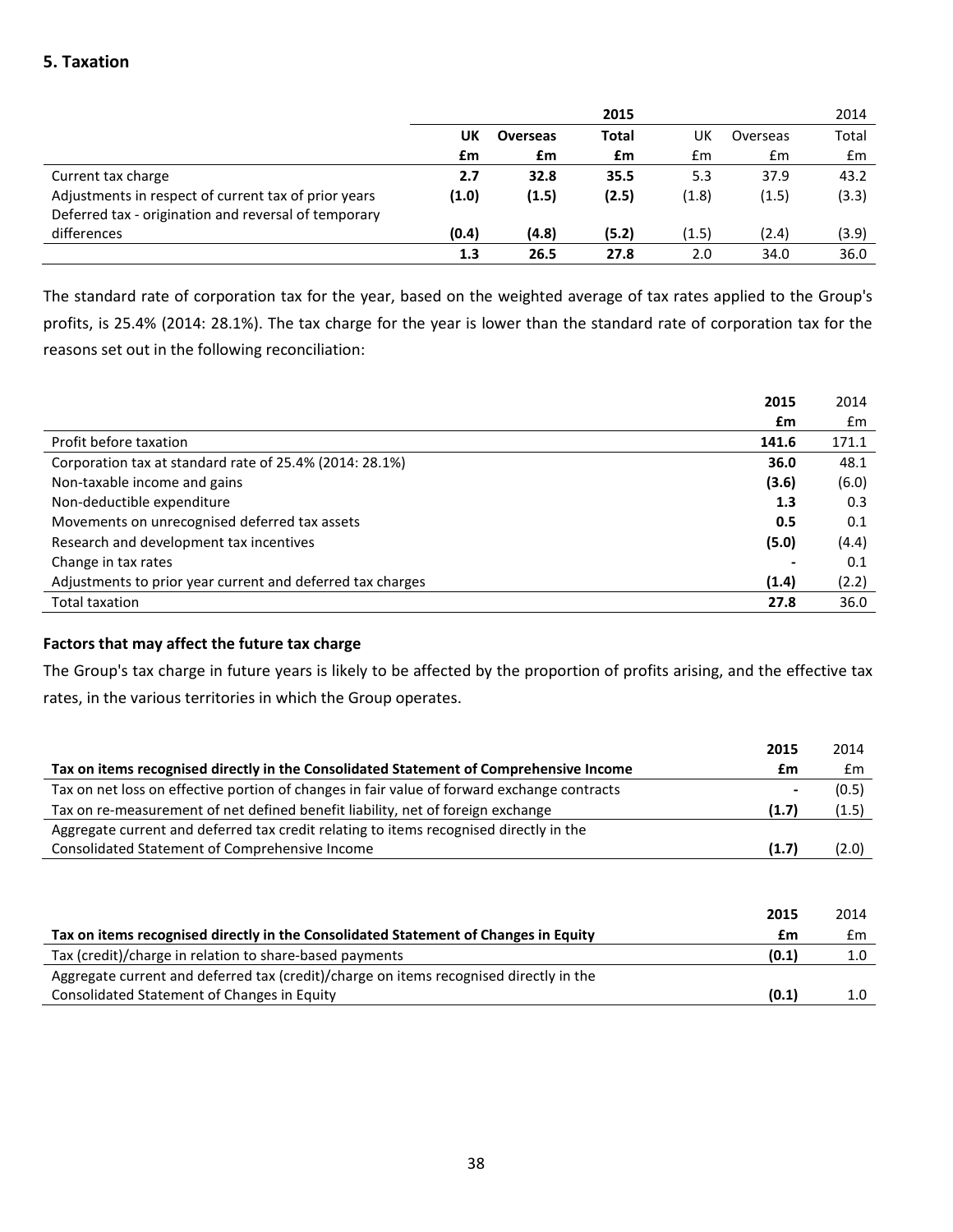The following tax (credits)/charges relate to items of income and expense that are excluded from the Group's adjusted performance measures.

|                                                                                                  | 2015   | 2014  |
|--------------------------------------------------------------------------------------------------|--------|-------|
| Tax on items of income and expense that are excluded from the Group's adjusted profit before tax | £m     | £m    |
| Tax credit on amortisation and impairment of acquisition-related intangible assets               | (11.2) | (8.4) |
| Tax credit on net acquisition-related costs and fair value adjustments                           | (0.6)  | (0.9) |
| Tax credit on retranslation of short-term inter-company loan balances                            | (0.5)  | (0.2) |
| Tax credit on unwinding of discount factor on deferred and contingent consideration              | (0.1)  |       |
| Tax charge on profit on disposal of businesses                                                   |        | 0.8   |
| Total tax credit                                                                                 | (12.4) | (8.7) |

The effective adjusted tax rate for the year was 22.8% (2014: 23.2%) as set out in the reconciliation below.

|                                                                                                         | 2015 | 2014 |
|---------------------------------------------------------------------------------------------------------|------|------|
| Reconciliation of total tax charge on adopted IFRS basis to adjusted tax charge                         | £m   | £m   |
| Total tax charge on adopted IFRS basis                                                                  | 27.8 | 36.0 |
| Tax credit on items of income and expense that are excluded from the Group's adjusted profit before tax | 12.4 | 8.7  |
| Adjusted tax charge                                                                                     | 40.2 | 44.7 |

#### **6. Dividends**

|                                                                                          | 2015 | 2014 |
|------------------------------------------------------------------------------------------|------|------|
| Amounts recognised and paid as distributions to owners of the Parent Company in the year | £m   | £m   |
| Final dividend for the year ended 31 December 2014 of 30.5p (2013: 28.0p) per share      | 36.3 | 33.3 |
| Interim dividend for the year ended 31 December 2015 of 17.3p (2014: 16.0p) per share    | 20.6 | 19.0 |
|                                                                                          | 56.9 | 52.3 |

|                                                                                              | 2015 | 2014 |
|----------------------------------------------------------------------------------------------|------|------|
| Amounts arising in respect of the year                                                       | £m   | £m   |
| Interim dividend for the year ended 31 December 2015 of 17.3p (2014: 16.0p) per share        | 20.6 | 19.0 |
| Proposed final dividend for the year ended 31 December 2015 of 32.2p (2014: 30.5p) per share | 38.4 | 36.3 |
|                                                                                              | 59.0 | 55.3 |

The proposed final dividend is subject to approval by shareholders at the Annual General Meeting on 20 May 2016 and has not been included as a liability in these Financial Statements.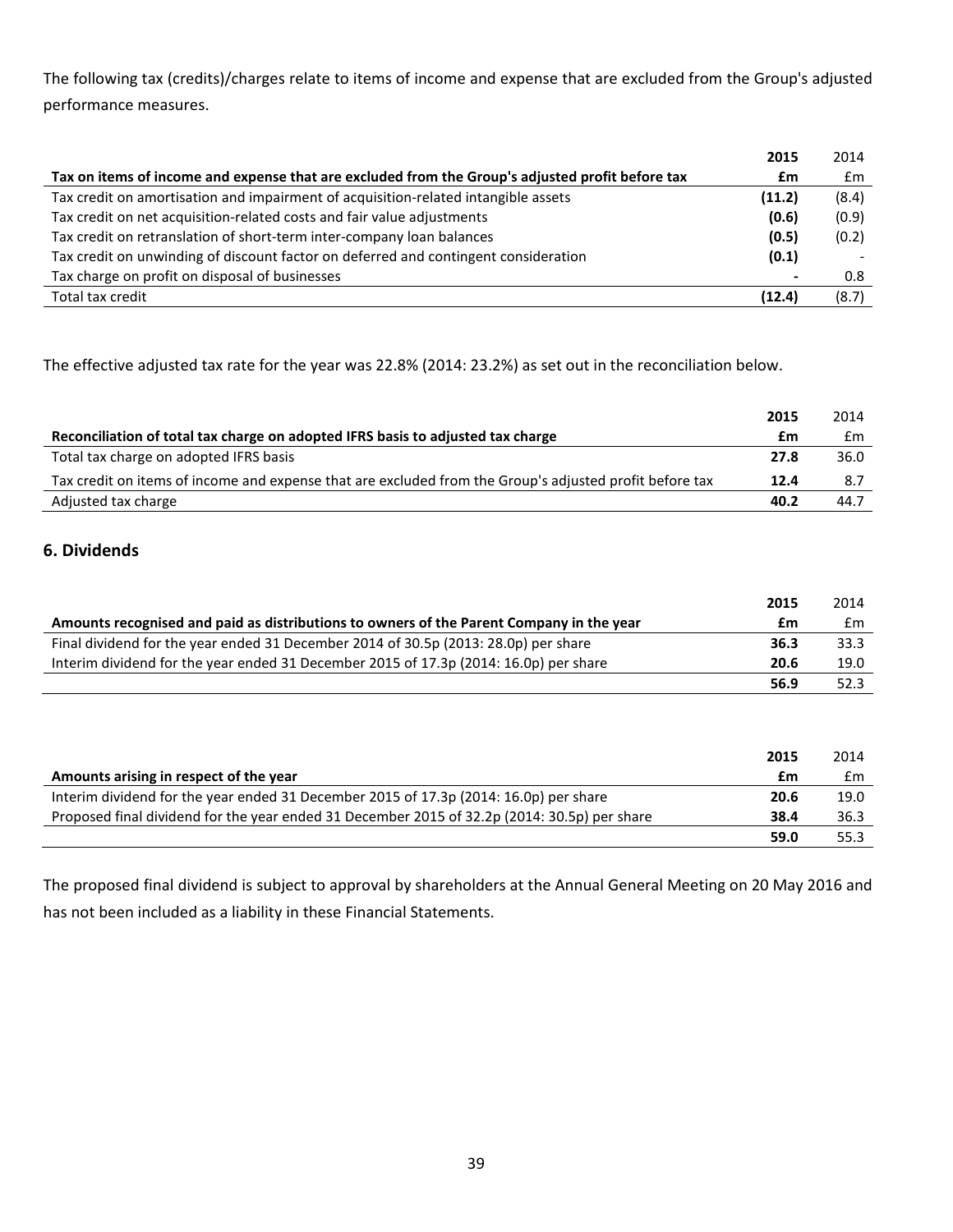#### **7. Earnings per share**

Basic earnings per share amounts are calculated by dividing net profit for the year attributable to ordinary shareholders by the weighted average number of ordinary shares outstanding during the year (excluding treasury shares).

Diluted earnings per share amounts are calculated by dividing the net profit attributable to ordinary shareholders by the weighted average number of ordinary shares outstanding during the year but adjusted for the effects of dilutive options.

| <b>Basic earnings per share</b>                                                | 2015  | 2014  |
|--------------------------------------------------------------------------------|-------|-------|
| Profit after tax (£m)                                                          | 113.8 | 135.1 |
| Weighted average number of shares outstanding (millions)                       | 119.0 | 118.8 |
| Basic earnings per share (pence)                                               | 95.6  | 113.7 |
|                                                                                |       |       |
|                                                                                |       |       |
| Diluted earnings per share                                                     | 2015  | 2014  |
| Profit after tax (£m)                                                          | 113.8 | 135.1 |
| Basic weighted average number of shares outstanding (millions)                 | 119.0 | 118.8 |
| Weighted average number of dilutive 5p ordinary shares under option (millions) | 0.6   | 0.7   |

| <u>VEIRTILEU AVETARE HUITIDEL OF UNULIVE JU OFUNITALY SHALES UNUEL ODLION (HIINOHS)</u> | v.v   | ν.,   |
|-----------------------------------------------------------------------------------------|-------|-------|
| Weighted average number of 5p ordinary shares that would have been issued at average    |       |       |
| market value from proceeds of dilutive share options (millions)                         | (0.3) | (0.4) |
| Diluted weighted average number of shares outstanding (millions)                        | 119.3 | 119.1 |
| Diluted earnings per share (pence)                                                      | 95.4  | 113.4 |

#### **8. Acquisitions**

On 22 January 2015 the Group acquired 100% of the share capital of ReliaSoft Corporation, a company based in the USA, for a total consideration of £30.4m (£28.3m net of cash acquired). The excess of the fair value of the consideration paid over the fair value of net tangible assets acquired is represented by the following intangible assets: contractual rights, customer related (customer relations), trade names, technology and goodwill of £0.4m, £2.8m, £1.0m, £11.0m and £17.0m respectively. The company is a leading provider of reliability engineering software, education, consulting and related services to product manufacturers and maintenance organisations around the world. The goodwill arising is considered to represent the value of the acquired workforce, extension of the Group's product offering leveraging its stronger position in the reliability and durability markets, together with sharing capabilities and technologies in value added software solutions. Goodwill includes an amount of £4.0m representing the requirement to recognise a deferred tax liability on the fair value adjustments. The business is being integrated into the Test and Measurement segment.

On 2 March 2015 the Group acquired the trade and certain assets of Sunway Scientific Corporation, a Taiwanese distributor, for a total consideration of £2.2m including £0.4m of contingent consideration, which is based on 10% of annual sales over a threshold over the following three years, subject to a total cap of £1.9m on the total deferred consideration payable. The excess of the fair value of the consideration paid over the fair value of net tangible assets acquired is represented by the following intangible assets: customer related, contractual rights and goodwill of £1.3m,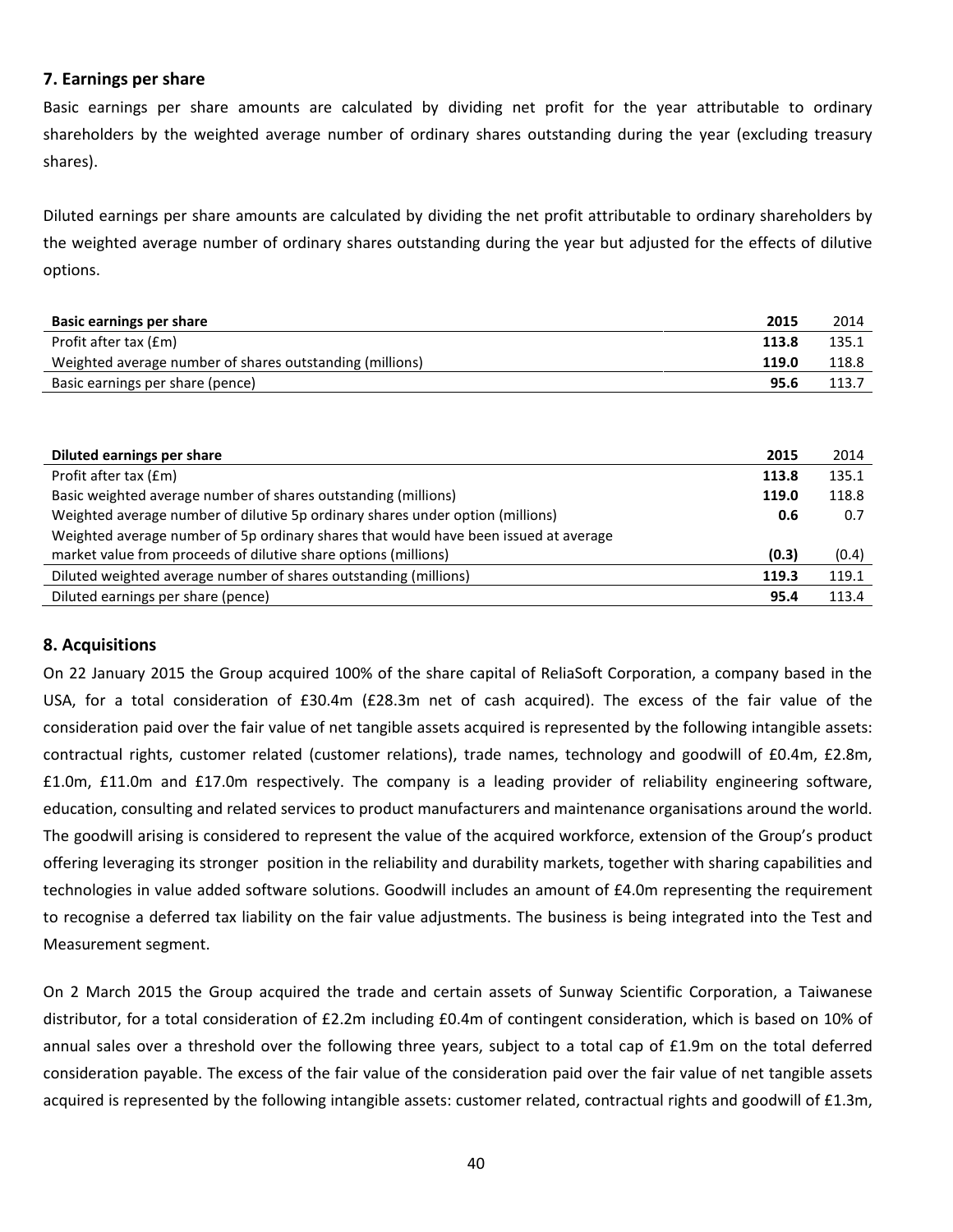£0.3m and £0.9m respectively. The goodwill arising is attributable to opportunities expected from direct access to the Taiwanese market and benefits arising from improving the productivity of the combined sales and support channels. Goodwill includes an amount of £0.5m representing the requirement to recognise a deferred tax liability related to the fair value of the customer related and order book-related intangible assets. The business is being integrated into the Materials Analysis segment.

On 24 August 2015 the Group acquired the trade and certain assets of Label Vision Systems, a US business, for a total consideration of £4.5m including £1.6m of contingent consideration which is based on 50% of annual sales over a threshold over the following three years. The excess of the fair value of the consideration paid over the fair value of net tangible assets acquired is represented by the following intangible assets: customer related, technology related and goodwill of £1.0m, £0.7m and £2.6m respectively. The goodwill arising is attributable to opportunities expected from deepening the Group's product offering within the track, trace and control business and benefits arising from improving the productivity of the combined sales and support channels. The business is being integrated into the Industrial Controls segment.

On 13 October 2015 the Group acquired 96% of the share capital of Spectraseis AG, a company based in Switzerland with operations in the USA and Canada, for a total consideration of £5.2m (£5.0m net of cash acquired), including £0.1m of contingent consideration which is based on 10% of sales over a threshold over the following two years and a £0.3m working capital receivable. This extends the Group's capabilities in surface-based microseismic sensing equipment for hydraulic fracturing monitoring and induced seismicity monitoring. The excess of the fair value of the consideration paid over the fair value of net tangible assets acquired is represented by the following intangible assets: customer related (customer relations), technology and goodwill of £1.2m, £2.6m and £2.1m respectively. The goodwill arising is attributable to the acquired workforce, opportunities expected from the extension of the Group's microseismic product offering and the leverage of the customer base to optimise the sales potential of Spectraseis and Engineering Seismology Group's products. Goodwill includes an amount of £0.4m representing the requirement to recognise a deferred tax liability on the fair value adjustments. The business is being integrated into the Test and Measurement segment. The remaining 4% of share capital is currently in the process of being purchased. The noncontrolling interest has not been disclosed as it is not significant.

On 18 November 2015 the Group acquired 100% of the share capital of Sound Answers Inc., a company based in the USA, for a total consideration of £2.7m (£2.3m net of cash acquired) including £0.9m of contingent consideration which is based upon incremental future revenues. Total contingent consideration is capped at £1.0m in aggregate. The excess of the fair value of the consideration paid over the fair value of net tangible assets acquired is represented by the following intangible assets: customer related (customer relations), and goodwill of £0.7m and £1.4m respectively. The company is a provider of engineering services that specialises in noise, vibration and harshness design and simulation, primarily for the automotive market. The goodwill arising is considered to represent the value of the acquired workforce, broadening of the Group's product offering to the automotive market and the expansion of the Group's consulting and design services. The business is being integrated into the Test and Measurement segment.

The assets and liabilities acquired from the above acquisitions, together with the aggregate purchase consideration, are summarised in the table below. The revenue and operating profit contribution from the acquisitions in the year to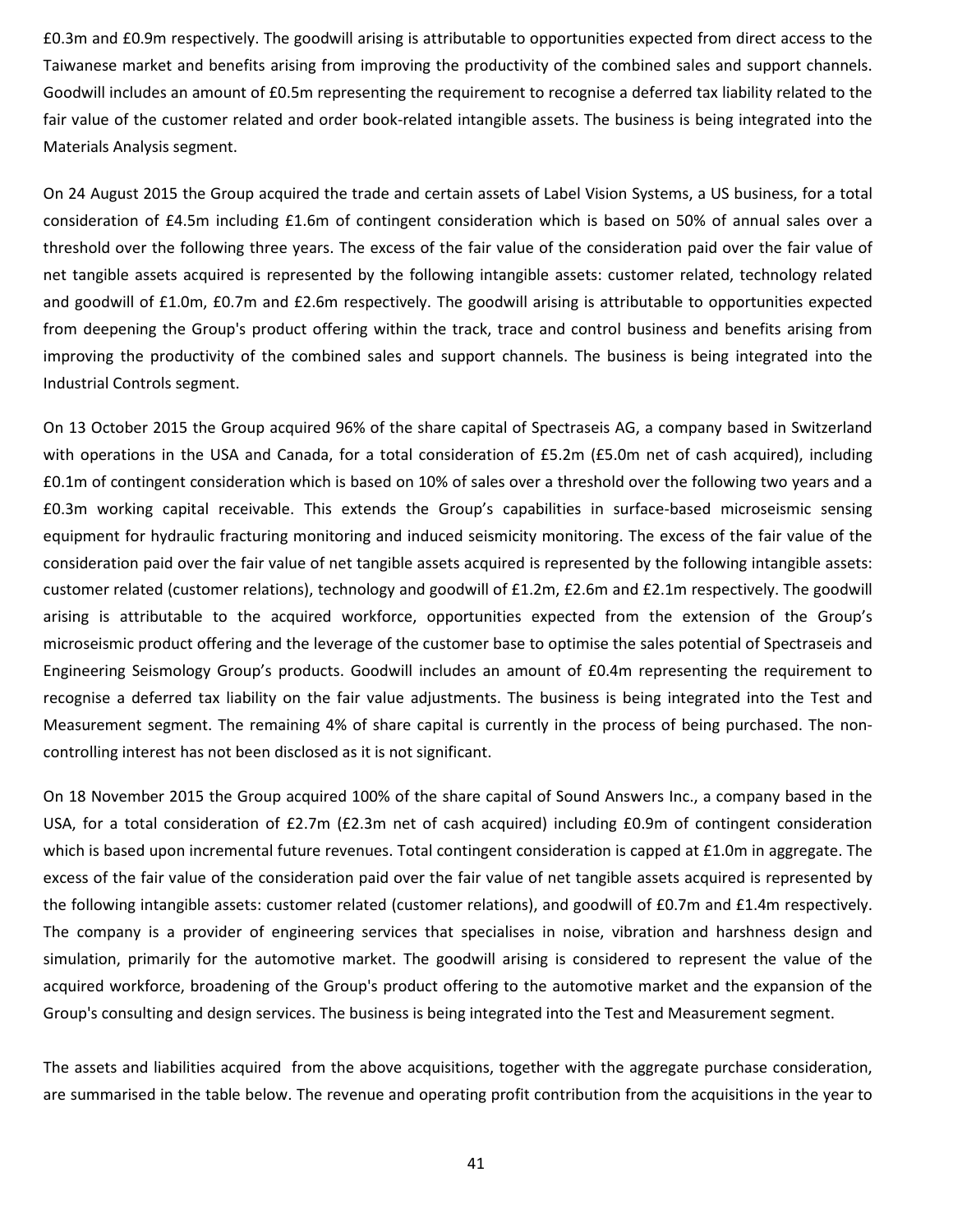the Group's results for the year were £12.0m and £2.5m respectively. Group revenue and operating profit would have been £1,197.7m and £143.2m (adjusted operating profit: £181.6m) respectively, had each of these acquisitions taken place on the first day of the financial year.

The following fair value table is provisional, reflecting the timing of the acquisitions, and is expected to be finalised within 12 months of the acquisition date:

|                                                                                 |                   |                    | 2015              |
|---------------------------------------------------------------------------------|-------------------|--------------------|-------------------|
|                                                                                 | <b>Book value</b> | <b>Adjustments</b> | <b>Fair value</b> |
| Net assets acquired under 2015 acquisitions                                     | £m                | £m                 | £m                |
| Intangible fixed assets                                                         | 0.8               | 22.2               | 23.0              |
| Tangible fixed assets                                                           | 1.3               | 0.1                | 1.4               |
| Deferred tax assets                                                             | 1.6               | (1.6)              |                   |
| Inventories                                                                     | 0.4               | (0.1)              | 0.3               |
| Trade and other receivables                                                     | 3.7               | (0.3)              | 3.4               |
| Trade and other payables                                                        | (5.2)             | 0.5                | (4.7)             |
| Provisions                                                                      | (0.1)             | (0.2)              | (0.3)             |
| Deferred tax liabilities                                                        |                   | (4.8)              | (4.8)             |
| Cash                                                                            | 2.7               |                    | 2.7               |
| Net assets acquired                                                             | 5.2               | 15.8               | 21.0              |
| Goodwill                                                                        |                   |                    | 24.0              |
| Total consideration in respect of 2015 acquisitions                             |                   |                    | 45.0              |
|                                                                                 |                   |                    |                   |
| <b>Total consideration</b>                                                      |                   |                    | 45.0              |
| Adjustment for cash acquired                                                    |                   |                    | (2.7)             |
| Net consideration in respect of 2015 acquisitions                               |                   |                    | 42.3              |
|                                                                                 |                   |                    |                   |
| Analysis of cash outflow in Consolidated Statement of Cash Flows                |                   |                    |                   |
| Total consideration in respect of 2015 acquisitions                             |                   |                    | 45.0              |
| Adjustment for net cash acquired on 2015 acquisitions                           |                   |                    | (2.7)             |
| Deferred and contingent consideration on 2015 acquisitions to be paid in future |                   |                    |                   |
| years                                                                           |                   |                    | (3.0)             |
| Working capital adjustment receivable in future years                           |                   |                    | 0.3               |
| Cash paid in 2015 in respect of 2015 acquisitions                               |                   |                    | 39.6              |
|                                                                                 |                   |                    |                   |
| <b>Acquisitions prior to 2015</b>                                               |                   |                    |                   |

| Deferred and contingent consideration in relation to prior years' acquisitions: |      |
|---------------------------------------------------------------------------------|------|
| - accrued at 31 December 2014                                                   | 0.5  |
| Cash paid in 2015 in respect of prior years' acquisitions                       | 0.5  |
| Net cash outflow relating to acquisitions                                       | 40.1 |

Due to their contractual due dates, the fair value of receivables acquired approximates to the gross contractual amounts receivable. The amount of gross contractual receivables not expected to be recovered is immaterial.

£4.0m (2014: £22.0m) of the goodwill arising on acquisitions in the year is expected to be amortised and deductible for tax purposes.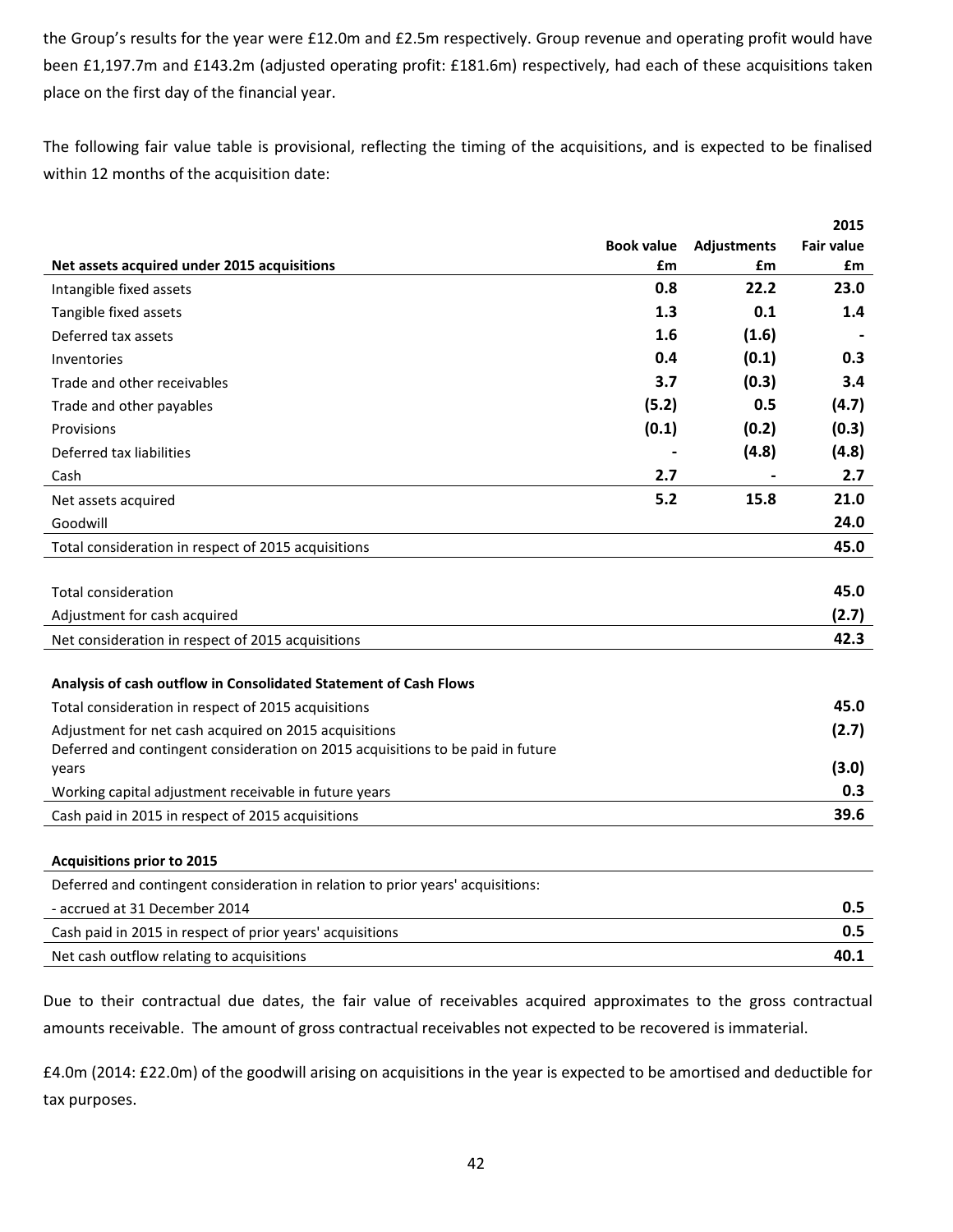There are no material contingent liabilities recognised in accordance with IFRS 3 (Revised).

The following presents the information related to 2014 acquisitions including the effect of the finalisation of acquisition fair values during 2015.

|                                                                                    | Amounts previously recognised at |             |            |
|------------------------------------------------------------------------------------|----------------------------------|-------------|------------|
|                                                                                    | 31 December 2014                 |             | 2014       |
|                                                                                    | Book value                       | Adjustments | Fair value |
| Net assets acquired under 2014 acquisitions                                        | Em                               | £m          | £m         |
| Intangible fixed assets                                                            | 1.2                              | 46.3        | 47.5       |
| Tangible fixed assets                                                              | 7.1                              | 0.1         | 7.2        |
| Inventories                                                                        | 7.3                              | (0.2)       | 7.1        |
| Trade and other receivables                                                        | 4.9                              | (0.1)       | 4.8        |
| Trade and other payables                                                           | (6.2)                            | 0.2         | (6.0)      |
| Provisions                                                                         |                                  | (0.6)       | (0.6)      |
| Retirement benefit obligation                                                      | (0.1)                            |             | (0.1)      |
| Current tax                                                                        | (0.2)                            |             | (0.2)      |
| Deferred tax liabilities                                                           |                                  | (5.3)       | (5.3)      |
| Cash                                                                               | 0.9                              |             | 0.9        |
| Net assets acquired                                                                | 14.9                             | 40.4        | 55.3       |
| Goodwill                                                                           |                                  |             | 41.4       |
| Total consideration in respect of 2014 acquisitions                                |                                  |             | 96.7       |
| <b>Total consideration</b>                                                         |                                  |             | 96.7       |
| Adjustment for cash acquired                                                       |                                  |             | (0.9)      |
| Net consideration in respect of 2014 acquisitions                                  |                                  |             | 95.8       |
| Analysis of cash outflow in Consolidated Statement of Cash Flows                   |                                  |             |            |
| Total consideration in respect of 2014 acquisitions                                |                                  |             | 96.7       |
| Adjustment for net cash acquired on 2014 acquisitions                              |                                  |             | (0.9)      |
| Deferred and contingent consideration on 2014 acquisitions to be paid              |                                  |             |            |
| in future years                                                                    |                                  |             | (4.5)      |
| Cash paid in 2014 in respect of 2014 acquisitions                                  |                                  |             | 91.3       |
|                                                                                    |                                  |             |            |
| Acquisitions prior to 2014                                                         |                                  |             |            |
| Deferred and contingent consideration in relation to prior years'<br>acquisitions: |                                  |             |            |
| - accrued at 31 December 2013                                                      |                                  |             | 0.3        |
| Cash paid in 2014 in respect of prior years' acquisitions                          |                                  |             | 0.3        |
| 2014 net cash outflow relating to acquisitions                                     |                                  |             | 91.6       |

In accordance with IFRS3 (Revised), the figures above have been amended from those published in the 2014 Annual Report to reflect the reduction in the deferred and contingent consideration, and goodwill, of £7.1m relating to the 2014 acquisitions of Affinity Biosensors LLC (£0.5m) and Engineering Seismology Group (£6.6m).